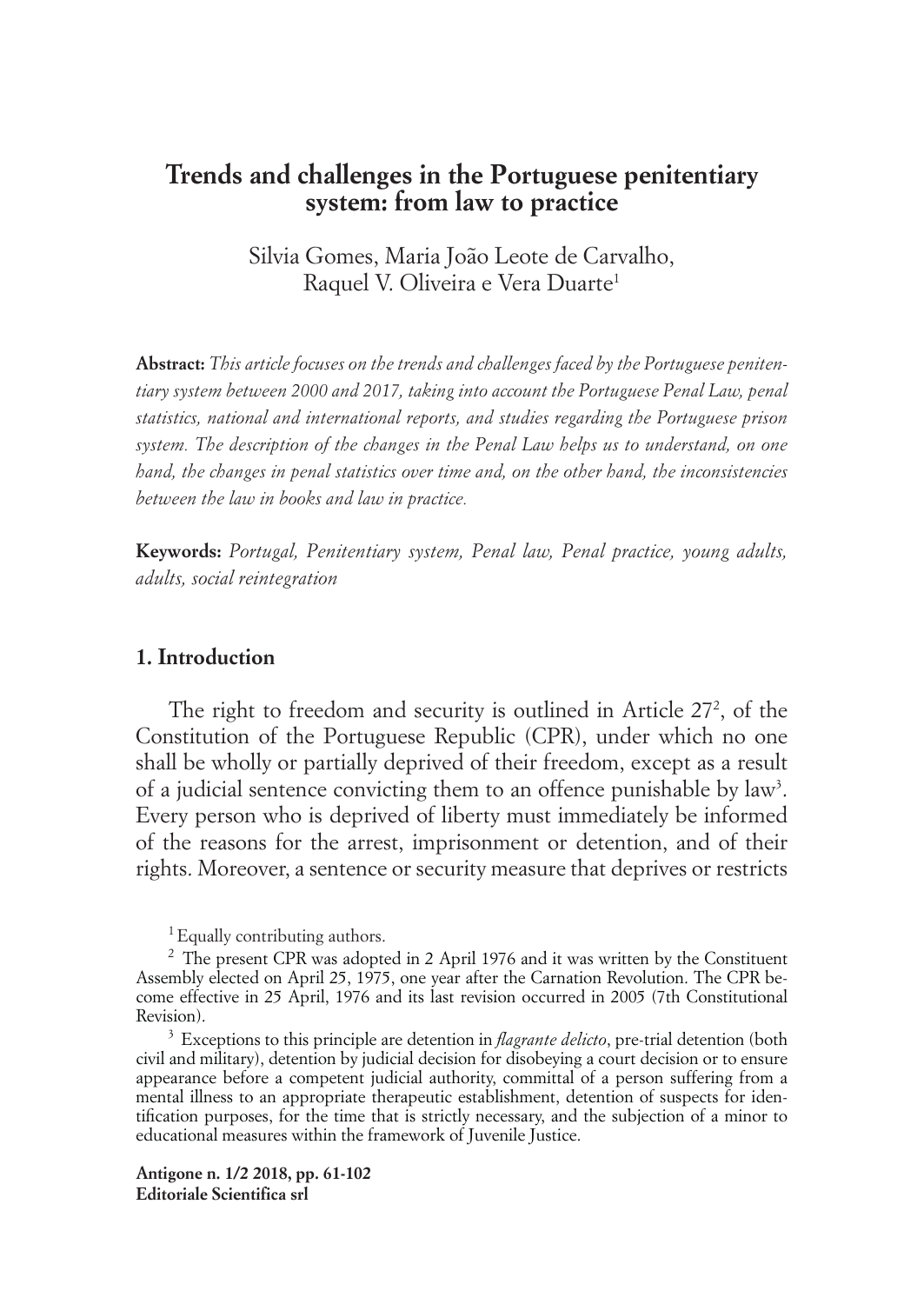freedom cannot be perpetual in nature (i.e. no life sentences) nor have an unlimited or unspecified duration (Article 30(1) CPR).

The modern Portuguese Penal Code, established by the 1982 Reform<sup>4</sup> is regarded by many as deeply humanistic (P. Albuquerque, 2018; J. Dias, 2004; I. Pinto, 2016) because it focuses on the social reintegration of the offender and establishes that a custodial sentence is a last resort measure. Furthermore, the penal code sets the maximum length of a custodial sentence to 20 years, which could be extended to 25 years for certain crimes against humanity, serious terrorist crimes, or for the co-occurrence of crimes (J. Costa, 2017). Life sentences were abolished in 1884, and since 1911, sentences of undetermined duration cannot be applied, except in the cases of offenders with severe mental illness (I. Pinto and M. J. Antunes, 2018). Finally, the CPR prohibits the extradition to countries where the maximum punishment is higher than in Portugal.

Influenced by the legal science of the 1960s and the currents of criminology linked to the study of criminogenic social factors, the Portuguese law defines imprisonment as an exceptional sanction that needs to be replaced by non-custodial or non-institutional penalties - especially regarding minor crimes (J. Dias, 2004; R. Pinto, 2016). However, when applied to large-scale criminality, Portuguese legislation emphasizes the preventive and resocializing purposes of prison sentences (R. Pinto, 2016; B. Santos et al., 2003), while safeguarding the individuals' fundamental rights (P. Albuquerque, 2018; J. Dias, 2004; I. Pinto, 2016; R. Pinto, 2016). In this way, Portugal integrates in its legislation the international guidelines on the execution of sentences.

The 2008 financial and economic crisis strongly affected political options within the Ministry of Justice, leading to significant staffing cuts and closure of facilities in local justice services. Since then, services all over the country were reduced to a minimum, and many of the previous social, educational, employment, health, economic, and judicial responses collapsed (M. J. Carvalho, 2014). This means that essential services, provided to respond to the needs of communities and the justice system, have been seriously affected. The logic of budgetary cutbacks became central in the Portuguese State's administration of public policies, and

<sup>4</sup> In practice since 1983; by the end of December 2018 was on its 47th version: Law 44/2018, 9th August.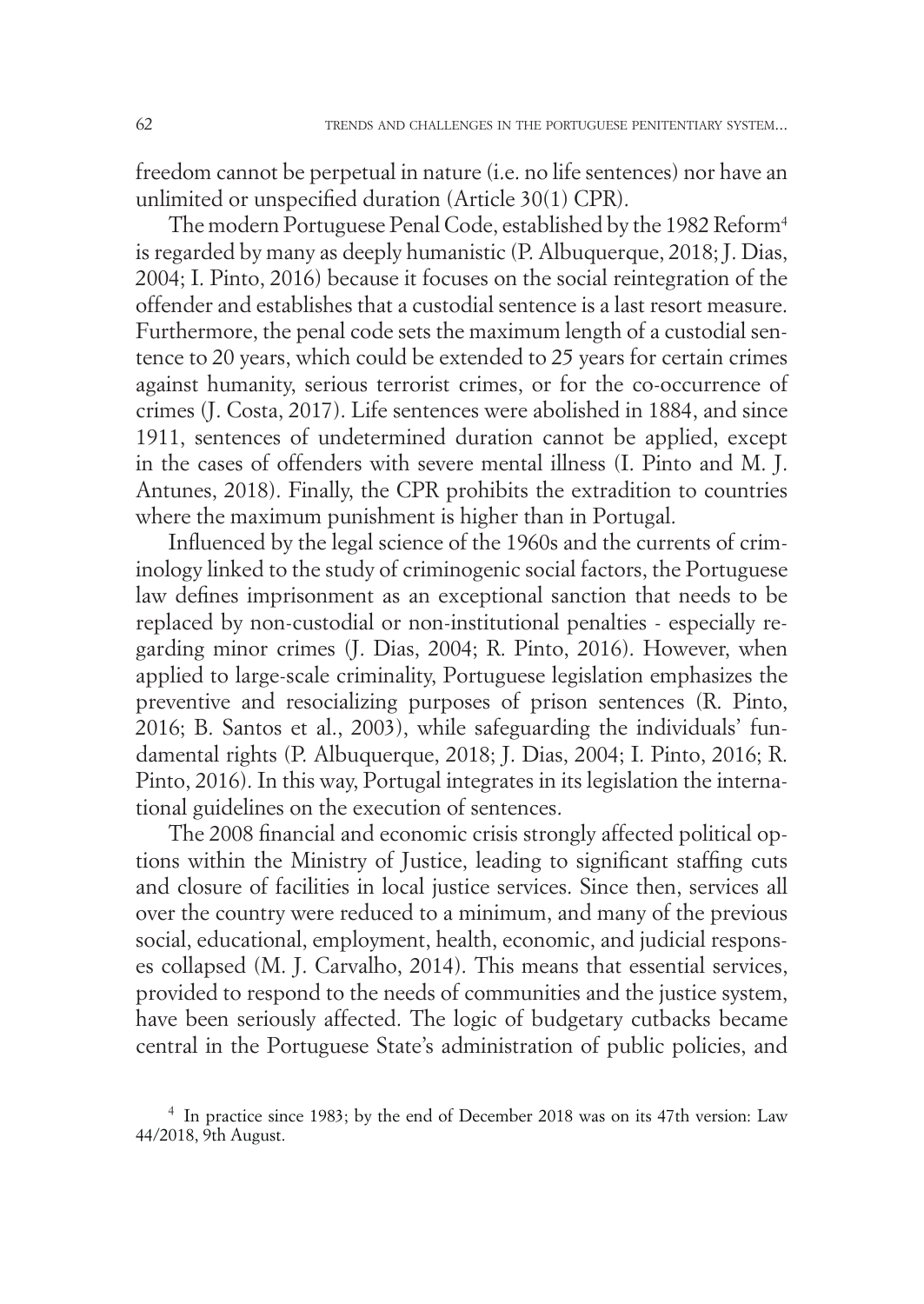many political measures taken regarding Penal and Juvenile jurisdictions stem from the need to reduce expenses.

An example of these changes is the merger between the former General Directorate for Social Reintegration (DGRS) and General Directorate for Prison Services (DGSP) into the new General Directorate of Reintegration and Prisons Services (DGRSP) (Decree Law 123/2011, of December 29). Thus, the DGRSP is currently a single entity working with the judiciary administration concerning both criminal law and the juvenile justice jurisdiction. As a consequence, from October 2010 to September 2012, the Director of Prison Services accumulated the function of Director of Social Reintegration, simultaneously managing these two Ministry of Justice departments. Until 2012, the enforcement, control, supervision, and later reintegration of citizens sentenced to liberty-depriving and non-custodial measures were ensured by these two separate bodies. Since the changes that took place in 2012, all these functions are assumed by the same entity: the DGRSP.

The DGRSP's mission is to prevent offending and reoffending through the development of policies on crime prevention. Organized into three core components (Criminal Law – prison and probation services; Juvenile Justice; Family Law – acts as Central Authority in the field of international judiciary cooperation for the protection of children and youth)<sup>5</sup>, this department provides support to the courts, from the pre-sentence phase to the enforcement of sentences (institutional and served in the community) or measures applied to adults and youths.

More recently, a deep reform of the Portuguese Judiciary Organization (Law 62/2013 of August 26, Decree-Law 49/2014 of March 27, and subsequent Decrees - September 2014) established a new territorial map of the justice system. The aim was to promote the efficiency and specialization of a functional jurisdiction structure, based on the concentration of judicial offers to provide a better and more flexible judicial response throughout the Portuguese territory.

Three years later, this reform started to be evaluated by the Ministry of Justice, some adjustments have already been made, and new contro-

<sup>&</sup>lt;sup>5</sup> As Central Authority, the DGRSP has the mission of overseeing the compliance with the established procedures in the framework of the legal international instruments signed and ratified by Portugal.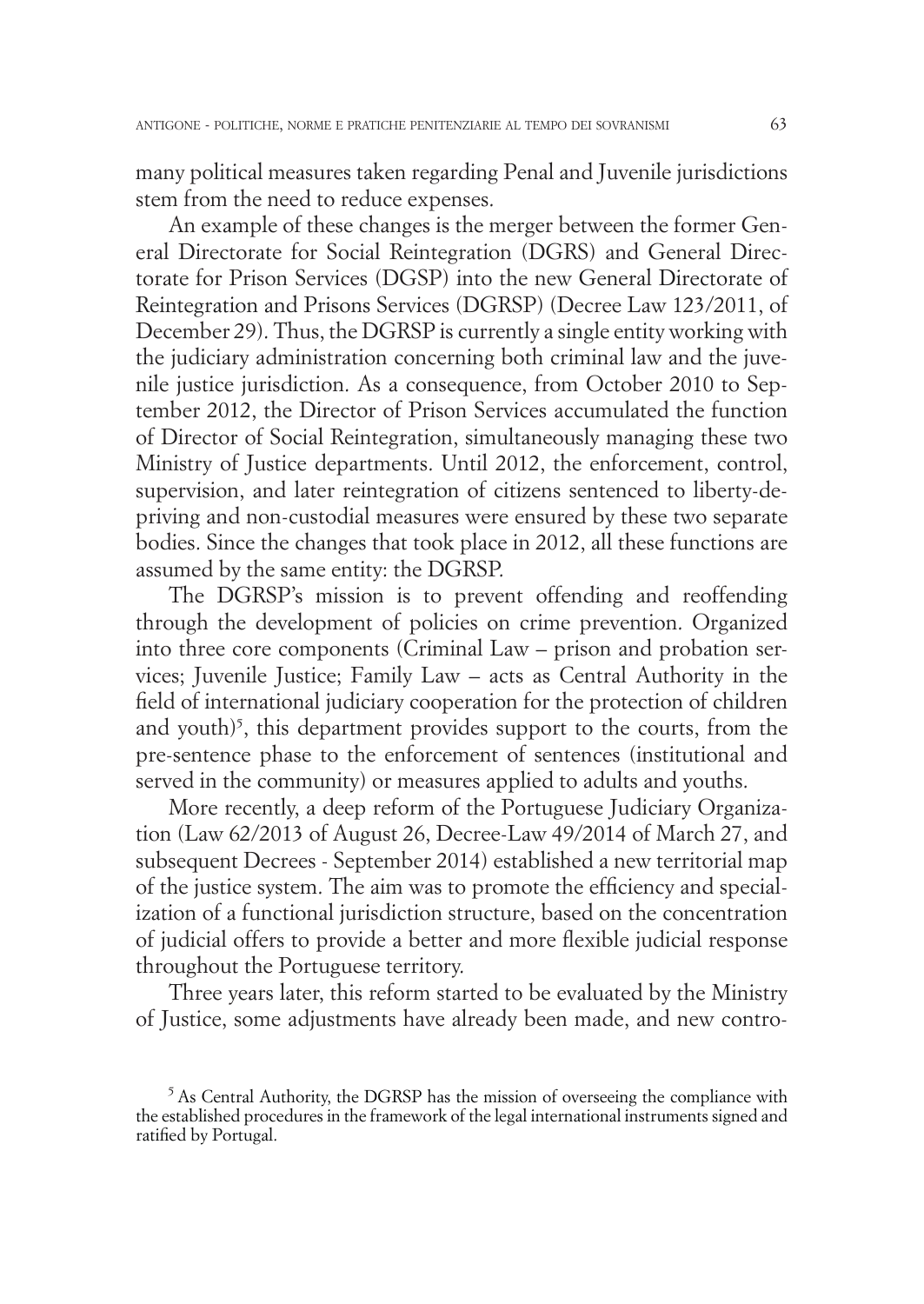versial proposals were presented in 2018. This means, Portugal has been registering deep changes in the judiciary system over the last decade, thus more public debate and research are required to analyze the impacts of these changes.

Within this framework, this article discusses trends and challenges faced by the Portuguese penitentiary system in the last years, especially between 2000 and 2017. In order to identify these trends and challenges, we will explore three sources of data: (i) the Portuguese Penal Law, (ii) penal statistics, and (iii) national and international reports and studies regarding the Portuguese prison system. The description of the changes in the Penal Law helps us to understand, on one hand, the changes in penal statistics over time and, on the other hand, the inconsistencies between the law in books and the law in practice.

Another important element in this discussion is the inability to criminally charge individuals below the age of 16. A person between 12 and 16 years of age who commits a crime can only be subject to judicial educational intervention, as defined by the Educational Guardianship Law (Law 4/2015, of January 15, First amendment to the Law 166/99, September 14). A transfer of these juveniles (12-16) to adult courts is illegal, whatever the nature of the offence committed. Thus, a Young Adult's Special Penal Regime was created for individuals aged 16 to 21 at the time of the offense. Nonetheless, some measures defined by this special regime were never implemented, being possible to have minors (younger than 18) inside the adult prison system.

Therefore, when discussing penal trends and challenges in the Portuguese prison system, we further focused on the differences between these age cohorts - teenagers/young adults (16-21 years old) and adults (more than 21 years old). Finally, we will examine the prisoners' social reintegration process, since social and political perception is that Portuguese prison system does not operate as expected by the legislation. This idea is reinforced by Santos et al. (2003), in a report about prisoners' social reintegration: "the prison system does not correspond to what is legally expected of it in order to achieve, in practice, the objectives of the criminal policy embodied fundamentally in the current principles and constitutional norms and criminal law" (B. Santos et al., 2003, page 14).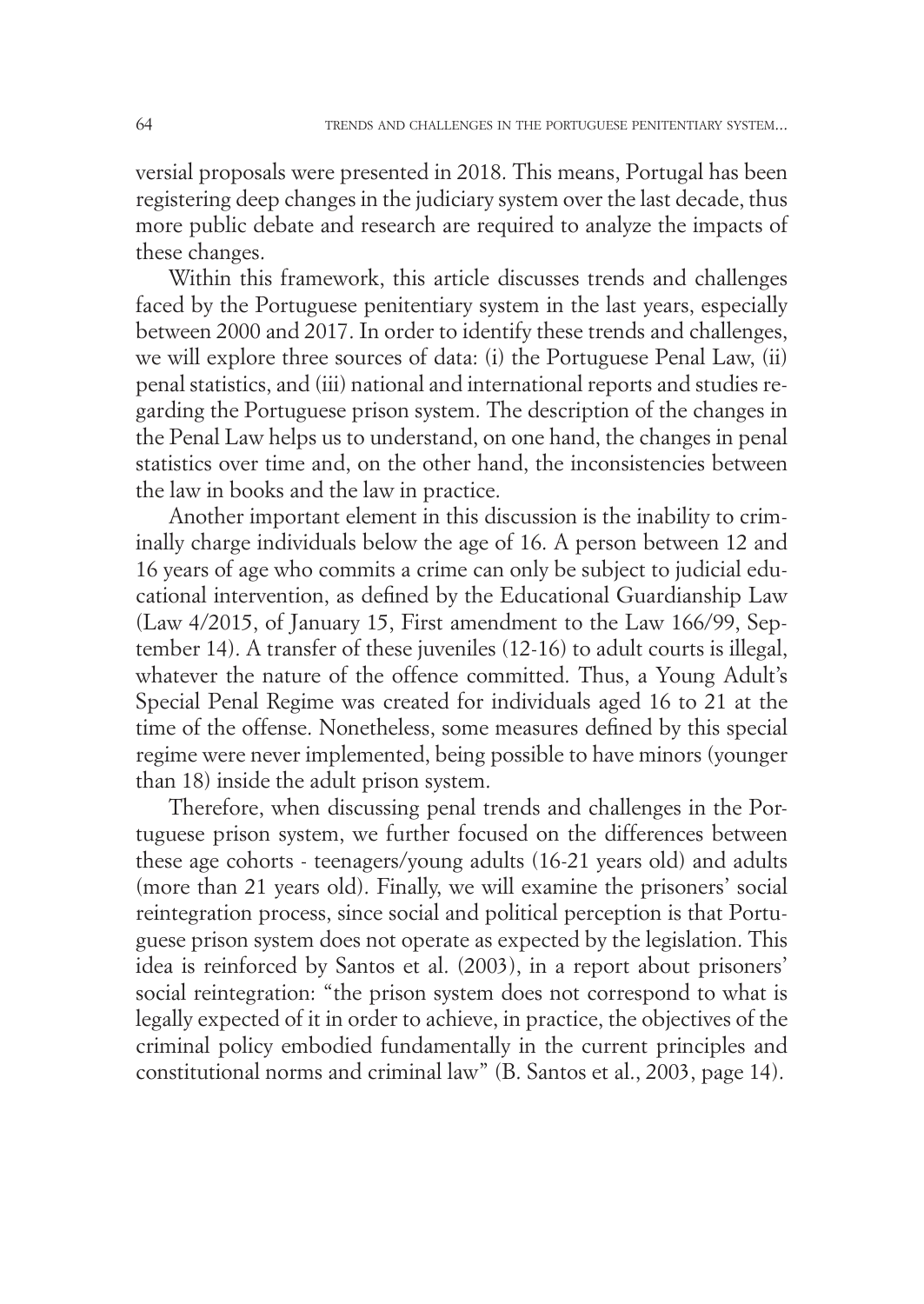#### **2. Recent evolution of the Portuguese Penal Laws**

# *The minimum age of criminal responsibility and the Young Adult´s Special Penal Regime*

In 1911, Portugal was one the first countries in the world to establish a specific legal framework separating the juvenile and adult justice system (Carvalho, 2017). Based on this framework, it is not possible to criminally sentence children below the age of 16 (Law 4/2015, of January 15, first amendment to the Law 166/99, September 14). There has never been a juvenile criminal law in Portugal, and the Portuguese Juvenile Justice does not possess retributive or punitive purposes. Essentially, it differs from most EU countries, giving less importance to the offence than the need for the offender to be educated on the fundamental community values that have been violated by the illicit act. Thus, the Portuguese Juvenile Justice can be regarded as falling in between a welfare model and a punitive or penal one.<sup>6</sup>

The Youth Court has the power to enforce compulsory educational measures to socialize and educate young offenders on the values protected by the penal law, in a process called "education in the law", which "does not represent moral correction, but is rather – in respect for the freedom of conscience that pertains to all citizens – to educate the minor to pursue a social life that complies with essential legal norms" (A. Rodrigues and A. Fonseca, 2010, page 1035). The system could be described in what Bailleau and Fraene (2009, page 6) considered a "tendency towards bifurcation – a soft approach in most cases and tougher actions against a limited number of adolescent undergoing a custodianship order" that is carried out in Educational Centers managed by the DGRSP, which are separate from the penitentiary system.

Despite still being considered children – as defined by the United Nations' Convention on the Rights of the Child (CRC) (Article. 1) – youth who commit offences at the age of 16 fall under the general penal law, and are regarded and judged as adults (Article 19, Penal Code). The minimum age of criminal responsibility (MACR) is 16 years old, which is

 $6$  According to the Council of Europe Recommendation Rec(2003)20, in this text, the term 'juvenile justice' is used in a broad sense referring to "all legal provisions and practices (including social and other measures) relevant for treating children in conflict with the law" (Doak, 2009, page 19).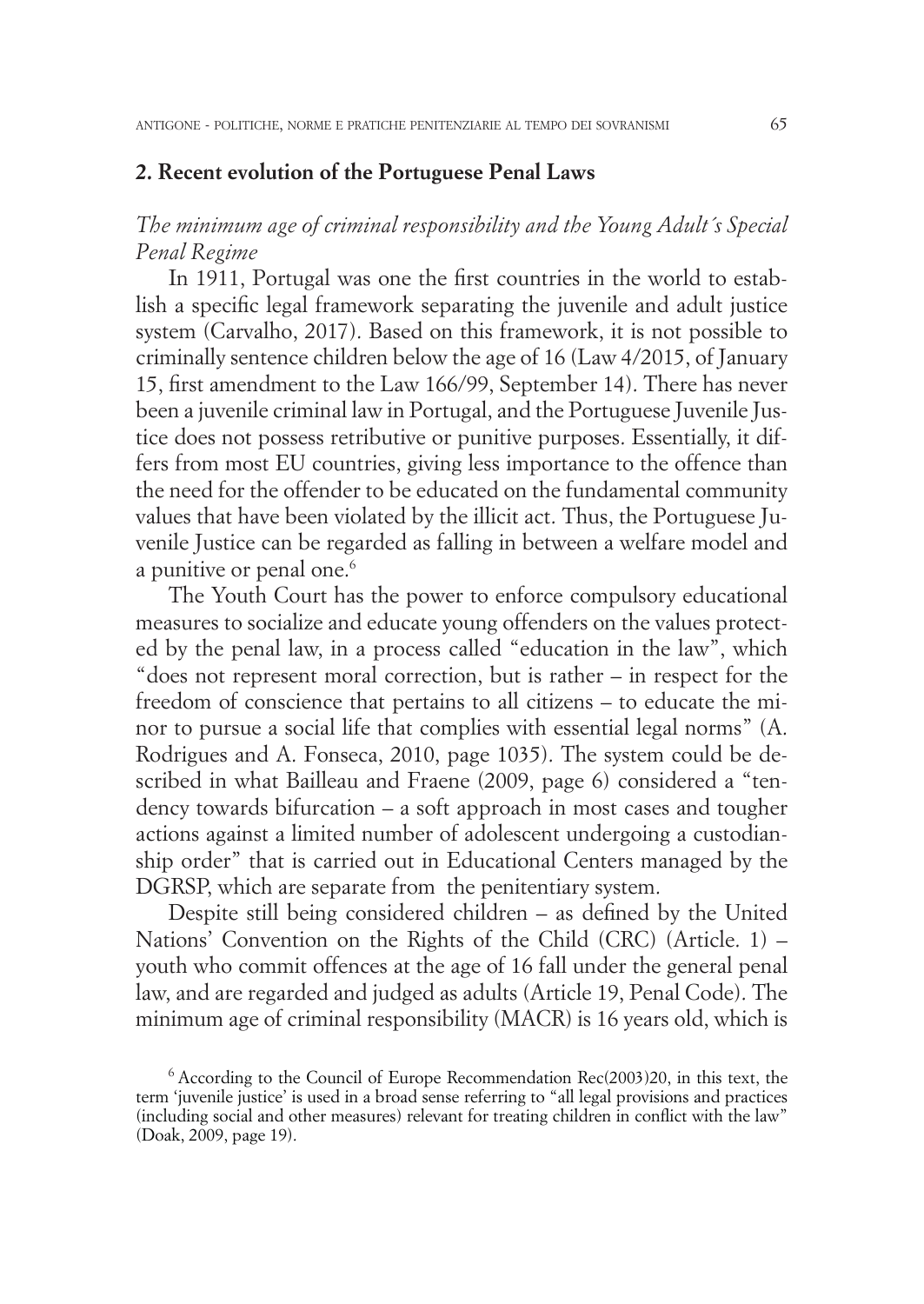also the minimum age for criminal majority<sup>7</sup>, despite the fact that the age of civil majority is at 18 years old (Article. 122, Civil Code).8

As a result of the Penal Code Reform of 1982, a Young Adult's Special Penal Regime (YASPP) was defined (Decree-Law 401/82, of September 23) to be applied to those aged from 16 to 21 years, even if individuals aged 16 and 17 are minors from a civil standpoint. This criminal regime is based on the need to establish formal control actions that are better suited to deal with crimes at these ages. In this way, the "juvenile criminal Law thus appears as a category of its own, involving a cycle of life, corresponding to a phase of social latency that makes crime an ephemeral and transient phenomenon" (except from DL 401/82). This special regime is not mandatory, so the judges are required to decide whether or not to apply this regime and justify the decision they make, even when it not applied (Pereira, 2005). This assessment is not dependent on a request from the Public Prosecutor's Office or from the accused, constituting an inherent part of the proceedings, including cases where there is insufficient evidence.

It is important to highlight that two age levels are included in the YASPP: one involving those 16 and 17 years old, minors, but criminally imputable; and the second concerning adults, from the civil point of view, between the ages of 18 and 21. The legislator specified a series of rules for the joint application of educational and penal orders for the same youth. More specifically, there is the possibility for a youth court to intervene and enforce an educational measure for a minor who has committed a criminal offense before reaching the age of 16 and who is under 18. But for those over age 16 who committed a crime for the first time, these rules cannot be enforced. Thus, there is a legal gap regarding individuals between 16-21 years old, as they by trialed as adults, facing the

<sup>7</sup> The establishment of MACR in Portugal follows Article 40(3) of the CRC (States' parties have the obligation to set a minimum age of criminal responsibility below which children shall be presumed not have the capacity to infringe the penal law), Rule 4 of the Beijing Rules (the beginning of MACR shall not be fixed at too low an age level, bearing in mind the child bio-psychological development and the level of maturity), and the General Comment 10, paragraph 30-35, Committee on the Rights of the Child (the MACR below the age of 12 years is considered by the as not internationally acceptable).

<sup>8</sup> Introduced by Decree-Law 496/77 of November 25, 1977, which brought the Civil Code into line with the principles of the 1976 CPR, approved following the democratization process after the Revolution on April 25, 1974. Until then, the majority age was 21 years old.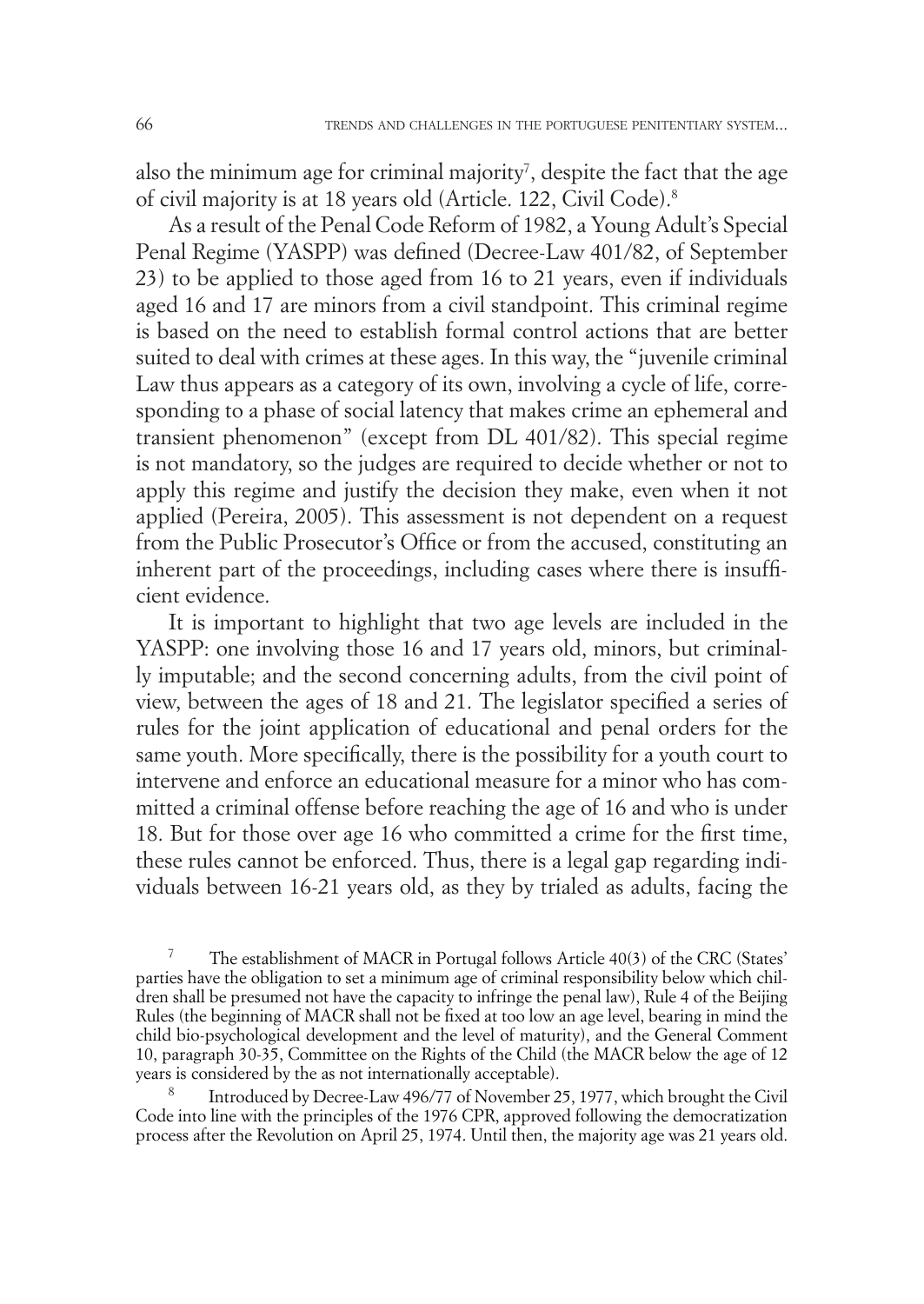penal jurisdiction rather than juvenile jurisdiction. The major problem is that these young adults (age 16-21) serve their prison sentences in adult prisons and the system hardly can separate them from adults, without any true distinction between their sentences and those applied to adults.

Based on the recognition of the potentially high criminogenic effect of prison sentences and on the social and personal vulnerabilities affecting the transition stage from youth to adulthood, the YASPP provides for the special mitigation of the prison sentence (Article 4), depending on the judge's assessment. This assessment is based on two conditions: less censorship, due to the young person's lower level of maturity (both psychosocial and biological); and the overall need for criminal prevention in the Portuguese society. Some specific mitigating regulations and alternatives may be employed if the judge considers that there are more advantages to the young adult's social rehabilitation. In these cases 'corrective measures' can be employed to youths between ages 18-21, as an alternative to a prison sentence lower than 2 years (Article 6). These corrective measures include: admonition, imposition of obligations, fines, and detention in a detention center. However, there is a major issue in the implementation of this Regime: the detention centers were never built. As an alternative, the law allows for and promotes reduced sentences and house arrest with electronic monitoring (I. Pruin and F. Dünkel, 2012).

Despite these alternatives, young adults have been neglected in the last decades, as it is not possible to fully implement the special regime due to the lack of articulation with several changes in the Portuguese Penal jurisdiction. Not only is it based on a law dating back from 1980s, which has not been reformulated since then, but the evolution in youth lives forces us to consider the need for new and updated responses, to secure an adequate reaction to youth criminality, as is already happening in other EU countries.

### *From the Penal Code Reform of 2007 to the current Penal Law*

The most recent major Penal reform occurred in 2007<sup>9</sup>. This reform took into account the amendments proposed by the Penal Reform Mission Unit created by Council of Ministers Resolution 113/2005 (29 July),

<sup>9</sup> Previous reforms, especially since the Prison Reform of 1936 to the Penal Code Reform of 1995, can be found on Santos et al. (2003) report.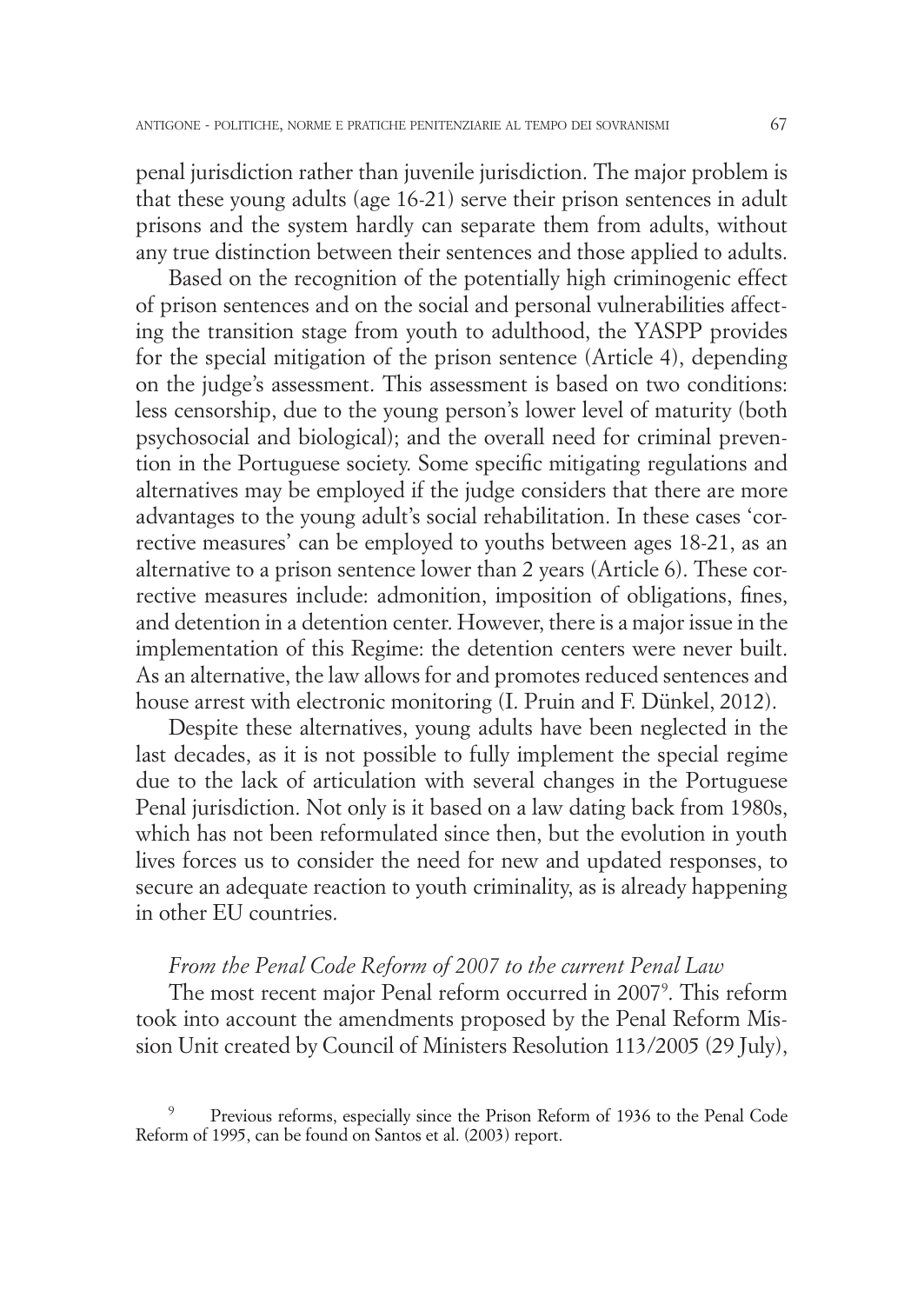as well as the recommendations contained in the Report produced by the Commission for the Study and Debate on the Prison System (12 February 2004). This Commission has generally advocated for limiting the application of prison sentences to more serious crimes, alongside with the diversification of non-custodial sentences and the strengthening of parole. Moreover, Recommendation 3-B/2004 by the Ombudsman<sup>10</sup> on the reduction of deprivation of freedom in imprisonment was considered. Finally, multiple proposals presented by representatives of the Superior Councils of the Judiciary and the Public Prosecutor's Office, the Bar Association, the criminal police, the General Directorate for Prison Services, the Institute for Social Reintegration, the Cabinets for Legislative Policy and Planning, and for the International/European and Cooperation Relations of the Ministry of Justice, and the university professors, who collaborated with the Penal Reform Mission Unit were considered.

Among the main changes proposed, we are especially interested in the following: (i) the diversification of non-custodial sanctions, thus adjusting penalties, promoting the social reintegration of sentenced individuals, and preventing recidivism; (ii) harsher responses to serious criminal phenomena, such as human trafficking, forest fires, environmental crimes, and counterfeiting; and (iii) the criminalization of new crimes against personal and sexual freedom, and the inclusion of new aggravating circumstances for crimes against life and physical integrity $11$ .

Therefore, there are two measures that may differently impact the prison population. On the one hand, the introduction of alternative sentences to imprisonment avoid the desocialization process and the contact with the prison system, and may lead to a decrease in the prison population. These alternative sentences include, for instance, electronic surveillance, community service and suspended sentences. Individuals under electronic surveillance may serve time in their homes, for a maximum of

<sup>10</sup> The Ombudsman is a State body (Law No. 9/91, April 9) responsible for receiving complaints of all persons who feel harmed by unfair or illegal public administration's acts or when their fundamental rights are violated, including prisoners. More information on the Portuguese Ombudsman can be found here: http://ennhri.org/Portuguese-Ombudsman.

 $11$  Law 59/2007, approved by Decree-Law 400/82, of September 23, was published in Diário da República (September 4). More information on main changes in the Penal Reform of 2007, as well as the original documents may be found on the General Direction of the Politics of Justice.: http://www.dgpj.mj.pt/sections/politica-legislativa/anexos/legislacao-avulsa/ revisao-do-codigo-penal/.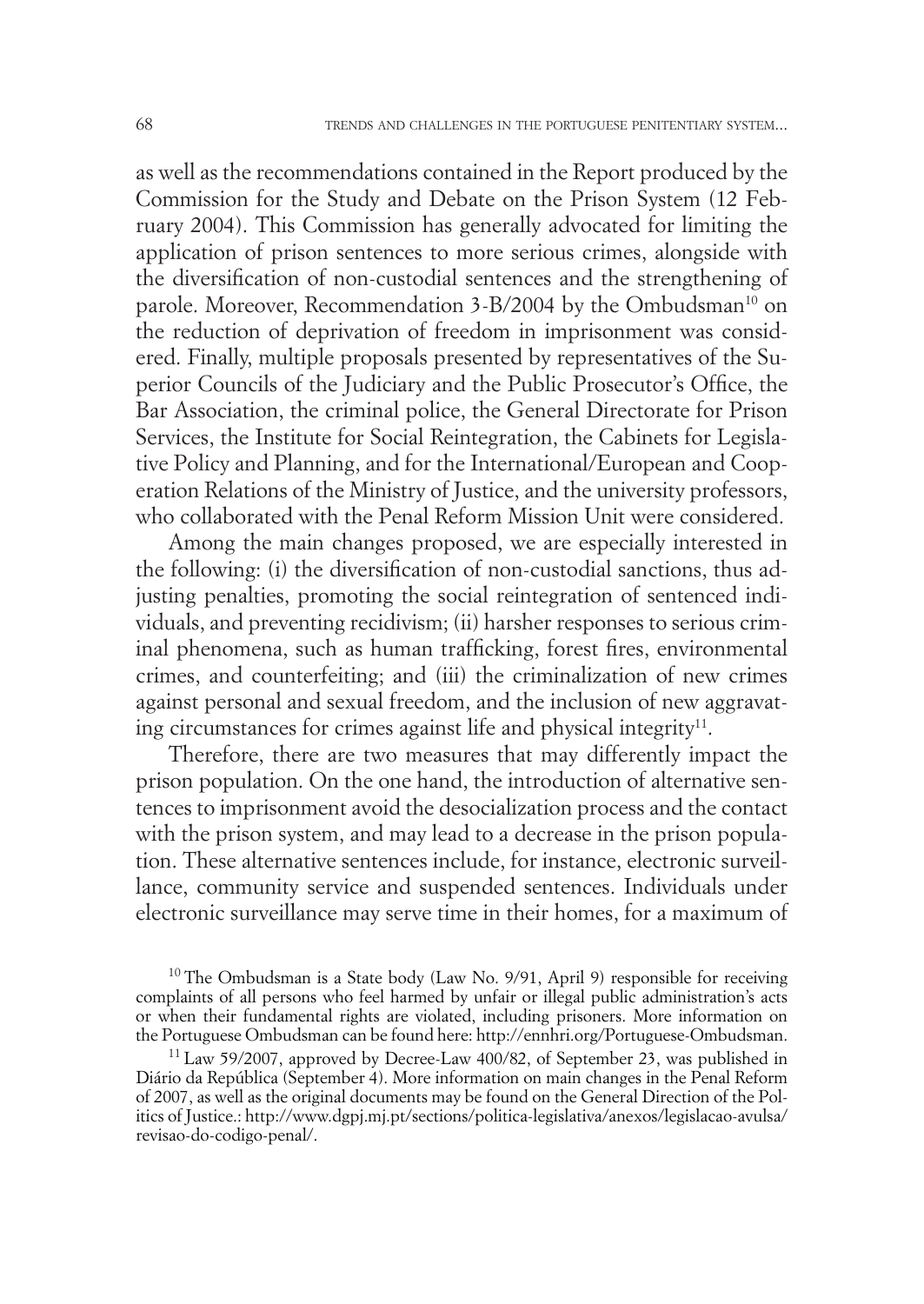one year and, and in exceptional cases (pregnancy, age, sickness, disability, dependent minor or family member) up to two years. Community service alternatives also underwent some changes, being it can replace prison sentences for up to two years rather than just one year. Furthermore, it is possible to suspend prison sentences up to five years rather than three years. On the other hand, harsher sentences for certain crimes and the criminalization of new crimes took place, which may lead to an increase in the prison population, either by having more people sentenced to prison as well as having longer sentences. Either way, these changes send a clear message on the differentiation between minor crimes - with lower sentences, and the option of non-custodial sanctions - and major crimes that must have a stronger penal response.

The Portuguese Penal Code focuses on custodial sentences as a step towards the reintegration of individuals into society, being the success of this reintegration determined by the existence or not of recidivism after release. Thus, the ex-prisoner is considered to be reintegrated if there is no future criminal involvement. As can be read on article 42, paragraph 1 (Decree-Law 48/95): "The execution of the prison sentence, serving society's defense and preventing the practice of crimes, should be guided towards the social reintegration of the prisoner, preparing him/her to conduct his/her life in a socially responsible manner, without committing crimes". The social reintegration of the prisoner, as a means of preventing recidivism, is therefore one of the objectives of the application of a prison sentence. This element is reinforced by the Criminal Policy Law for 2015-2017, which defines as a priority "the promotion of reintegration of perpetrators of crimes in society (...) from policing to the execution of sentences" and is also transposed on the Law 115/2009, of October 12 - Code of Execution of Sentences and Measures Privative of Freedom (CEPMPL).

#### *The execution of custodial sentences - Law 115/2009, October 12*

Regarding prison sentences, the European legislation highlights a number of concerns about the dignity of detained persons, and a set of recommendations to answer those concerns. Some documents that convey these recommendations are the United Nations Standard Minimum Rules for the Treatment of Prisoners, the Nelson Mandela Rules, and the Resolutions and Recommendations of the Council of Europe. There are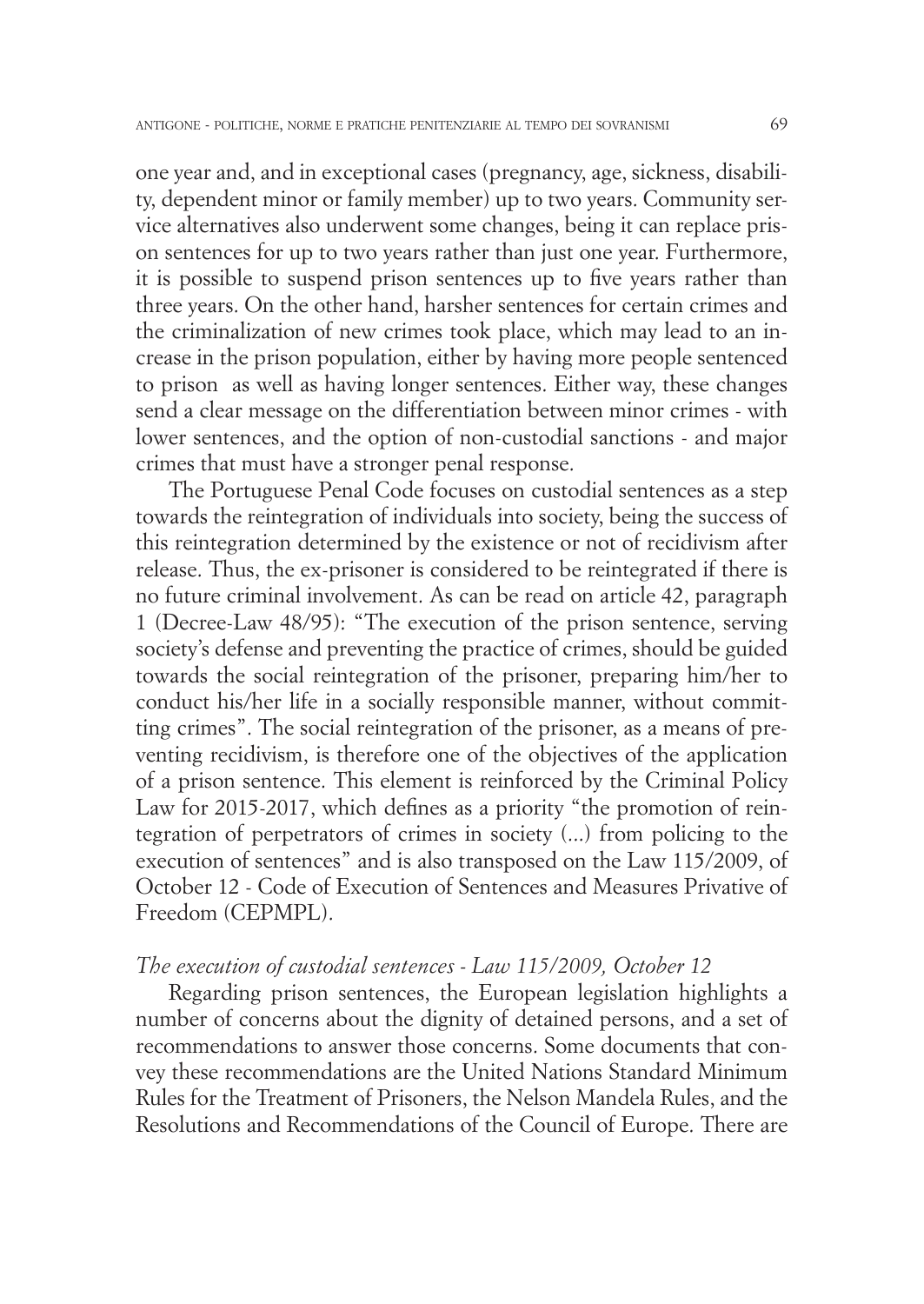three principles that cross the spectrum of these documents: (i) by recognizing the manifest and latent dehumanization of prisons, there is an attempt to humanize them through various measures (*prison will never be human, but we can humanize it*); (ii) the execution of a prison sentence is in itself a punishment, in this way the person already in prison (i.e. being punished) cannot be further punished, and is entitled to basic rights (*prison as punishment, not for punishment*); and (iii) social reintegration is a key objective of the prison sentence, and should guide the activity of the professionals and prisoners, since the latter will necessarily leave the prison at the end of the sentence, and must be able to reintegrate society rather than return to criminal practices and/or prison (*they may go to prison but they all come back*).

The legal document that defines the guiding principles for the execution of custodial sentences is the Code of Execution of Sentences and of Freedom Privative Measures (CEPMPL - Law 115/2009, October 12). This code follows closely the European recommendations, in the pursuit of respect for detained individuals' dignity, especially taking into account the person's age (young or elderly), gender (need to consider specific female health, hygiene, maternity protection and parental education), and nationality and ethnicity (allowing the expression of individuals' cultural values and alleviating any difficulties with social integration). Furthermore, there is a need to maintain the prisoners' civil and legal rights, individualize the prisoner's in-prison treatment, mitigate the harmful consequences of deprivation of liberty, and promote the responsibility of the detainees in the planning and concretization of their social reintegration plan through programs available in prisons and, finally, a need for better articulation between prisons and communities.

With regard to the individualization of the prison sentence (Article 5), prison treatment is defined as a set of social reintegration activities and programs, aimed at preparing the prisoners for freedom by developing their responsibilities, acquiring skills that enable prisoners to engage in a prosocial lifestyle, and provide for prisoners' needs after release. This individual treatment is necessarily programmed and phased to progressively allow the prisoners to prepare for life outside the prison.

The instrument used for planning the prisoners' treatment is the Individual Readaptation Plan (PIR), exposed in Article 21. The PIR is aimed at preparing prisoners for freedom by establishing adequate mea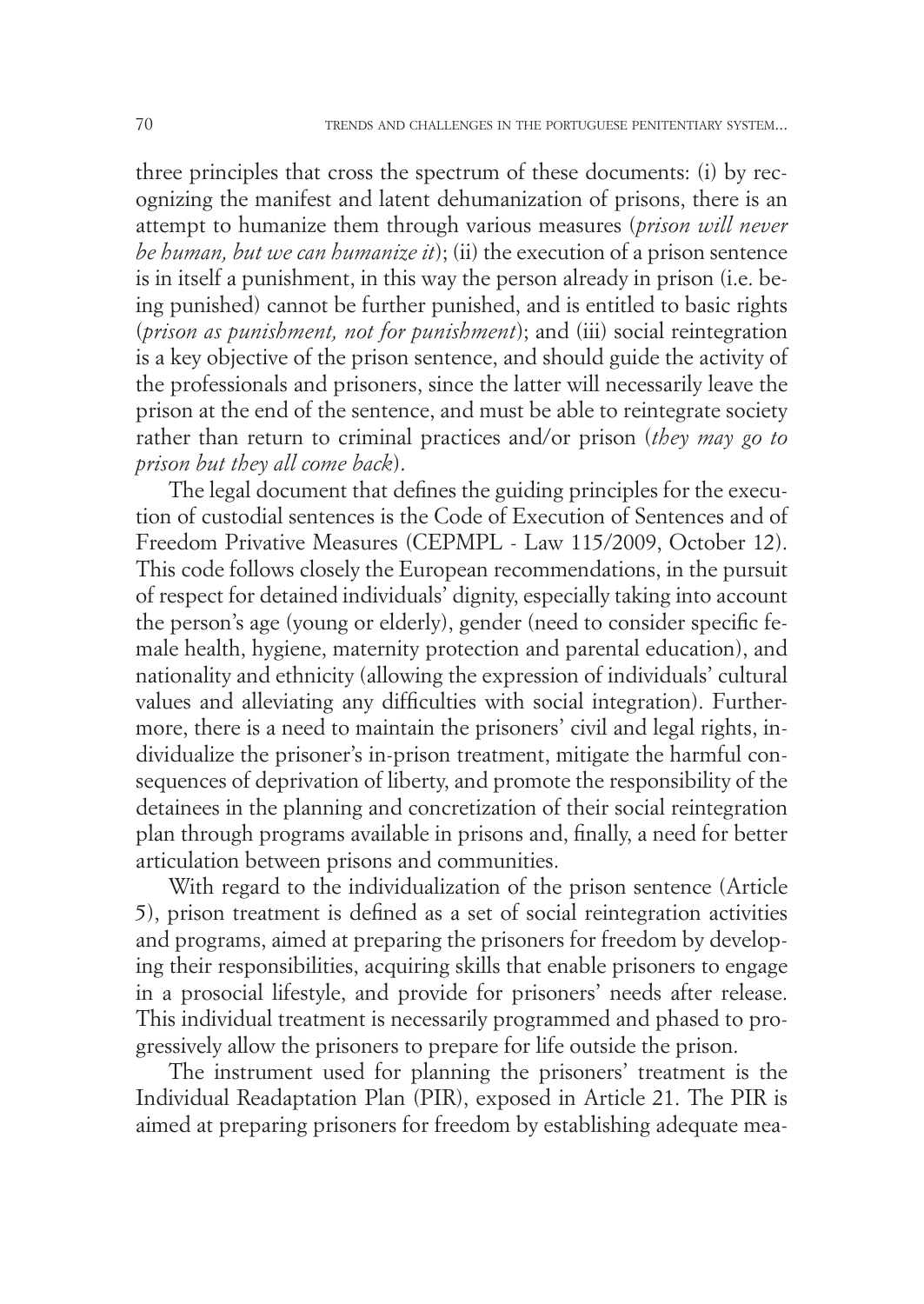sures and activities during imprisonment, as well as their duration and phasing, in particular regarding education, vocational training, work, health, socio-cultural activities and contacts with the outside. This plan is designed based on the assessment of the prisoner's needs; it is discussed and decided alongside the prisoner, and then approved by the prison administration and the Court of Execution of Sentences (TEP). In addition to those activities, the execution of the custodial sentence presupposes the prisoners' participation in a set of specific programs<sup>12</sup>, which allow them to acquire or strengthen personal and social competences, to promote orderly coexistence in the prison establishment, and encourage the adoption of socially responsible behaviors (Article 47, paragraph 1).

Participation in these activities and programs is also important for a more flexible execution of the sentence. This means that the prisoners' participation in any of the activities or programs available in the prison is one of the necessary elements to evaluate if they are eligible for specific measures, such as temporary release programs<sup>13</sup> and parole. These measures aim at promoting and maintaining family and social ties, helping prisoners prepare for life after they are released. In this way, based on the law, prisoners' social reintegration is seen possible when they go through a process of individual transformation, i.e., rehabilitation or treatment. According to the Penal Code (2010 -, Article 61, paragraph 2/a), for parole to be granted the circumstances of the criminal case must be considered. Specifically, the prisoners' previous life, their personality, and their evolution during the incarceration period are evaluated, as well as the likelihood that, once released, the prisoners will conduct their lives in a prosocial, law abiding manner. The way to evaluate the execution of the sentence is based on several elements, including the prisoners' completion of the treatment or programs as contemplated on the PIR.

<sup>12</sup> To access a list with all the existing programs, access the DGRSP website: https:// dgrsp.justica.gov.pt/Justi%C3%A7a-de-adultos/Penas-e-medidas-privativas-de-liberdade/

 $^{13}$  There are two types of temporary release programs: 1) a jurisdictional temporary release that can last between 5-7 day every 4 months, and aims at promoting a reconnection with family and community before release (article 76/2, CEPMPL); and 2) an administrative temporary release that can last 3 days every 3 months, aimed at promoting relationships with family and community, but can only be granted to prisoners who successfully completed a jurisdictional temporary release and are closer to their release date.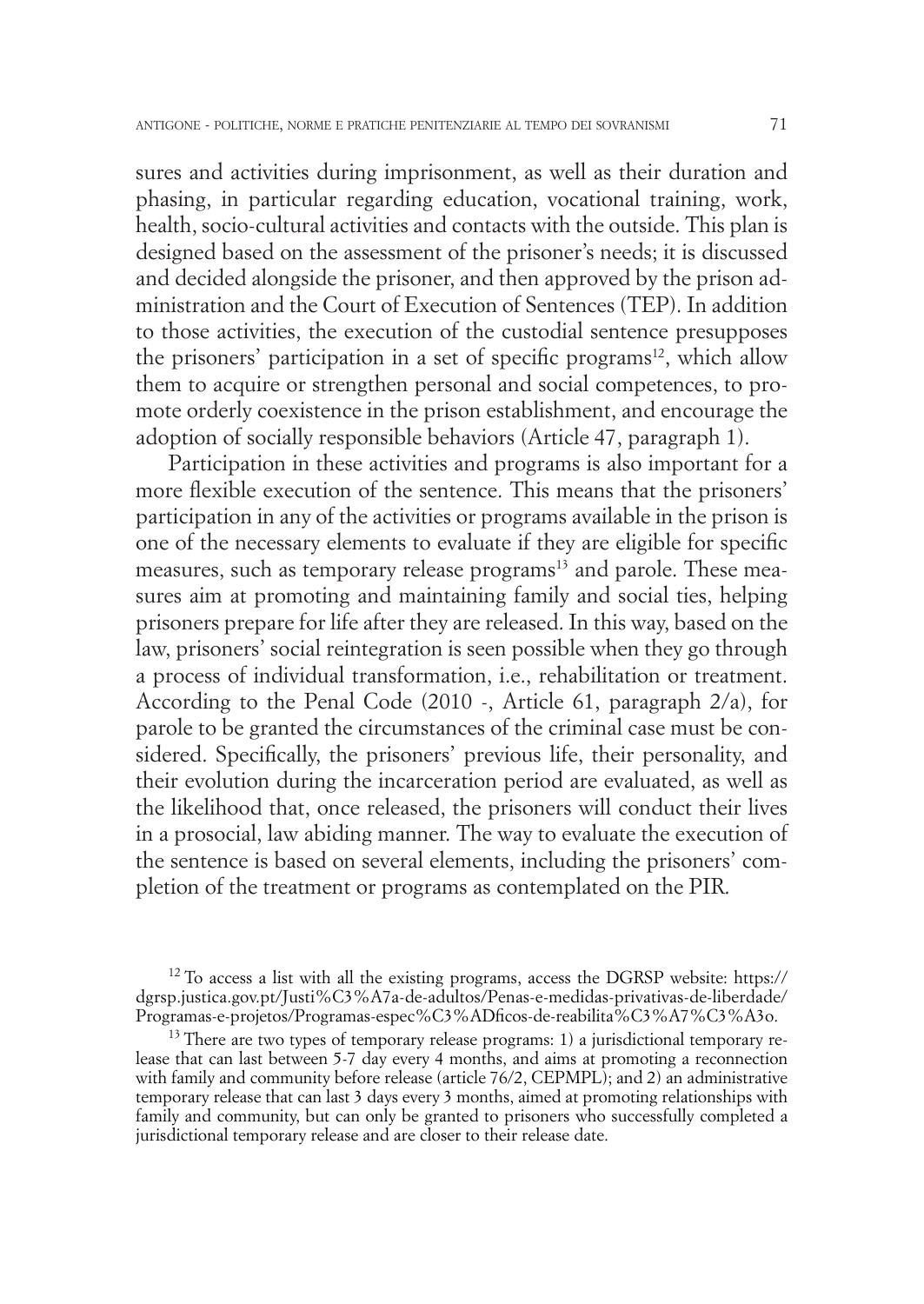The General Regulation of Prisons (approved by Decree-Law 51/2011) operationalizes the CEPMPL, to a certain extent. This General Regulation standardized the procedures for the entire Portuguese penitentiary system. In its Articles 67 to 69, the criteria for assessing the prisoners in preparation for their prison treatment, the programming of the prison treatment, and the execution, modification and planning of the PIR are set out in detail. Based on this Regulation the prison staff responsible for these procedures are those responsible for monitoring the execution of the sentence, the surveillance and security services, and (when necessary) clinical services. That is, prison directors, case managers (correctional treatment specialists), prison guards, and clinical staff should work together in the evaluation, programming and implementation of the prison treatment. The PIR is reviewed annually and has to be approved by the prison director and the TEP.

Indeed, one of the most significant changes in the Code and in the General Regulation was the jurisdictionalisation of penal execution. The TEP began assuming some tasks that were previously performed by the prisons' directions. In addition to determining the sentence, and monitoring and supervising the execution of the sentence, the TEP became responsible for approving all the PIR as well as approving the decision of the Director of the Prison Services to place the prisoner in an open regime abroad<sup>14</sup> (Article 91, paragraph 3, CEPMPL).

Finally, there is one more aspect regarding the Portuguese legislation that warrants discussion. Expressions such as "as much as possible" appear constantly in the law, especially with regard to sentence execution. Therefore, laws are created and revised following the international guidelines, but the law is written in a way that allows for the possibility of not being able to comply with the legislated requirements. In practical terms, the prisoners who do not have access to activities or programs in the prison cannot be favorably evaluated for a temporary release program or parole as they do not have the necessary evaluation elements to present to the TEP. Thus, they might spend more time incarcerated when compared to counterparts that had access to programming and

<sup>&</sup>lt;sup>14</sup> An open regime abroad is characterized by the development of activities such as education, vocational training, work or other programs in a free environment, without direct supervision of the prison staff (see Article 12 and Article 14 of the Law 115/2009).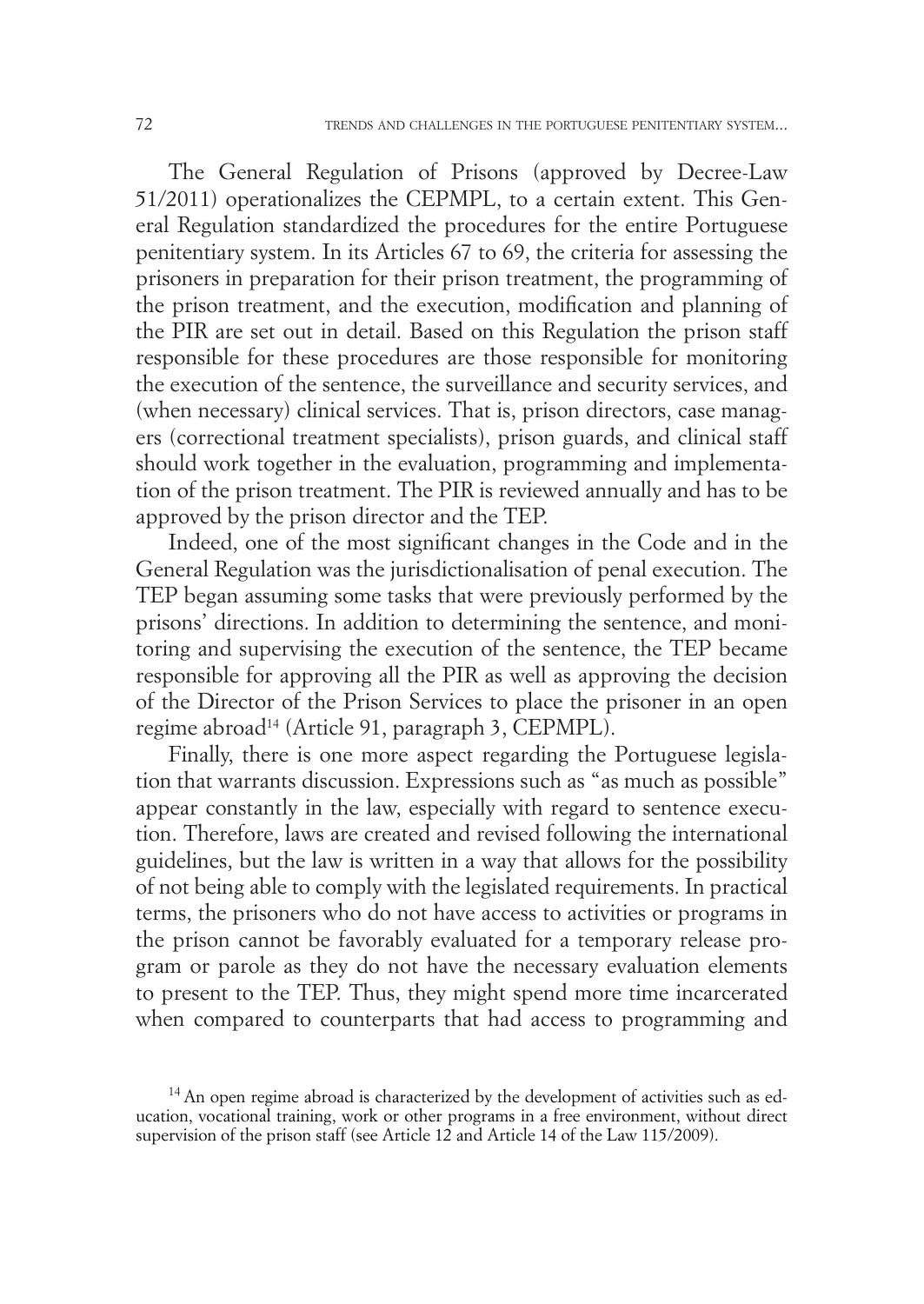obtained positive evaluations of progress. Moreover, these individuals have no ability to defend themselves from the legal point of view, as the possibility of not having programming falls under the purview of the law. Nevertheless, having "lack of resources" for programming (and thus for prisoner's evaluation) goes against international guidelines, namely the European Penitentiary Rules, which states that the lack of resources should not be invoked for any violation of prisoners' rights (Rule 4).

## **3. Exploring penal trends: characterization of the Portuguese prison system and its population**

#### *Methodological note*

At the present time, the Directorate General for Justice Policy (DGPJ) is the division of the National Institute of Statistics responsible for Portuguese statistics regarding the Justice sector. For this paper we analyzed data on the penitentiary system as provided by the DGPJ to the authors.

The current Information System for Justice Statistics (ISJS) is a product of the Hermes Project - Reformulation Project of the Justice Statistics Information System, promoted by the Ministry of Justice in 2003. The objectives of this project were (i) to change the way statistical data was collected, (ii) to improve the data collection process, and (iii) to promote data availability online. Thus, until December 31, 2006, data collection was conducted in paper format, and after January 1, 2007, it started being collected electronically using specific platforms. For participating entities that did not have these platforms, such as the DGRSP, data was collected using specific online forms. Therefore, data between 2005 and 2017 from the penitentiary system are based on the Prison Information System (SIP), and were electronically sent to the DGPJ via Excel forms filled by the DGRSP.

The ISJS data are obtained by aggregation of raw data and subjected to a descriptive analysis. The information is gathered as established by Law 22/2008 of May 13 (Law of the National Statistical System), and the data is all de-identified, assuring that the prisoners cannot be identified.

All data under analysis is based on the statistics available on the December 31 of each year between 2000 and 2017.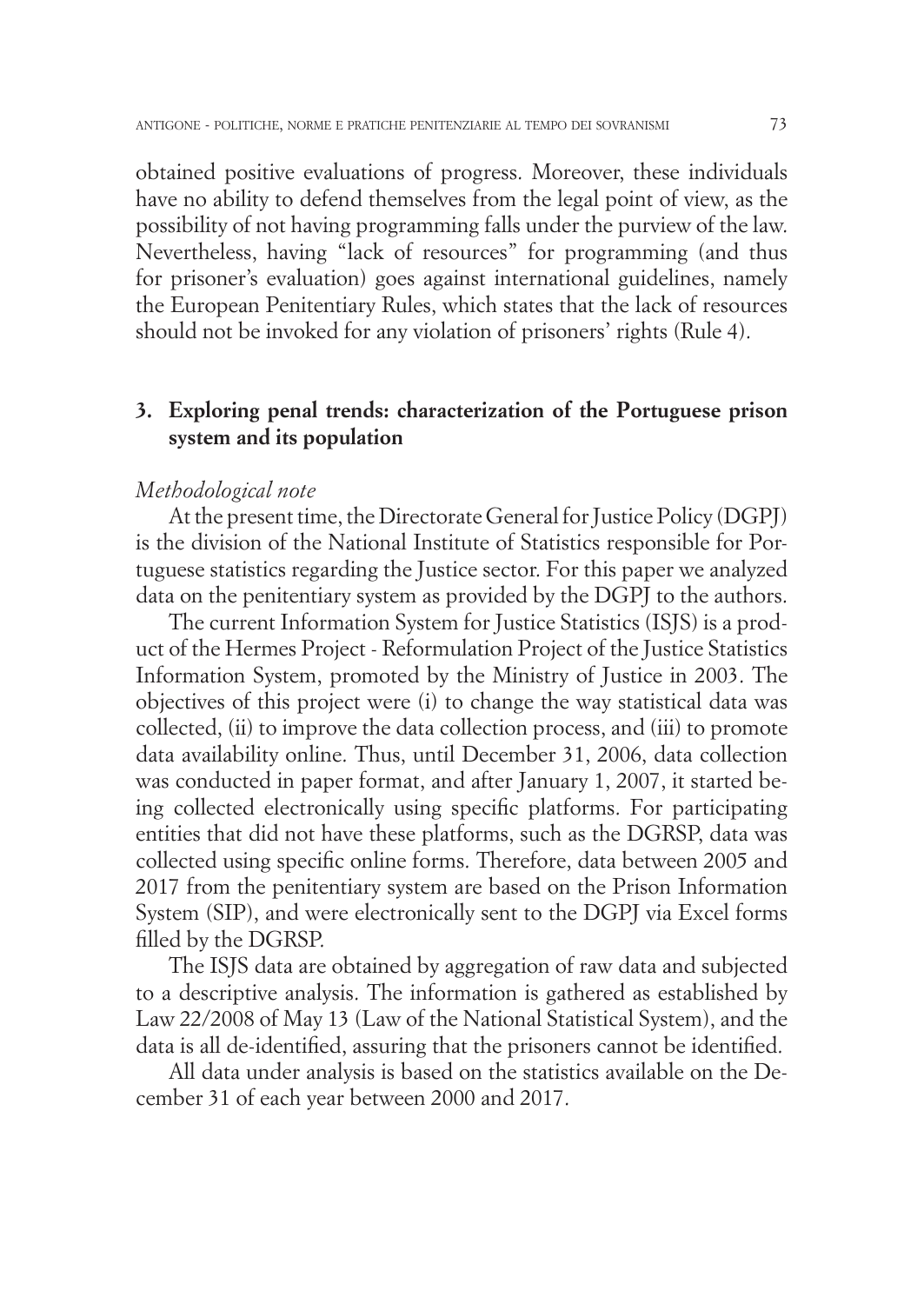# *Prison population and the prison system*

Studies on the evolution of the Portuguese prison system clearly indicate the progressive increase in the number of prisoners since the 1980's. The incarceration rate has grown more than 2.5 times since the beginning of the 1980's until 2013 (from 5,352 prisoners in 1980 to 14,284 in 2013) (see R. Pinto, 2016, page 139). When exploring the evolution of the prison population from 2000 to 2017 (see figure 1), we can see that the amount of prisoners decreased between 2003 and 2008 (from 13,866 prisoners to 10,813), rapidly increasing after that from 2008 to 2015 (14,241 prisoners), and then showing a very slight decrease until 2017 (13,463 prisoners). Thus, despite the decrease in the total number of prisoners observed between 2000 and 2008, in 2017 the number of prisoners was again above 13,000, as in 2000. According to the Council of Europe Penal Statistics - SPACE I, in 2015 Portugal had a total prison population rate of 137.5 per 100,000 inhabitants, which established the country as very punitive compared to its European counterparts (M. Aebi, M. Tiago and C. Burkhardt, 2016), and this rate remained comparatively high in 2017 with 130.8 prisoners per 100,000 inhabitants.



**Figure 1. Number of prisoners in Portuguese prisons (2000-2017)**

*Source: Data provided by the Portuguese Directorate-General for Justice Policy (DGJP) - Ministry of Justice*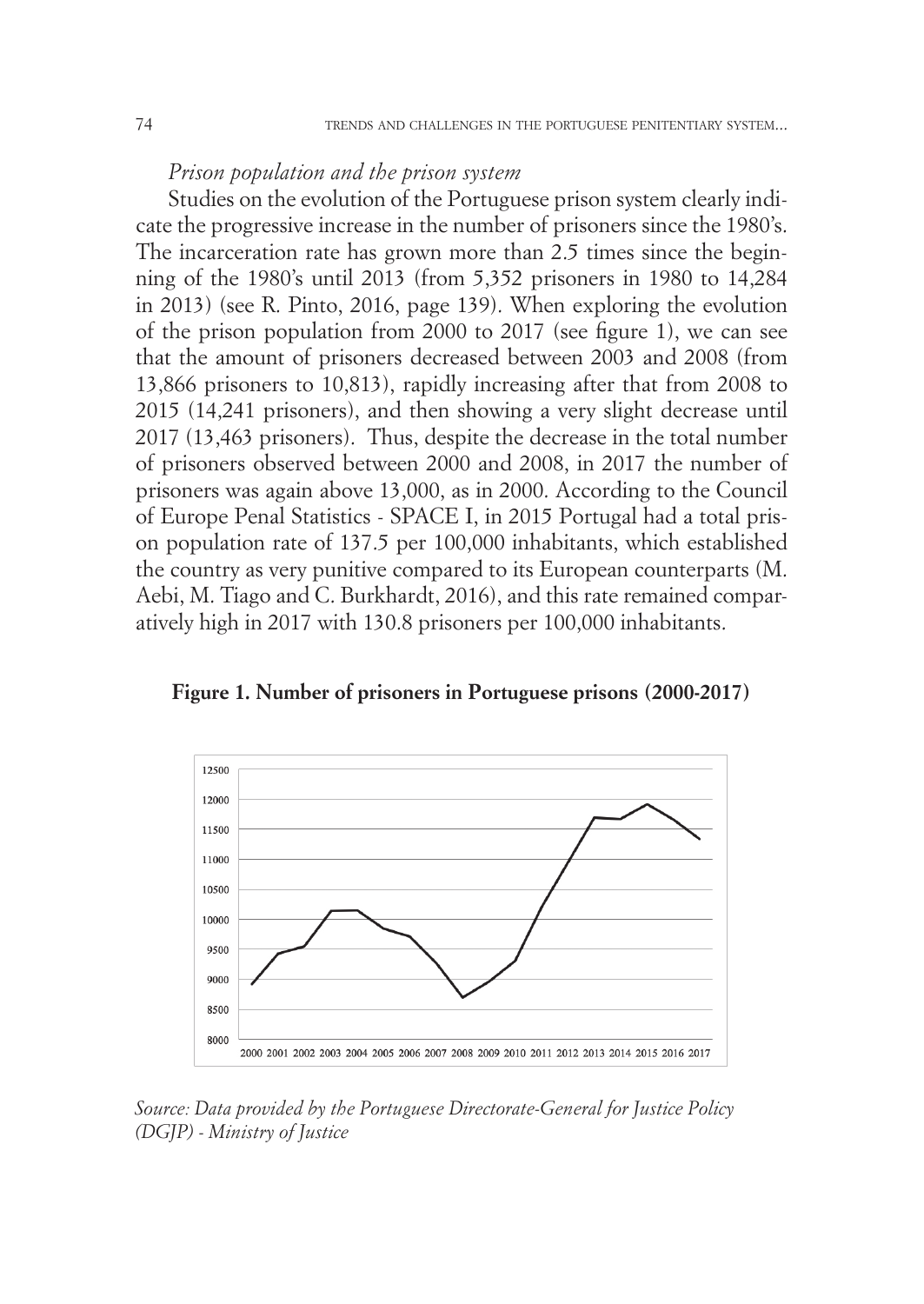Despite the slight decrease in the number of prisoners between 2015 and 2017, the total number of prisoners still remains especially high, not only considering the ratio of prisoners to general population, but also taking into account that Portuguese prisons are overcrowded - in 2017 were at 107% capacity (12,591 available beds for 13,463 prisoners) (M. Aebi, M. Tiago and C. Burkhardt, 2016) -, and that following the international trends, crime rates for general and violent criminality continue to decrease<sup>15</sup> (RASI, 2018).

Regarding the characteristics of the incarcerated population, the great majority is male, above 20 years old, and Portuguese<sup>16</sup> (figures 2, 3) and 6). Therefore, when evaluating different age groups (16-20 vs. 21+), genders (male vs. female) and nationalities (Portuguese vs. foreign), it is not surprising that between 2000 and 2017 the trends for male prisoners, for those over 20, and for Portuguese prisoners follow an identical pattern to that of the overall prison population, as seen in figure 1. However, when we take a closer look to the trends regarding female prisoners' population, those under 21 years old and foreign follow a different pattern.

While male prisoners follow an identical trend described above for the general prison population (figure 2), females follow a different pattern. More specifically, the number of female prisoners in Portuguese prisons (figure 3) decreased between 2000 (1216 prisoners) and 2009 (613 prisoners), following the pattern observed in the overall prison population and the male group. As expected there was also an increase in the number of female prisoners between 2010 and 2017; nevertheless this increase was not as substantive as the one observed in the overall prison population, with considerably fewer women in prison in 2017 (856 prisoners) than in 2000 (1216 prisoners) (figure 3).

<sup>15</sup> Between 2008 and 2017 the general criminality decreased 18.8% and violent criminality decreased 37.1% (RASI, 2018).

 $16$  Direct or indirect collection of data on ethnicity by the Portuguese State is prevented by law, to avoid reinforcing stereotypes or racialization of the Portuguese society – see Decree-Law 28/94 (S. Gomes, 2014). Therefore, in official statistics the category used is foreign vs. national, being a foreigner anyone who does not prove to be a Portuguese national, as defined in the Decree-Law 244/98, of August 8, and amended by the Decree-Law 4/2001, of January 10 and the Decree-Law 34/2003, of February 25 (and now revoked by the Law 23/07, of July 4).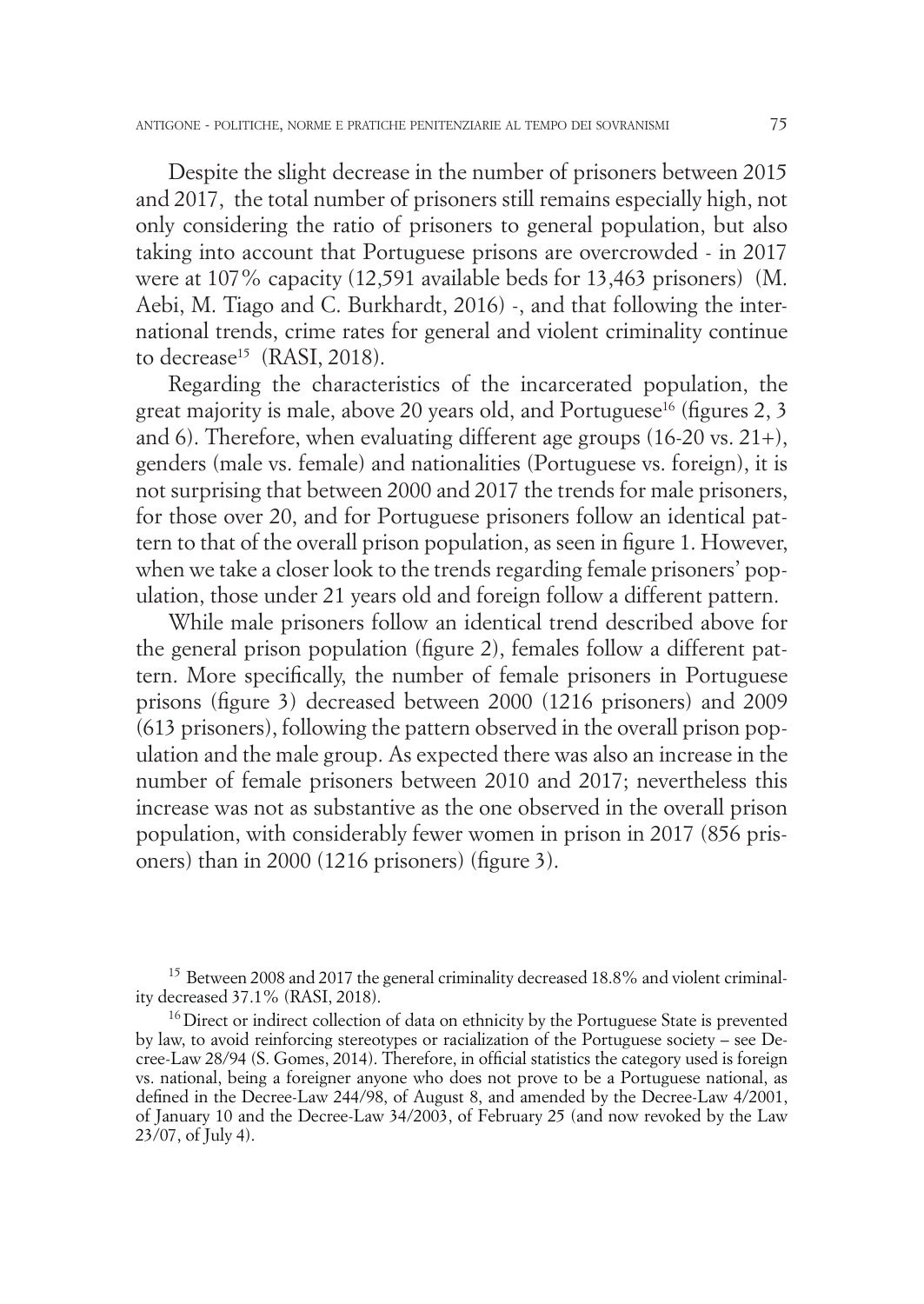

**Figure 2. Comparison between number of male and female prisoners in the Portuguese prisons (2000-2017)**

*Source: Data provided by the Portuguese Directorate-General for Justice Policy (DGJP) - Ministry of Justice*

**Figure 3. Number of female prisoners in Portuguese prisons (2000-2017)**



*Source: Data provided by the Portuguese Directorate-General for Justice Policy (DGJP) - Ministry of Justice*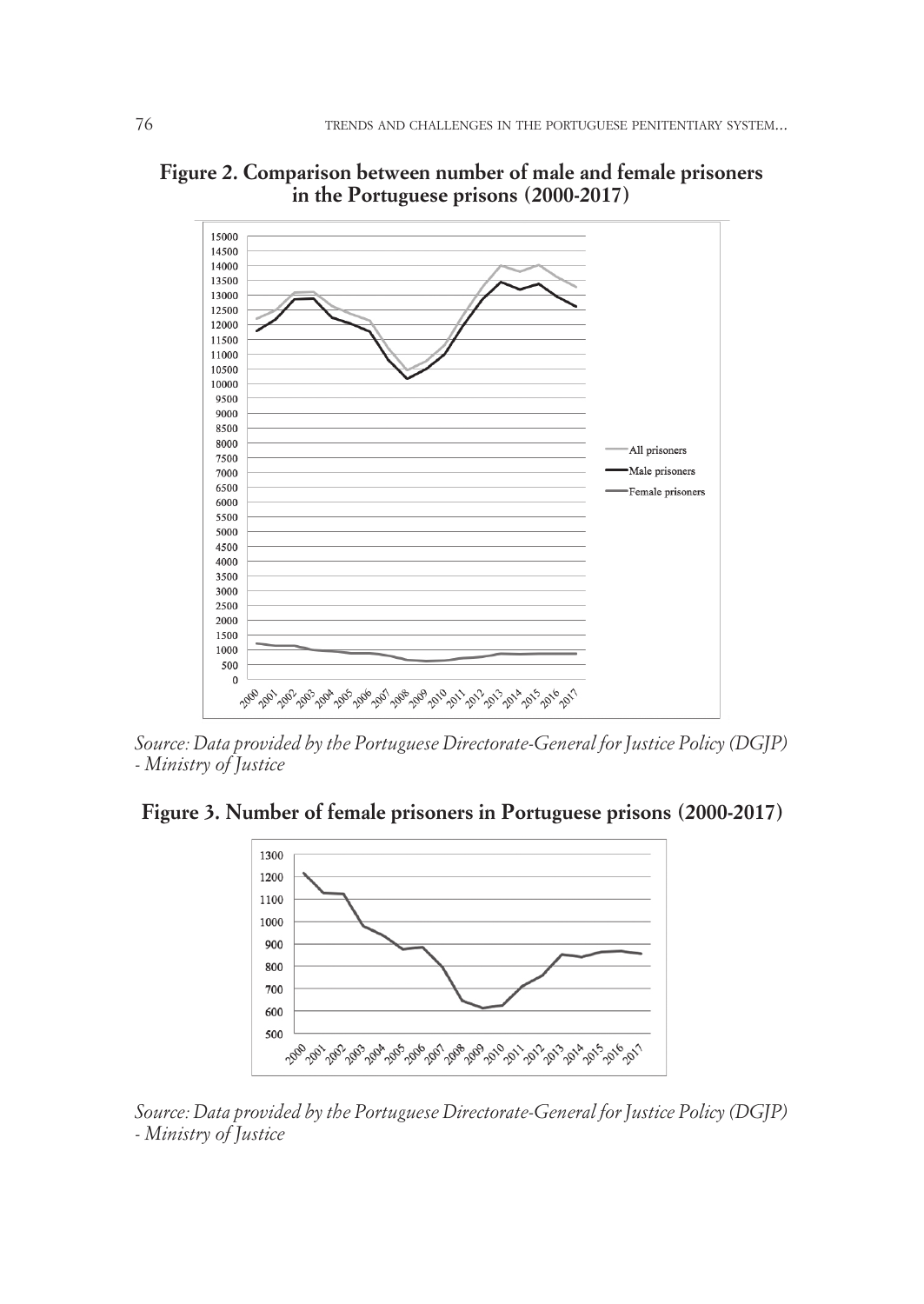Additionally prisoners aged 16 to 20 also present a different trend than the one observed for the overall prison population (figure 4). For this group there is a steady decrease in the number of prisoners between 2000 and 2017, going from 813 prisoners to 189 prisoners. As for those ages 21 and above, as they comprise the majority of the Portuguese population, as expected, they follow an identical pattern to that of the general prison population (figure 5).

## **Figure 4. Comparison between number of prisoners aged 16-20 and 21+ in Portuguese prisons (2000-2017)**



*Source: Data provided by the Portuguese Directorate-General for Justice Policy (DGJP) - Ministry of Justice*

#### **Figure 5. Number of prisoners ages 16-20 in Portuguese prisons (2000-2017)**



*Source: Data provided by the Portuguese Directorate-General for Justice Policy (DGJP) - Ministry of Justice*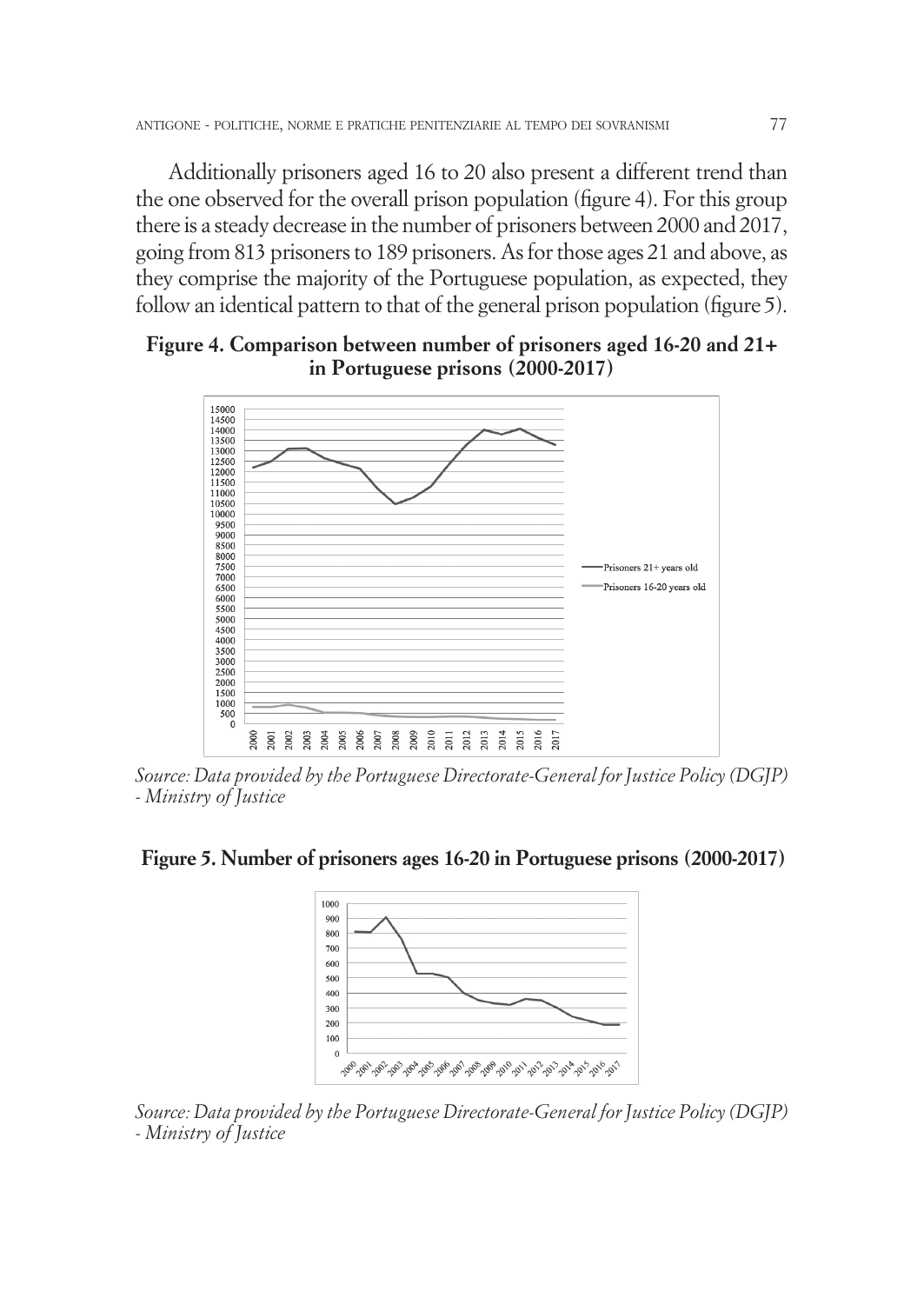The total number of foreign prisoners also increased between 2000 and 2017, going from 1,547 prisoners to 2,144 prisoners in 2017. Thus, for this specific group the number of prisoners in 2017 was considerably higher, matching more closely the trend observed in the overall prison population. When analyzing the data in more detail, the largest increase in the number of foreign prisoners took place between 2001 and 2002, increasing very slightly after that, and showing a minor decrease in 2008, followed by a slight increase after that. Nonetheless, the curve seems to be more or less constant when compared with the variations observed in the overall prison population (figure 6).





*Source: Data provided by the Portuguese Directorate-General for Justice Policy (DGJP) - Ministry of Justice*

Based on the available data, we can further expand the comparisons between Portuguese and foreign prisoners, taking into account age and gender. It is important to highlight that the data for age/nationality was coded differently than the remaining data, with age groups ranging from 16-18, 19-24 and 25 years, which limits the comparisons that can be established. When comparing the number of Portuguese and foreign prisoners by age group, we note the trends are quite different (figure 7).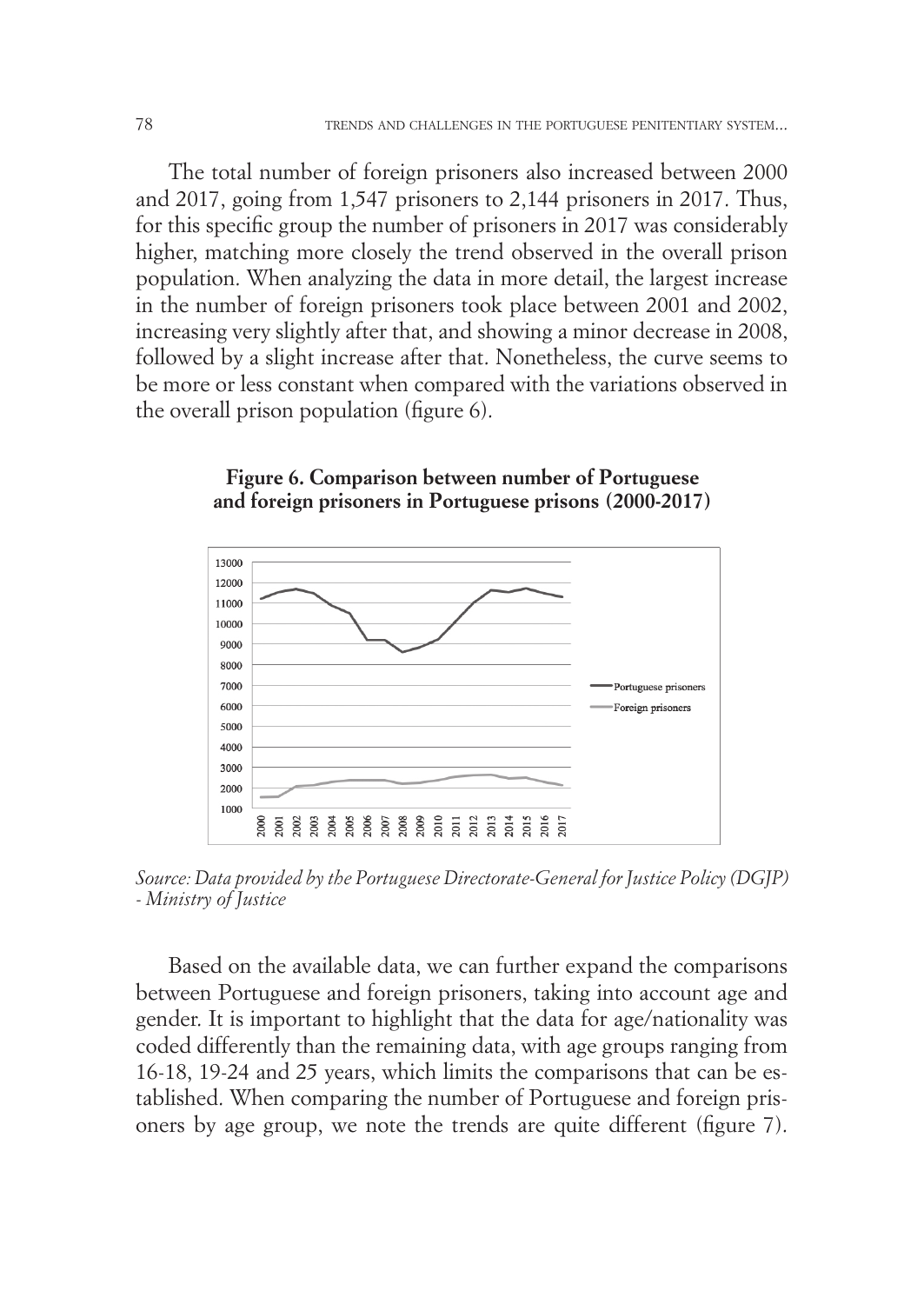Regarding the number of Portuguese prisoners aged 16-18, there was a sharp decline in the number of prisoners between 2002 and 2004, going from 301 prisoners to 100, numbers that continued to go down at a steady rate reaching a total of 35 prisoners in 2017. On the other hand, the number of foreign prisoners from the same age group was more constant with smaller variations throughout the years. Specifically, there was an increase in the number of foreign offenders between 16-18 years old from 2001 to 2002, where the total number approximately doubled (2001 - 21, 2002 - 47), and a similar pattern can be found between 2003 (23 prisoners) and 2005 (47 prisoners), and again between 2008 (12 prisoners) and 2010 (30 prisoners) (figure 7). Between 2011 and 2017 there was a constant decrease in the number of foreign prisoners aged 16-18, going from 22 prisoners in 2011 to 7 in 2017.





*Source: Data provided by the Portuguese Directorate-General for Justice Policy (DGJP) - Ministry of Justice*

The 2002 increase in both Portuguese and foreign prisoners between 16-18 years old can be (at least partially) explained as an outcome from the Child Law Reform approved in 1999, which was effectively implemented in 2001, associated to the highest peak in violent juvenile oc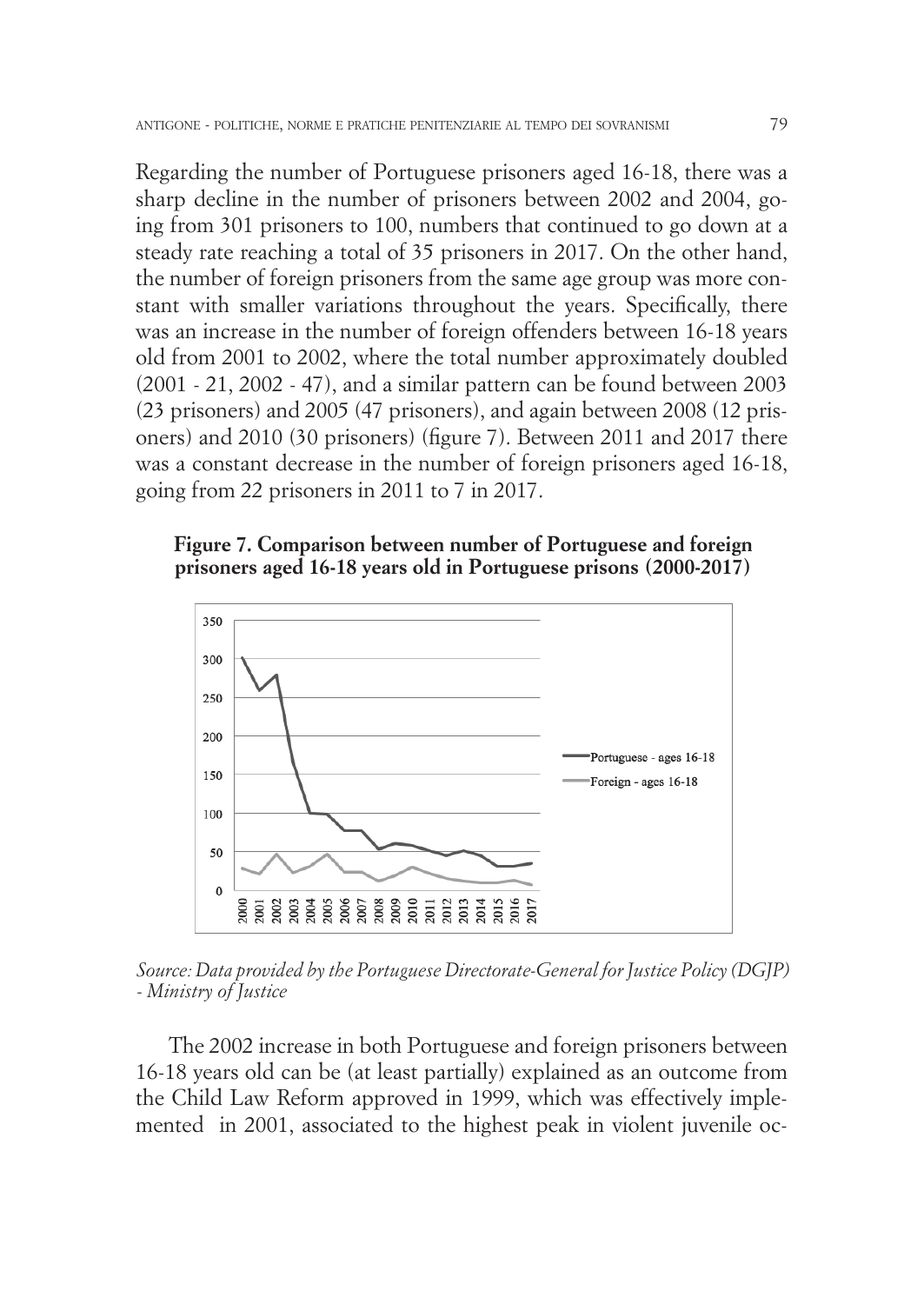currences registered by the police from 1997 to 2001. Deep changes in the juvenile justice Law led to the early return to the community of many youth aged 15 or more that usually would return later to the system as juveniles to be placed in juveniles institutions. With the legal changes, that possibility was no longer available so a potential explanation focus on the continuity of their violent criminal trajectories in the transition to adulthood ended up in prison.

As for the 2005 increase in the number of foreign prisoners ages 16-18, it might be somewhat associated with the intense and controversial mediatization of a purported large scale robbery that took place in the summer of 2005 in the Lisbon area. In short, in June a large group comprised of approximately 500 youths robbed everyone who was on Carcavelos beach (close to Lisbon). These youths were mostly from the Lisbon suburban neighborhoods, characterized by concentrated disadvantage, and were mainly of African origin or descent. In the following months, the public and political debate continued and one core question was the need for more severe prison sentences in such cases. This exceptional event is still regarded as a case study, as it showed the tensions lived among youth in the Lisbon Metropolitan Area.

Regarding the comparison between Portuguese and foreign prisoners by gender, some differences can also be observed. Provided that a large majority of prisoners were male, the general trends observed for the overall Portuguese vs. foreign prison population (figure 6) were identical to those observed for the Portuguese vs. foreign male prison population. It is further relevant to note that the ratio of foreign to Portuguese male prisoners was of 1 to 8 in 2000, and this ratio went down to approximately 1 to 5 in 2017. Portuguese and foreign female prisoners follow different trends (figure 8).

While Portuguese female prisoners follow similar trends to those observed in for the overall female prisoners in the Portuguese prisons (figure 4), foreign female prisoners follow a different pattern. In this way, following the overall trend, the total number or Portuguese female prisoners decreases between 2000 and 2008, increasing after that until 2012 when the number plateaued. As for foreign females, we observe a consistent increase between 2000 and 2007 (from 138 to 249). These numbers slowly decreased until 2012, reaching 175 prisoners, but started increas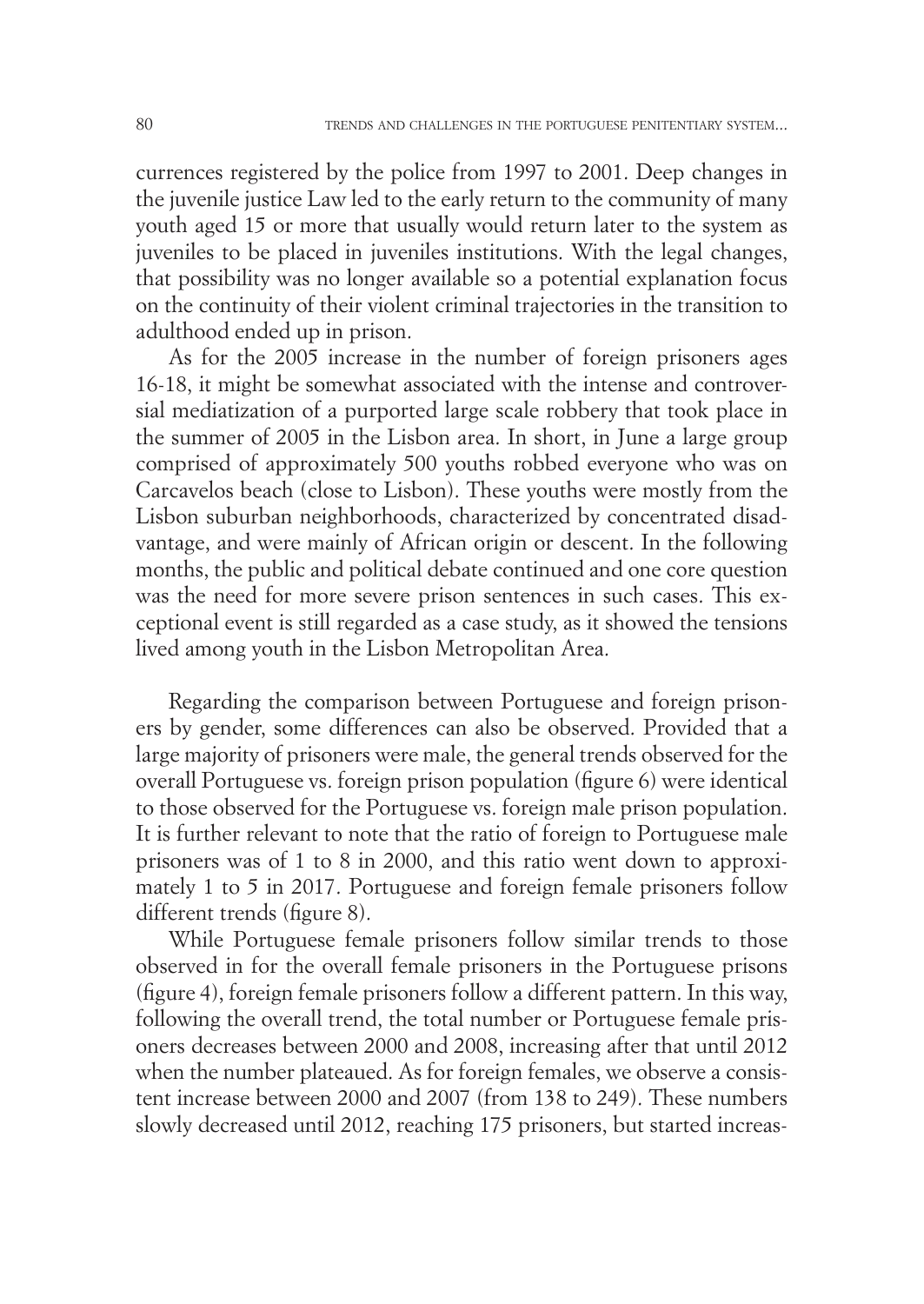ing after that until 2015. Between 2015 and 2017 there was quite a sharp decrease in the total number of female foreign prisoners, going from 229 to 176. Finally, similarly to what we found in males, the ratio of foreign to Portuguese female prisoners was approximately 1 to 8 in 2000, and in 2017 the ratio had gone down to 1 to 4, i.e. the differential between foreign and Portuguese prisoners decreased between 2000 and 2017.

#### **Figure 8: Comparison between number of Portuguese and foreign female prisoners in Portuguese prisons (2000-2017)**



*Source: Data provided by the Portuguese Directorate-General for Justice Policy (DGJP) - Ministry of Justice*

In terms of the prisoners legal status at the time of imprisonment, two groups need to be considered, those entering the prison as pre-trial detainees and those who enter the prison as sentenced prisoners. It is important to highlight that, while in other locations pre-trial detainees are held in separate institutions (e.g. jails), in Portugal they are held in prisons while waiting for trial. When comparing pre-trial detainees vs. sentenced prisoners, these follow opposite trends between 2000 and 2017 (figure 9). Although there was an increase in pre-trial detainees between 2000 and 2002, between 2002 and 2008 the number of pretrial detainees entering prison system sharply decreased, going from 6393 detainees to 2116 detainees. After that, the number of pre-trial prisoners presented some small variations remaining within the 2000 range, being at 2135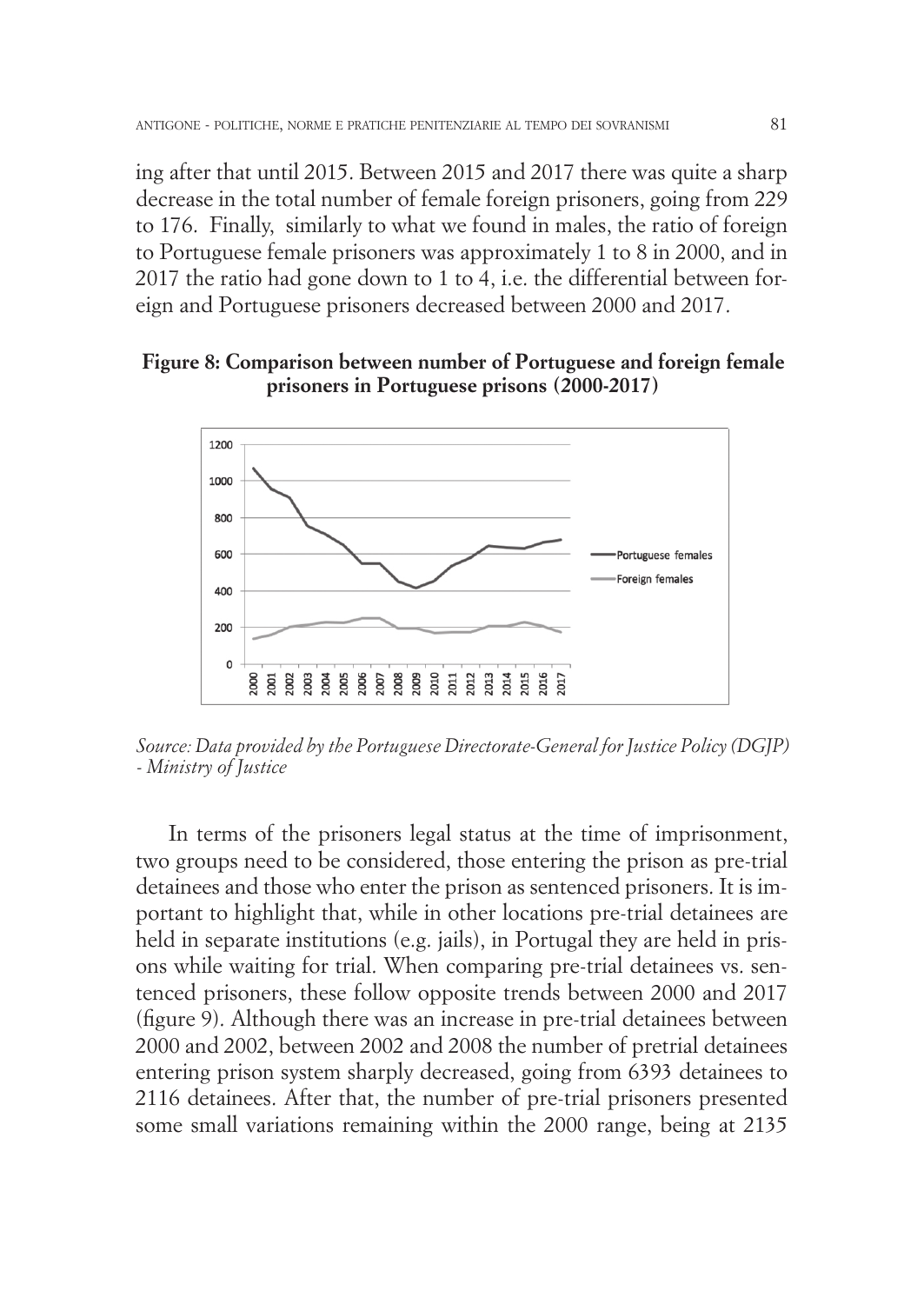pretrial detainees in 2017. As for the number of sentenced prisoners, we observed the opposite trend. Between 2000 and 2003 there was there was a large increase in the number of sentenced prisoners entering the prison system (from 829 to 1714), this number continued to consistently grow until 2012, reaching a maximum of 3770 prisoners, more than 4.5 times the total of sentenced prisoners entering prisons in 2000. Between 2013 and 2017 there was a slight decrease in the number of sentenced prisoners entering the prison system, remaining within the 3000 rage (3051 in 2017). In this way, the number of sentenced prisoners surpassed that of pre-trial detainees in 2007 and has remained higher ever since, even though the difference is not as marked as in early 2000's.

### **Figure 9: Comparison between number of pre-trial detainees and sentenced prisoners that entered Portuguese prisons (2000-2017)**



*Source: Data provided by the Portuguese Directorate-General for Justice Policy (DGJP) - Ministry of Justice*

As with previous data, when separating the different legal status groups by gender, we observe similar trends between the male groups and overall trends, and more substantial differences with the female groups. In this way, for males the trend of pretrial detainees and sentenced prisoners remain identical to the overall trends. In other words, there was a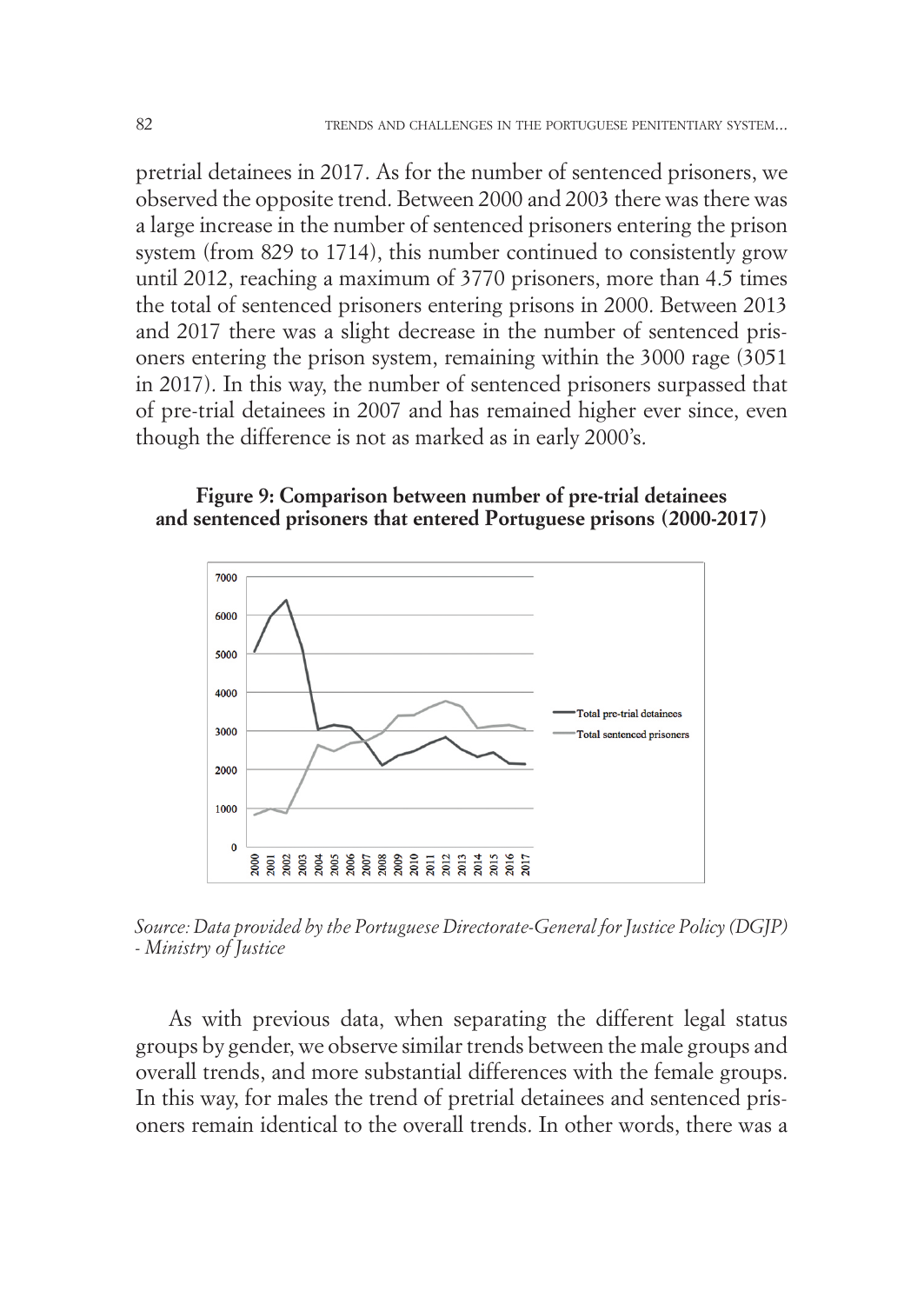sharp decrease in the number of pre-trial detainees between 2002 and 2008, with a slight increase after that, and a sharp increase in sentenced prisoners between 2000 and 2008, surpassing the number of pre-trial detainees in 2007. For females although the same pattern of decreasing numbers of pretrial detainees and increasing numbers of sentenced prisoners was observed, there are some differences worth notice (figure 10). One of the biggest differences is that the number of sentenced prisoners came close to that of pretrial detainees in 2008, but only effectively surpassed it in 2016 (192 pretrial vs. 210 sentenced). Despite this, we still observe the sharp decrease in pre-trial detainees between 2000 and 2008, and a slower, but still marked, increase in sentenced female prisoners during the same period. Between 2008 and 2017 the number of pre-trial and sentenced female prisoners remained relatively close, around the 200 range.

#### **Figure 10. Comparison between number of female pre-trial detainees and female sentenced prisoners that entered Portuguese prisons (2000-2017)**



*Source: Data provided by the Portuguese Directorate-General for Justice Policy (DGJP) - Ministry of Justice*

Finally, we looked at trends in regarding legal status by age group. For the pretrial detainees and sentenced prisoners aged 21 or older, the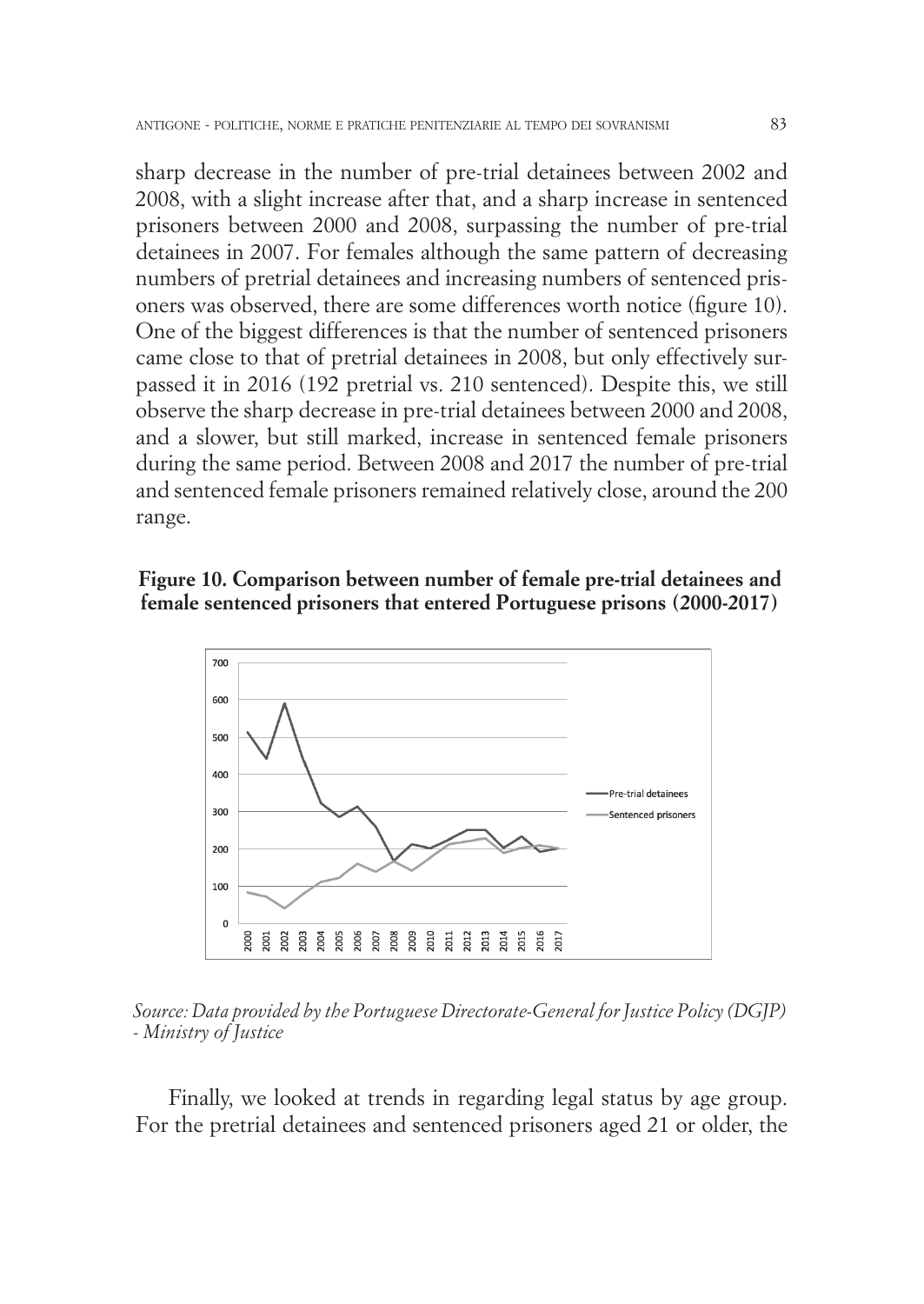pattern was very similar to the overall trends for these groups. Specifically, as the number of pre-trial detainees went down the number of sentenced prisoners went up, being that the number of sentenced prisoners surpassed that of pre-trial detainees in 2007, remaining higher until 2017. Given that over 80% of both pre-trial and sentenced prisoners were over 20 years old, it is not surprising to see this group follow the same pattern as the overall trend. However, when looking at the trajectories for individuals aged 16-20 a very different pattern emerges. In fact, for this age group the number of pretrial detainees always remained higher than the number of sentenced prisoners (figure 11). Between 2003 and 2017 there was a decrease in the overall number of pre-trial prisoners aged 16-20 entering prison (from 839 detainees to 165 detainees). For the same period, the number of sentenced prisoners between 16-20 years old initially increased between 2000 and 2009 (from 21 prisoners to 135 prisoners), but steadily decreased after that reaching a total of 50 sentenced prisoners belonging to this age group in 2017(figure 11).

#### **Figure 11. Comparison between number of pre-trial detainees and sentenced prisoners aged 16-20 years old that entered Portuguese prisons (2000-2017)**



*Source: Data provided by the Portuguese Directorate-General for Justice Policy (DGJP) - Ministry of Justice*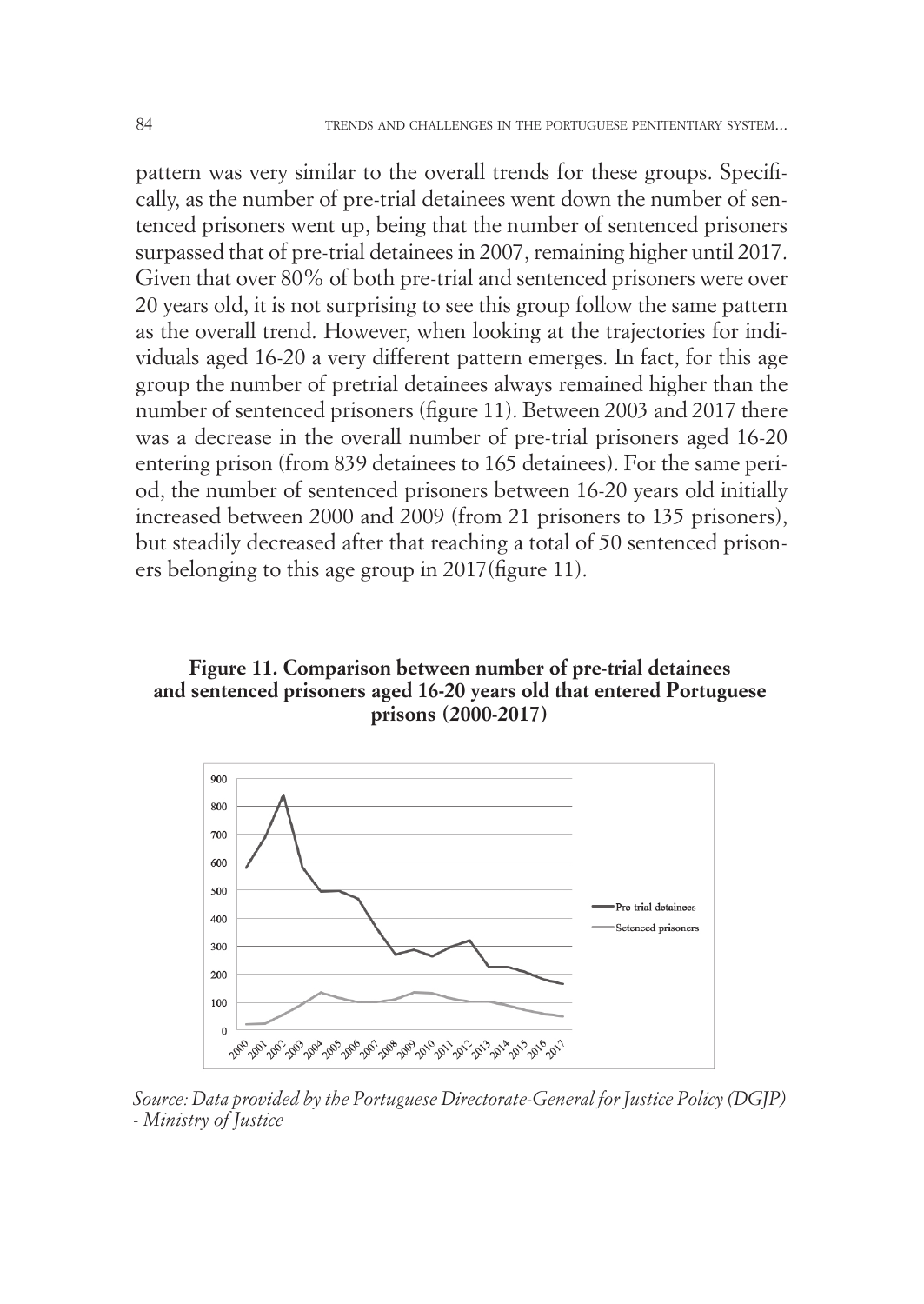Despite the differences in terms of prisoners entries by legal status, it is important to mention that the rate of prison entries in Portugal is relatively low (51.9%) when compared to the European rate (195.7%). Moreover, Portugal also has a very low rate of prisoner releases, 54.6% when compared to the European rate (154.3%) (M. Aebi, M. Tiago and C. Burkhardt, 2016). This means that, although fewer people are entering in prisons in Portugal, they tend to be imprisoned for longer periods of time when compared to other European countries. While prison sentences in Portugal tend to be above 3 years and up to 20 years, if we look at their distribution we see that 19.3% represent 3-5 year sentences, 36.4% 5-10 year sentences, and 15.3% 10-20 year sentences. This higher incidence of 3-5 year sentences contrasts with what is seen in other European countries, where individuals are more frequently sentenced to less than 3 years in prison (24.6% 1-3 years sentences, 19.3% 3-5 year sentences, 21.6% 5-10 years sentences). As a result, the time spent in prison in Portugal is 3 times higher than the European average (31.3 months, compared to 10.9 months in Europe) (M. Aebi, M. Tiago and C. Burkhardt, 2016).

This results in what Cunha (2008, page 15) called a 'stock effect' or 'cumulative effect' on the prison population: the prison population rotates less because individuals remain in prison longer. This is due, to a certain extent, to legislative changes, such as the revision of the 1995 Penal Code and to the reform of the Penal Code of 2007. The revision of the 1995 Penal Code substantially impacted the criminal framework for certain crimes, in particular for crimes against people, and stipulated new requirements for granting parole, favoring an increase in the average length of prison sentences, Moreover, the reform of the Penal Code of 2007 increased certain criminal penalties of imprisonment and fixed new charges for more serious criminal phenomena (R. Pinto, 2016, page 140). In fact, we can observe the impact of this 2007 reform in many of the trends discussed here.

However, we need to take a closer look at crime types to better explore this association between the Penal Code Reform of 2007 and the changes in the penitentiary system. By looking at figure 12, we can see that between 2000 and 2017 there is an increase of prisoners sentenced for property crimes (from 3072 prisoners in 2000 to 3321 prisoners in 2017), crimes against people (from 1686 prisoners in 2000 to 2947 in 2017), crimes against life in society (from 139 prisoners in 2000 to 964 prisoners in 2017) and other crimes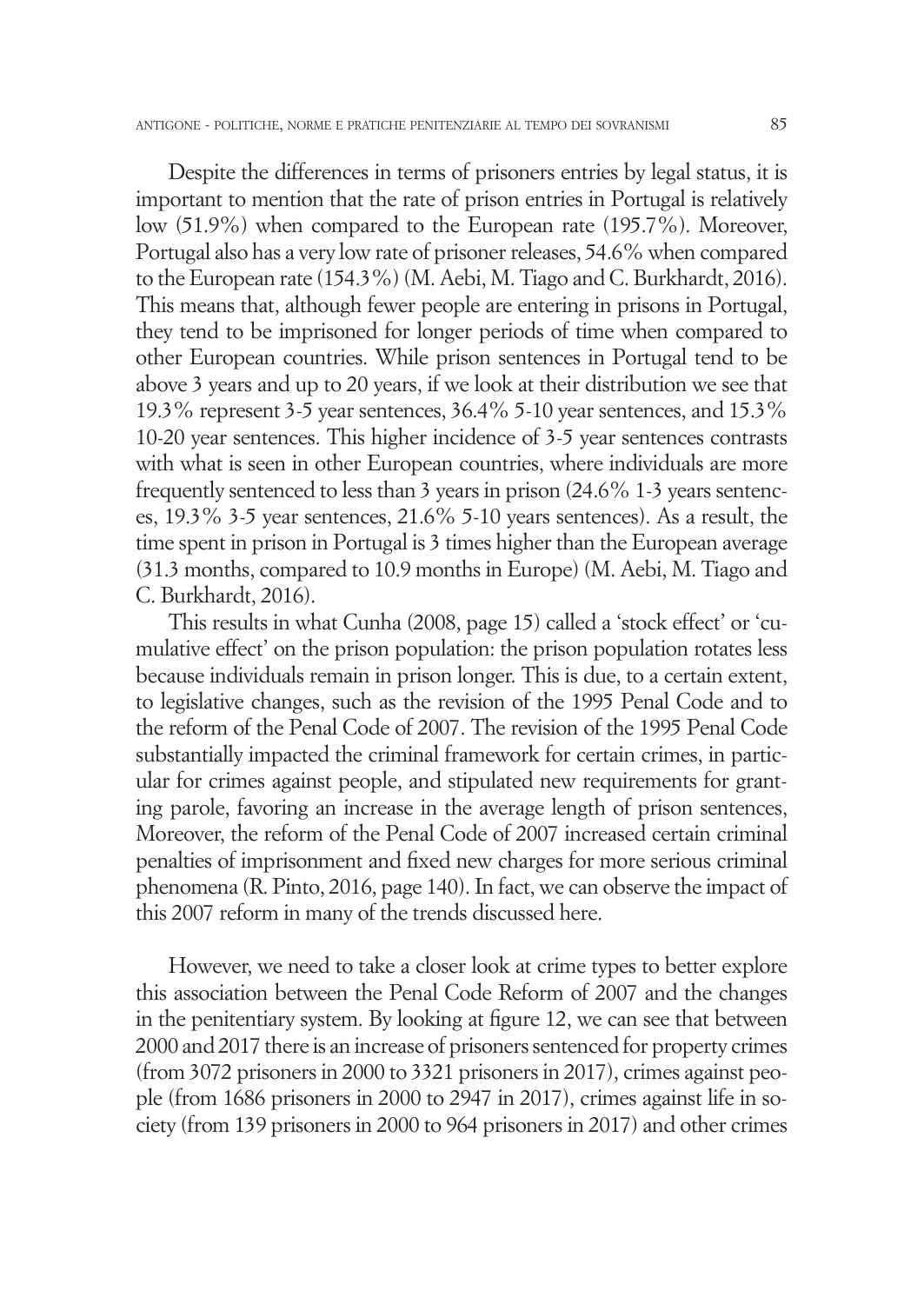(from 188 prisoners in 2000 to 1303 prisoners in 2017). On the other hand, drug crimes decreased between 2000 and 2017 (3829 prisoners in 2000 to 1950 prisoners in 2017), which means this type of crime stopped being the most prevalent crime in the Portuguese prison system. This decrease appears to be related with the change in drug policy in Portugal, as Law 30/2000 adopted in November 2000 (in effect since July 2001) decriminalized drug consumption, acquisition, and possession for personal consumption.

## **Figure 12. Number of prisoners per crime type in Portuguese prisons (2000-2017)**



*Source: Data provided by the Portuguese Directorate-General for Justice Policy (DGJP) - Ministry of Justice*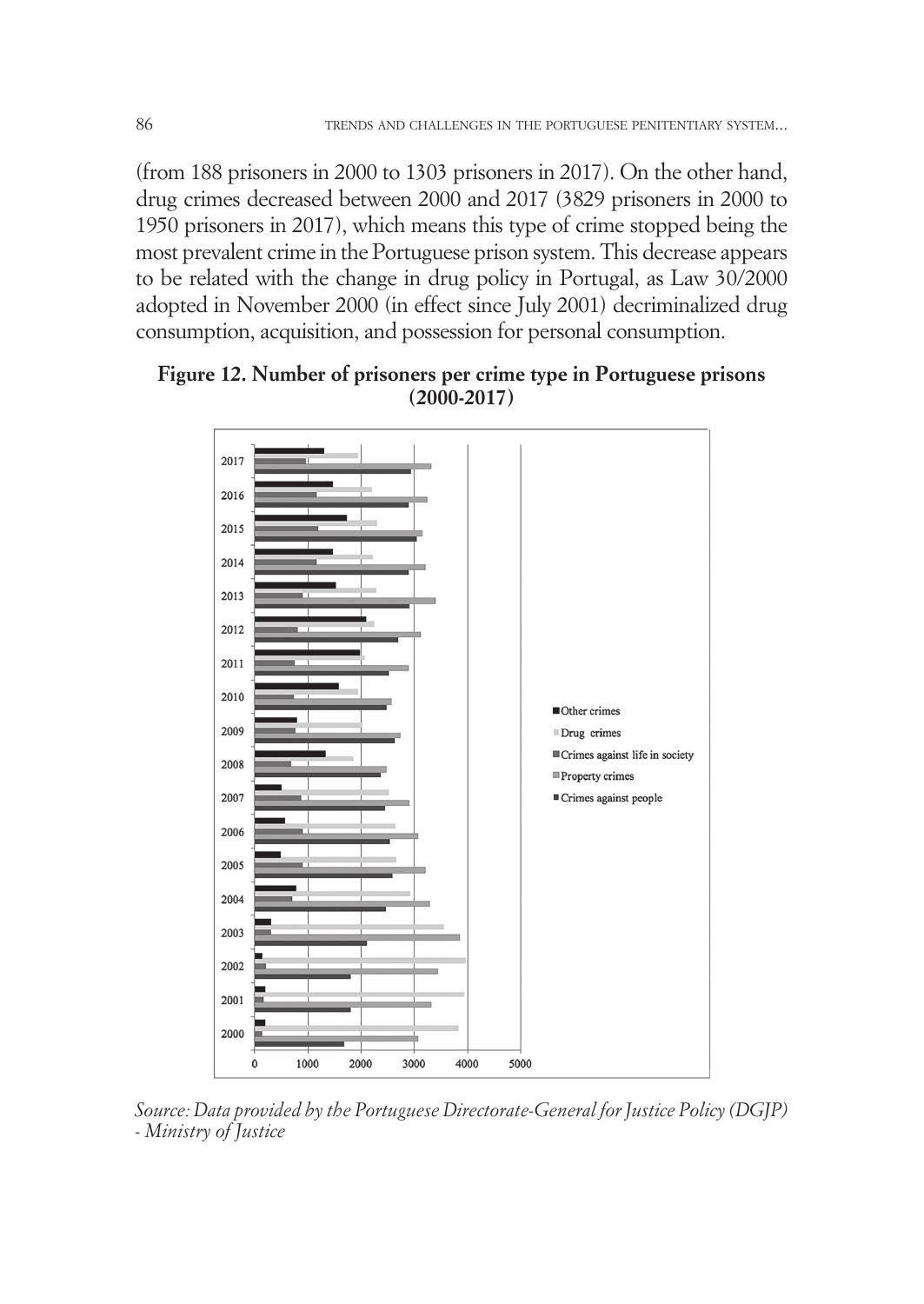Immediately after the Penal Reform of 2007 we can observe an increase in all crimes (even those on a descending trajectory such as drug crimes), with the exception of crimes against life in society. Regarding property crimes, we actually observe that the number of prisons convicted for these crimes were consistently decreasing until 2007, and after that the trend reversed and started consistently increasing until 2017.

If we categorize these crimes in terms of violent and non-violent crimes<sup>17</sup> (RASI, 2017), we see an increase on the number of violent convictions in Portuguese prisons from 2000 to 2017 (from 2599 prisoners to 4008 prisoners), and of non-violent convictions (from 6318 to 7327) (figure 13).

## **Figure 13. Comparison between the number of violent and non-violent convictions in Portuguese prisons (2000-2017)**



*Source: Data provided by the Portuguese Directorate-General for Justice Policy (DGJP) - Ministry of Justice*

 $17$  The distinction between violent and non-violent crimes was made based on the Annual Internal Security Report (RASI, 2017). Based on the report the crimes considered violent were: homicide; kidnapping, abduction or taking hostages; human trafficking; rape, sexual abuse of children or dependent children; criminal association; and resistance or coercion of a state official. Added to these, we considered arson (property and forest) a violent crime, based on what has been done in international research (E.g. Uniform Crime Reports), and given that arson was not classified in the RASI as violent or non-violent. An exception to the classification proposed by the RASI was assault. As we did not have access to the distinction between aggravated and simple assault we chose to include it in the non-violent crimes to avoid over-estimation. In this way, non-violent crimes included: assault; simple and qualified burglary; other property crimes; dangerous driving; driving under the influence; other crimes against life in society; disobedience; corruption; embezzlement; other crimes against the state; drug/substance trafficking; other drug crimes; checks without provision; tax crimes; driving without a license; other crimes.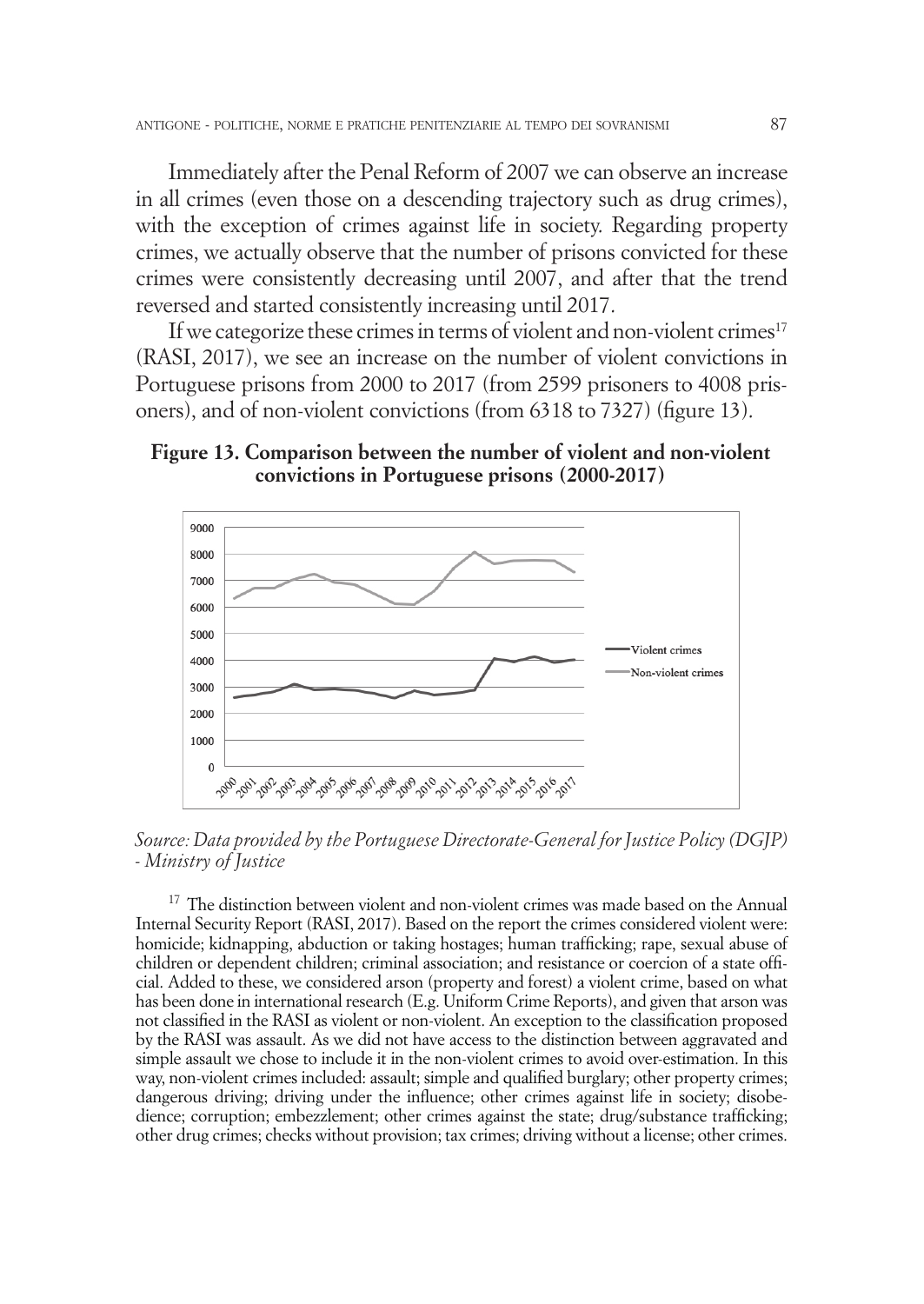Violent conviction decreased between 2003 and 2008, reaching a total of 2574 that year, and consistently increasing thereafter reaching 4008 by 2017. As for non-violent conviction, the pattern is similar, although the number of convictions remained relatively stable, only slightly decreasing in 2008 and 2009, after which they increased consistently until 2017 (7327).

Therefore, despite having a reduction of the crime rates in Portugal for both violent and non-violent crimes (RASI, 2017) we notice a general increase in prison population associated with most of the crimes. Provided the timing of these changes we expect that some derived, at least partially, from the changes that took place with the Penal Reform of 2007, even though these were not in the direction that law and policy makers expected. We see the consequences of the increased severity of certain penalties and the criminalization of new practices on the increasing numbers of prisoners. However, we do not see the alternative sentences playing an important role on the penal trends, as would be expected based on the Penal Reform. Thus, we may question whether alternative sentences are actually being considered by legal practitioners.

## **4. Identifying challenges in the prison system: national and international reports**

When we take a closer look at reports about the Portuguese prison system, we notice a gap between what is written in the Law and the actual practice. Based on both national and international official reports and studies (discussed below) on the conditions of Portuguese prisons, we can see a clear disjuncture between the law in books and the law in practice. In fact, the reality in Portuguese prisons is so different from the legal objectives (e.g. due to lack of resources) that it greatly interferes with (i) the ability of prisoners to access law and justice, and (ii) the effective exercise of social reintegration.

Based on the data presented in the previous section and on these reports, the Portuguese case deserves a special analysis. Specifically, it is important to look into the distinction between the civil and the penal majority (18 years old vs. 16 years old), and the current issues in implementing the special legal regime for young adults. Although Portuguese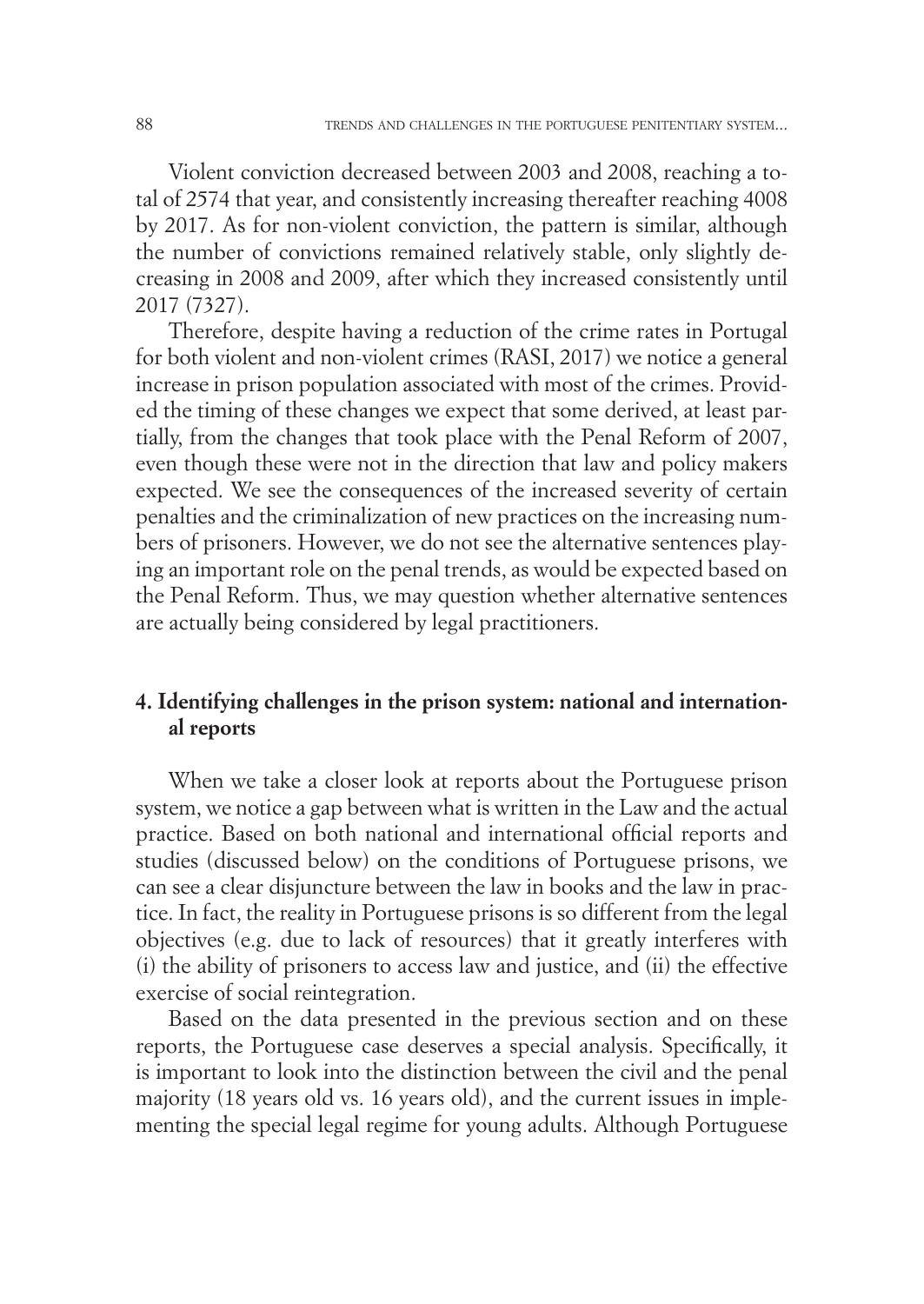law does not allow for the criminal prosecution of juveniles below age 16, it does not follow the guidelines provided by the Committee of the Rights of the Child (UN). These guidelines defend that every child under the age of 18, at the time of the offence, falls under the purview of juvenile justice and not adult penal justice. This provision is also defended by Rule 17 of the European Rules for juvenile offenders. Moreover, according to this Rule 17, while it is possible to have young adults be judged/ treated as juveniles, under special conditions, the opposite should never occur. While the Portuguese Law takes these guidelines into account (hence the creation of the Young Adult´s Special Penal Regime approved in 1982), in practice we still have juveniles and young adults (16+ years) in prisons and being treated as adults, due to lack of resources (such as juvenile institutions).

In the face of the Child Rights Convention principles and guidelines, the Portuguese State has been regularly notified by national and international entities about the dangers of accommodating 16- and 17-year-old youths in the same facilities and cells as adults. As these international standards have not been met (A. Rodrigues and A. Fonseca 2010; U. Kilkelly, 2011; R. Alfaiate, 2014; M. J. Carvalho, 2018), the last report issued by the Permanent Observatory on Portuguese Justice (OPJ)<sup>18</sup> in 2010, recommended changing the age of the criminal majority from 16 to 18 years, as previously defended by others (J. Dias, 2005, A. Rodrigues and A. Fonseca, 2010). This change in the criminal majority age would allow complying with international legislation and avoiding having youth aged 16-17 years in the adult prison system (B. Santos et al., 2010).

Nevertheless, and despite the international consensus on this matter, not everyone agrees with the suggestion of changing criminal majority to 18 years old. In fact, Taipa de Carvalho (2008) suggests that criminal majority could be decreased to 14 years old, arguing that many youngsters at that age already have a degree of understanding about the illegality. According to the author this justifies a need for different approach through a special criminal regime that would keep young people separate from adults, while still considering their acts criminal. Furthermore, Alfaiate

At the Center for Social Studies, of the University of Coimbra, the Observatory aims at accompanying and analyzing the performance of Portuguese courts and related institutions such as police forces, prisons, alternative dispute resolution mechanisms, forensic services, and social reintegration services.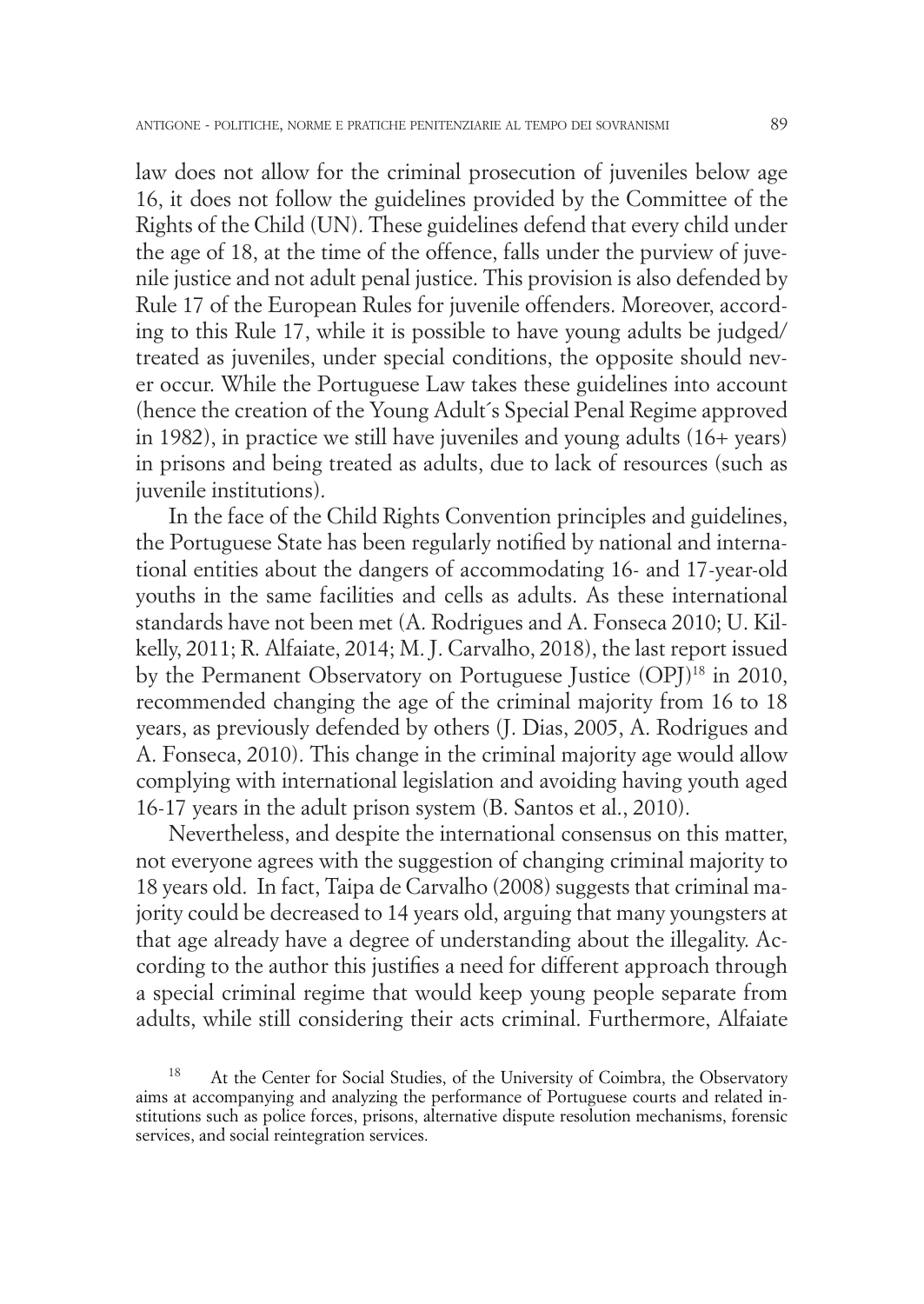(2014) proposes an intermediate model. She advocates for (i) an absolute age-related penal minority for all children under age 16 allowing them to be not imputable, and (ii) a conditional imputability for youth between ages 16 and 21. For the latter, the conditional imputability would depend on the evaluation of the individual's understanding about their behavior, being that this assessment would only be mandatory for all 16 and 18 year olds accused of a crime, and not for those between 18 and 21.

A new Directive (EU) 2016/800 issued by the European Parliament and of the Council of 11 May 2016 on Procedural Safeguards for Children who are Suspects or Accused Persons in Criminal Proceedings, aims at establishing common minimum standards for the rights of children who are suspects or accused of a crime, and must be implemented by June 2019. This implies more political action and public debate in the short-term to overcome the persistent violation of international standards regarding the treatment of young adults, and the (non-)enforcement of the YASPP.

Beyond the issues related with the treatment of young adults, Portugal is showing an increasingly punitive stance, with growing incarceration rates leading to prison overcrowding, as shown above. These incarceration rates continue increasing despite (i) the changes in the law promoting more non-custodial sentences, and (ii) the systematic lack of resources to accommodate the growing prison population. This lack of resources can be clearly seen not only in the absence of programming opportunities (which are required for the prisoners positive evaluation), but also in the low investment made in prisons. According to the most recent data, the Portuguese State spends 41.22 euros per prisoner per day, which is less than half of what is spent on average in Europe (102.61 euros) (M. Aebi, M. Tiago and C. Burkhardt, 2016).

In addition to this punitive tendency and the lack of investment in the penitentiary system, there are international reports denouncing some violent and degrading practices in Portuguese prisons. For instance, the European Committee for the Prevention of Torture and Inhuman or Degrading Treatment or Punishment (CPT, 2013), focusing on the Lisbon Prison (EPL), shows little progress (in response to previous recommendations) regarding the physical conditions of the prison and the treatment of prisoners by prison guards. Among other things, the 2013 report mentions: (i) that despite the 1% increase in the DGRSP budget in 2013, the prison population had increased by more than 1000 individuals since 2012, so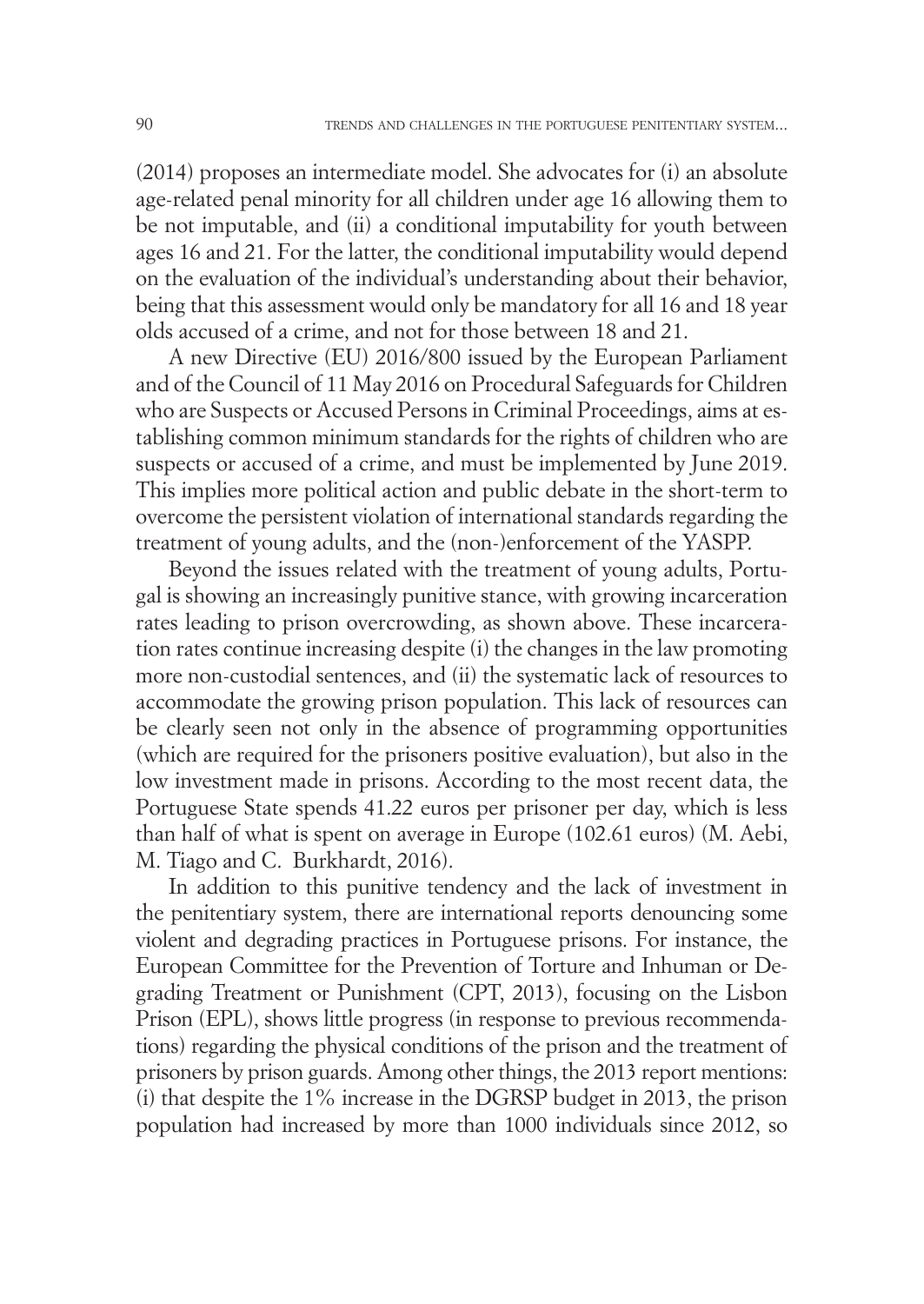there is no real increase in available funds; (ii) claims of prisoners' mistreatment, such as slapping, punching, kicking and blows with a baton to the body and/or head of the prisoners, with some medical evidence consistent with these claims; (iii) the existence of inter-prisoner violence, especially in some wings, which is known to prison guards who lack the means and human resources to prevent it; (iv) poor physical conditions, in terms of the buildings and infrastructure; (v) activities such as work and education were carried out by only a small part of the prisoners (187 worked and 232 were in school or vocational training, even for only a few hours per week), leaving the vast majority without any occupation (almost 900 inmates).

In their latest report (CPT, 2018), the same scenario is present not only in Lisbon Prison but in multiple others: Caxias, Lisbon Central, Montijo, Setubal Prisons and Leiria Juvenile Prison. In these prisons: (i) a number of reports of ill-treatment of prisoners by prison guards were received (e.g. slaps, punches, kicks and blows with truncheons to the body and/or head), (ii) a high level of overcrowding was observed, affecting not only the material conditions, but also the regime, staff-prisoner relations and order in prison, (iii) the living conditions were unsuitable to hold prisoners and may amount to inhuman and degrading treatment (e.g., in the basement areas of Lisbon Central Prison, the cells were cold, dark and damp with crumbling plaster and rats were entering the cells via the floor-level toilets). Prison overcrowding, which is amplified in its effects by obsolete and inadequate physical structures, is regularly identified as causing tensions in Portuguese prisons, enhancing the occurrence of violence, weakening the conditions of punishment, and affecting the development of intervention and rehabilitation programs (R. Pinto, 2016).

Moreover, in face of the growing numbers of prisoners and prison overcrowding, prison guards are also facing added stresses due to the scarcity of their numbers and absence of means to deal with the constant demands of the growing penitentiary system. This leads to additional tensions between prison guards and prisoners, and has led to constant strikes held by prison guards in order to improve their working conditions, careers and professional status<sup>19</sup>. As a result, the prisoners are the most

 $19$  See, for example, a recent national news article on this matter: https://www.publico. pt/2018/12/10/sociedade/noticia/guardas-prisionais-greve-assegurar-almocos-natal-reclusos-familias-1854225.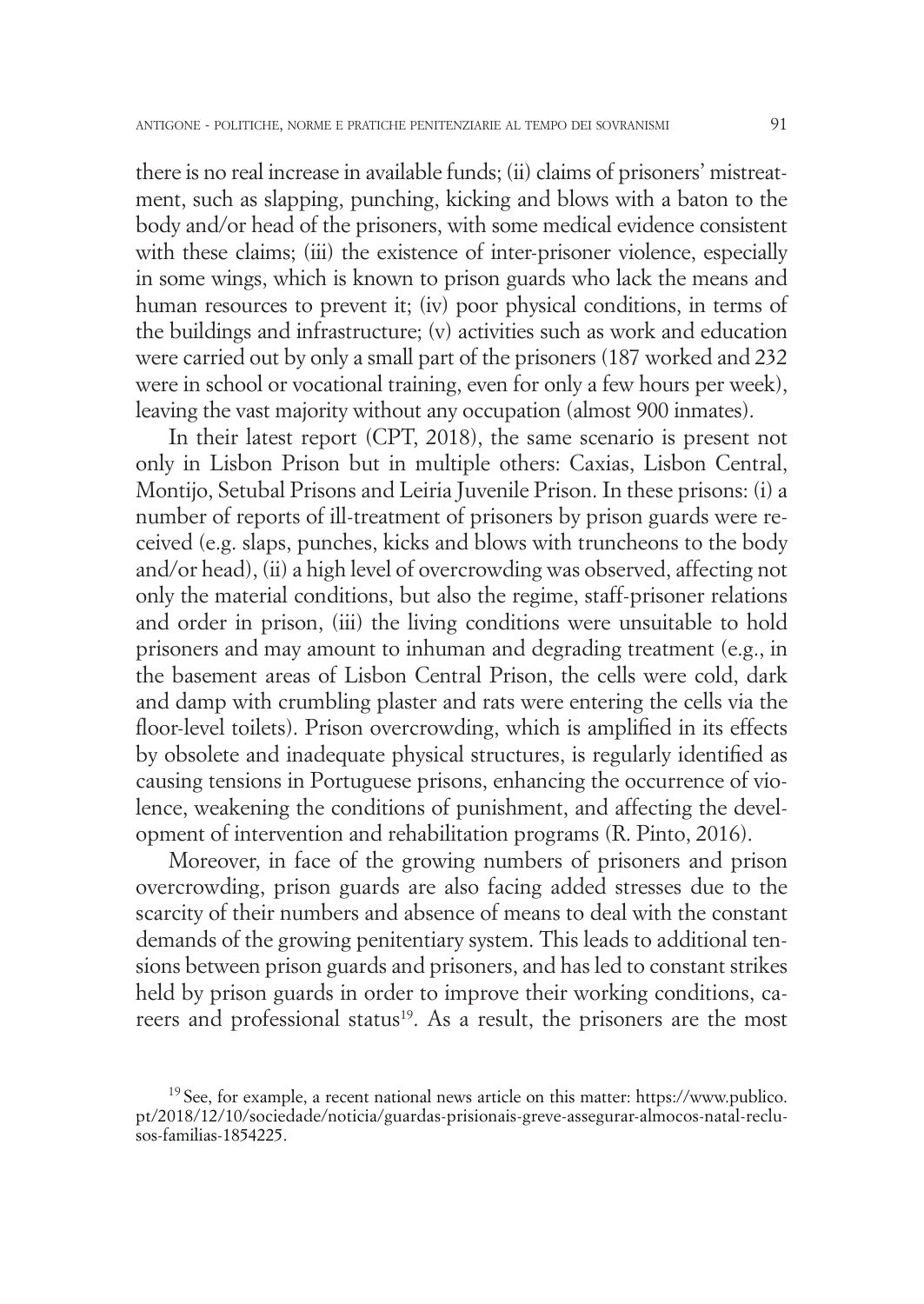affected, as they have been constantly deprived of services in recent years, except for minimum services or those of an urgent nature. Part of the prison guards' claims in recent years is a reaction to practical issues, such as the State's attempt to reduce guards' working hours, namely to establish the rules defined for public administration jobs and eliminating extended hour shifts (12 and 24-hour shifts). This reduction is perceived as negative given that night shifts are paid better, and guards may use days off to rest, or to work elsewhere for complementary income. However, the strikes are also a way of claiming for status recognition, since prison guards feel their work is socially devalued, playing an undervalued, difficult and unprotected role (A. Roseira, 2018).

Finally, regarding the physical conditions of prisons, although the national penitentiary system has distinct types of establishments (e.g. central, regional and special), most of these are old and with poor conditions, as noted in the CPT reports. Thus, despite some changes in recent decades, prison conditions remain heterogeneous, with some having more recent infrastructure and better conditions, while others continue to be housed in centennial buildings that are not suitable for holding prisoners.

Beyond the issues related with prison overcrowding, living conditions, and staff that were just illustrated, we further need to discuss the fact that Portuguese prisons are not complying with one of their main missions: the rehabilitation of prisoners so they can reintegrate society as productive and prosocial members. The last report from the Permanent Observatory on Portuguese Justice (OPJ) (B. Santos et al., 2003) about the prisoners' social reintegration focuses on the ways professionals in the judicial and prison system see the social reintegration process and voice their concerns. Recognizing again the gap between Law and practice, this report points out some of the issues concerning the social reintegration process. These issues take place both during the incarceration period and during the immediate post-release time. Specifically, during incarceration, as we discussed, there has been a failure in adequately elaborating and implementing the PIRs due to a lack of resources. Moreover, even in prisons that have programming, the activities developed seem to serve merely to combat the inactivity rather than to create and promote skills that the prisoners can use once release, which is in part due to the shortage of work opportunities and vocational training actions. Finally, there are no formal plans to accompany, supervise and provide support to ex-prisoner in the post-seclusion period.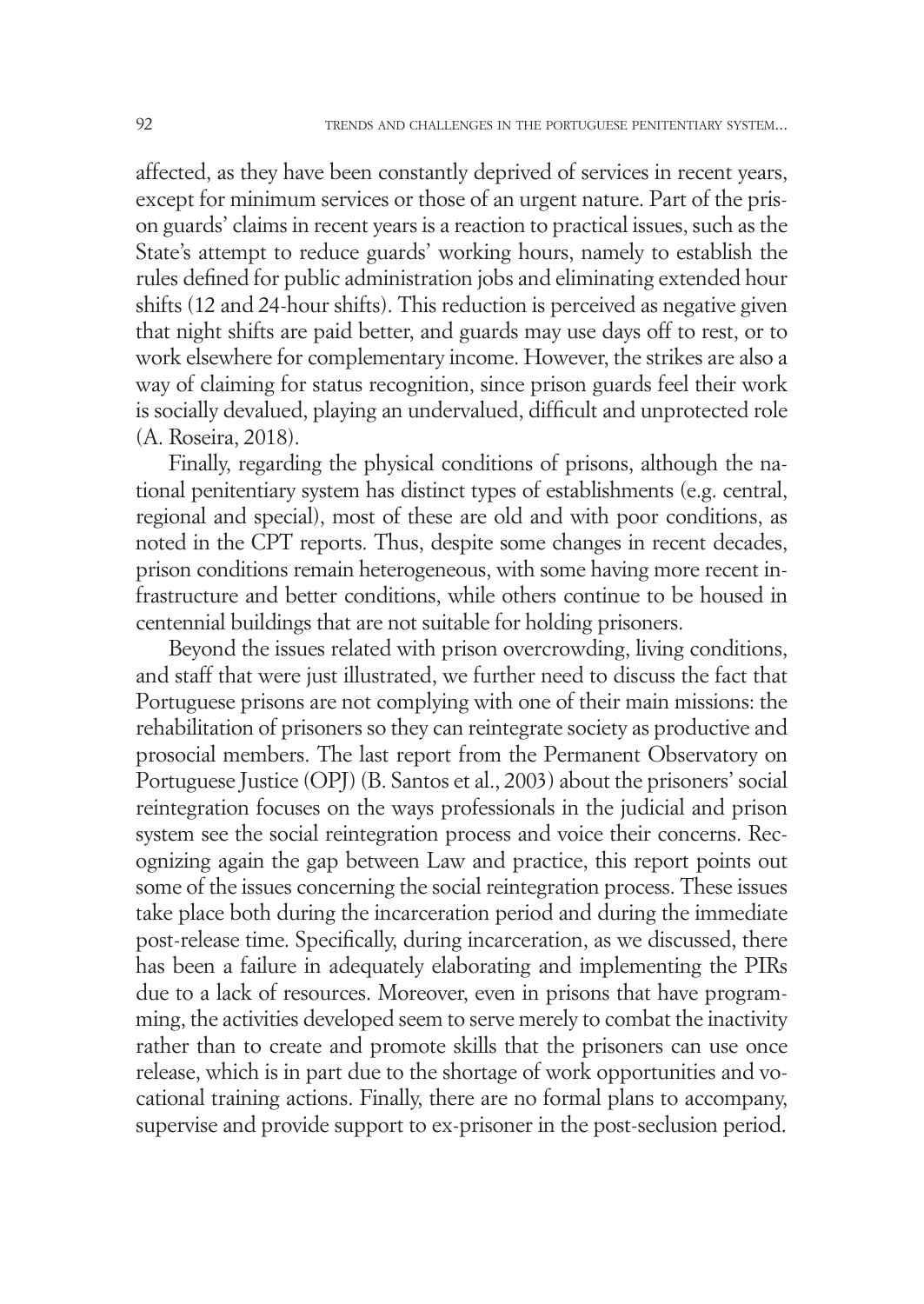The OPJ report further highlights issues not directly related with the prisoners, but that extensively affect their rehabilitation and reintegration. Specifically the report points out the lack of communication and articulation between the judicial and prison systems, which causes inefficiency in procedural terms, and increased costs on an already constrained budget. There is also a strong awareness of the need for adequate initial and ongoing training of professionals working in prisons and reintegration, in order to respond to the constant challenges of the profession. This need for training would help these professionals not only provide a better response and more effectively complete their objectives, but would also provide them with the tools to adequately cope with the hardships of working in a high-stress environment. Finally, it is pointed out the need to recruit and train magistrates, so that they actually follow the transformations in the system and can make contextualized decisions.

Beyond the OPJ report, several academic studies have shown the limitations of the social reintegration practices. Dores (2016), one of the most critical national academics on the penal and prison system, points out that no public investment in prison institutions was made between 1974 and 1996, and that subsequent investments were essentially related to security concerns (e.g., the creation of high security wings in bigger prisons) (A. Dores, 2016), with social reintegration services as "mere bureaucratic exercises for the court to see" (A. Dores, 2016).

Although education and vocational training in prison are constitutionally foreseen rights<sup>20</sup>, it is clear that they have been viewed both by prison administrations and by the prisoners themselves, only as a form of passing time. The task of persuading prisoners to attend classes is difficult, since the school is an institution for which they have never been motivated and where they were already been labeled as failures (C. Gomes, M. Duarte and J. Almeida, 2004). For these reasons, and despite reasonable school adherence, success rates remain low. Regarding vocational training, there are also some difficulties related to the prisoners' motivation. Again, many attend these courses as a way to stay busy, in hope of obtaining parole, temporary releases, or the money from the training grants (C. Gomes, M. Duarte and J. Almeida, 2004). In this way,

<sup>20</sup> See Article 43 of the CPR.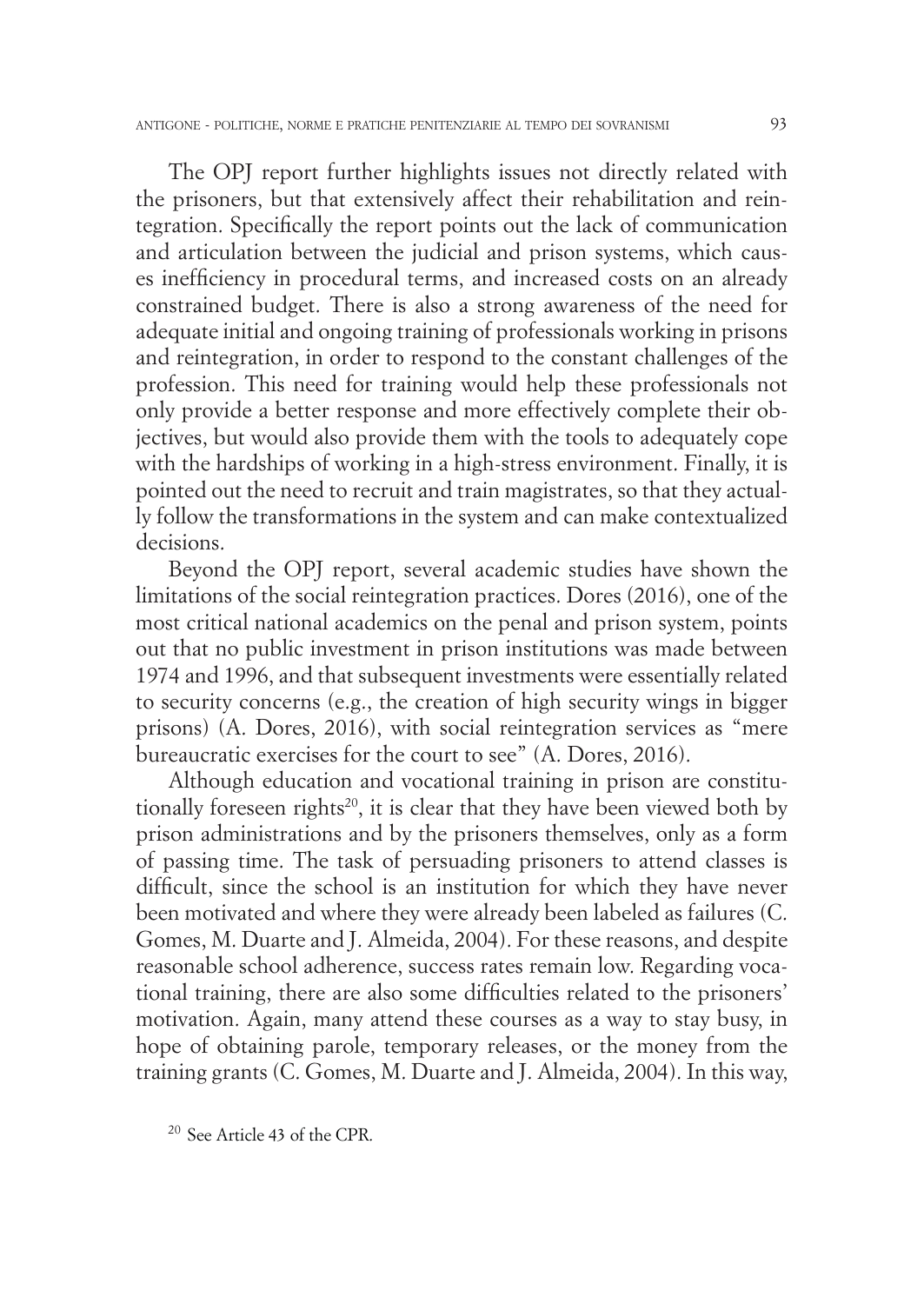programming is failing, as prisoners are adhering for the wrong reasons, and not always acquiring the skills they should be acquiring.

The effectiveness of these education and vocational training in prisons is supposed to be measured by the effects they produce after the prisoners' release. However, due to the lack of coordination between the programs available and the opportunities of the labor market, these individuals find it difficult to find a stable job that can have a positive impact on their integration in a community, their self-esteem and personal motivation. One of the elements that allow us to understand the lack of success in school in prisons is related to the curricula, which matches the curricula from civil schools. It should be noted that the academic diplomas obtained by attending any of these courses do not indicate that their holder obtained them as a prisoner and have the same value as those obtained in regular schools (J. Moreira 1994, page 64). However, these curricula fail to provide these individuals with the necessary skills to integrate the labor market, as they are still focused on basic educational competences and knowledge.

Despite the benefits described in the scientific literature of occupational labor during prison sentences (M. Gomes, M. Duarte and J. Almeida, 2004; B. Santos et al., 2003; E. Latessa, 2012; R. Pinto, 2016), in Portuguese prisons there is a shortage of occupational placements, failing to reach a substantial part of the prison population. This is often a result of a lack of facilities, overcrowding, and a mismatch between prison work available and the work prisoners had before or want to pursue after imprisonment (A. Dores, N. Pontes and R. Loureiro, 2013; M. Gomes, M. Duarte and J. Almeida, 2004). The work developed inside prisons is still dominated by small workshops, where competences that are usually sought in the labor market are not developed (e.g. communication skills, group work and professional responsibility). Many of these workshops are outdated and there is a need to renew equipment and training. As a consequence, there is an excessive amount of 'jobs' related to the maintenance of prisons (A. Dores, N. Pontes and R. Loureiro, 2013), such as cleaning, which are not compatible with the need to provide the prisoner with professional skills that the labor market demands (M. Gomes, M. Duarte and J. Almeida, 2004). In addition, since the prisons' capacity to absorb labor is limited, prison guards or other prison staff are the ones responsible for defining who will or will not have the right to work, and this choice is often very subjective (J. Moreira, 1994).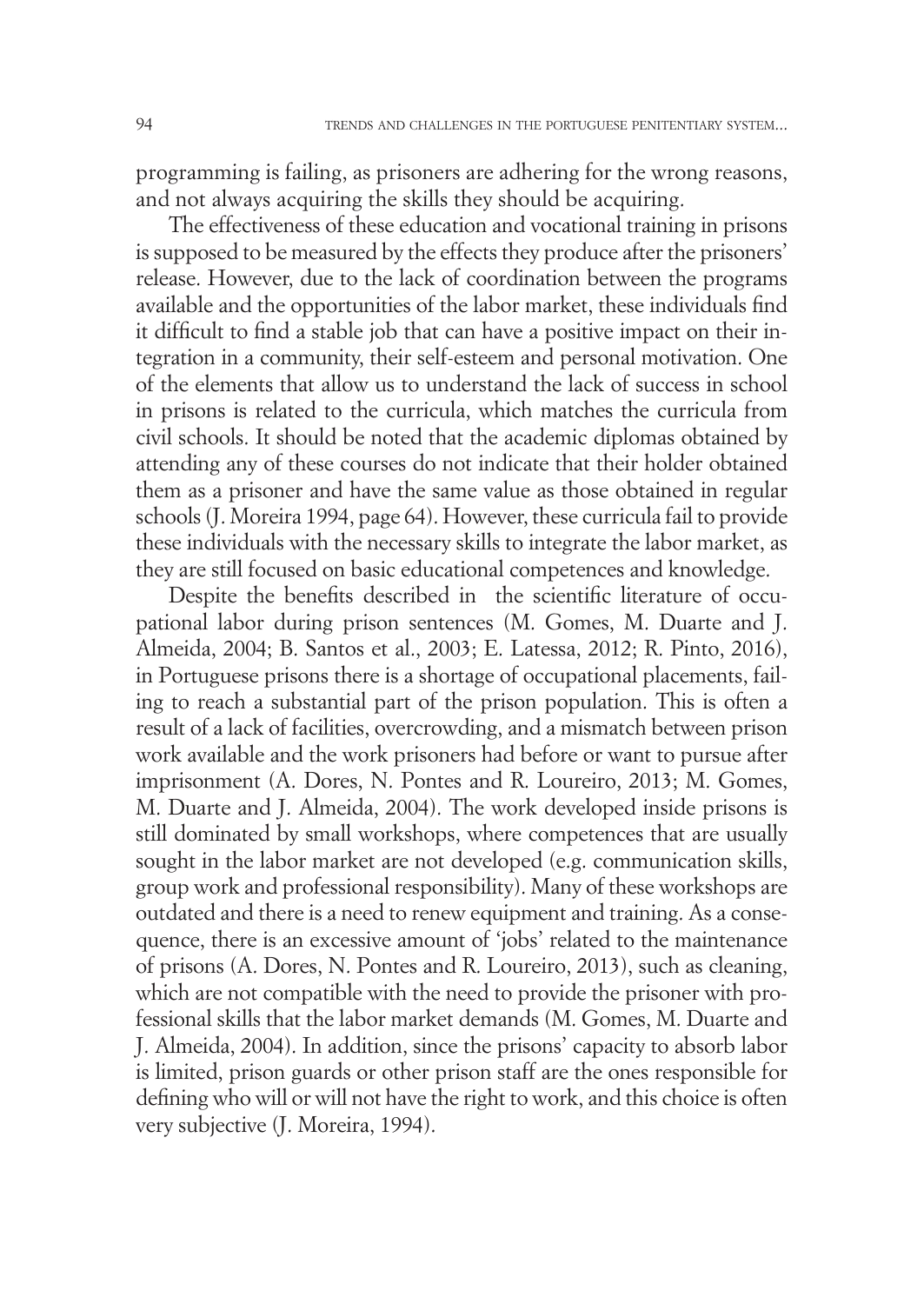Finally, while studying the prisoners' preparation for release and the follow-up period towards their social reintegration into society, Gomes (2008) came across some of the same problems presented previously. Moreover, she argues that the support allegedly provided to ex-prisoners upon their release from prison is perceived by them more as a form of social control than as an actual support on key aspects such as housing or employment. The regular visits that these individuals have to make to the Delegation of the Social Reintegration Directorate were seen more as an inspection and a form of domination, rather than an element of support to help them succeed in their social reintegration.

Therefore, a large group of people in detention do not seem to benefit from the right to prepare for social reintegration through educational, training, labor and cultural/recreational strategies, being their stay in prison limited to the imposition of institutional control mechanisms (R. Pinto, 2016, page 149). This has also been openly reported by Portuguese organizations, such as the Human Rights Observatory (ODH)<sup>21</sup>, Amnesty International22 or the *Obra Vicentina de Auxílio aos Reclusos* (OVAR)23. And, as pointed out by Cunha (2002), imprisonment seems less focused today on the transformation of individuals than on their containment. Additionally, there is a lack of research focused on the cost-benefits analysis of the programs implemented inside the penitentiary system, which lead us to not having a comprehensive knowledge of the real impact that these programs, when implemented, have in the individuals that participate on them.

The last report developed by the DGRSP (2017) acknowledges many of the criticisms presented above and proposes guidelines for future policies in terms of redistribution and allocation of prison buildings and pris-

 $21$  The ODH produces legal reports based on complaints from prisoners themselves, as well as their friends and relatives. More information about this organization and the reports they produce is available online at http://www.observatoriodireitoshumanos.net/.

 $22$  See, for example, the latest report from this organization denouncing the assaults on detainees by prison guards, and the degrading conditions of imprisonment, which result from lack of hygiene, food quality, medical support and access to medication (Amnesty International Report, 2017, p. 300).

 $23$  This civil organization is very active, particularly in the northern part of the country, giving some support to relatives of people in prison, but also holding debates with the community about the problems identified in the penal system - http://ovarprisoes.wixsite.com/ ovar.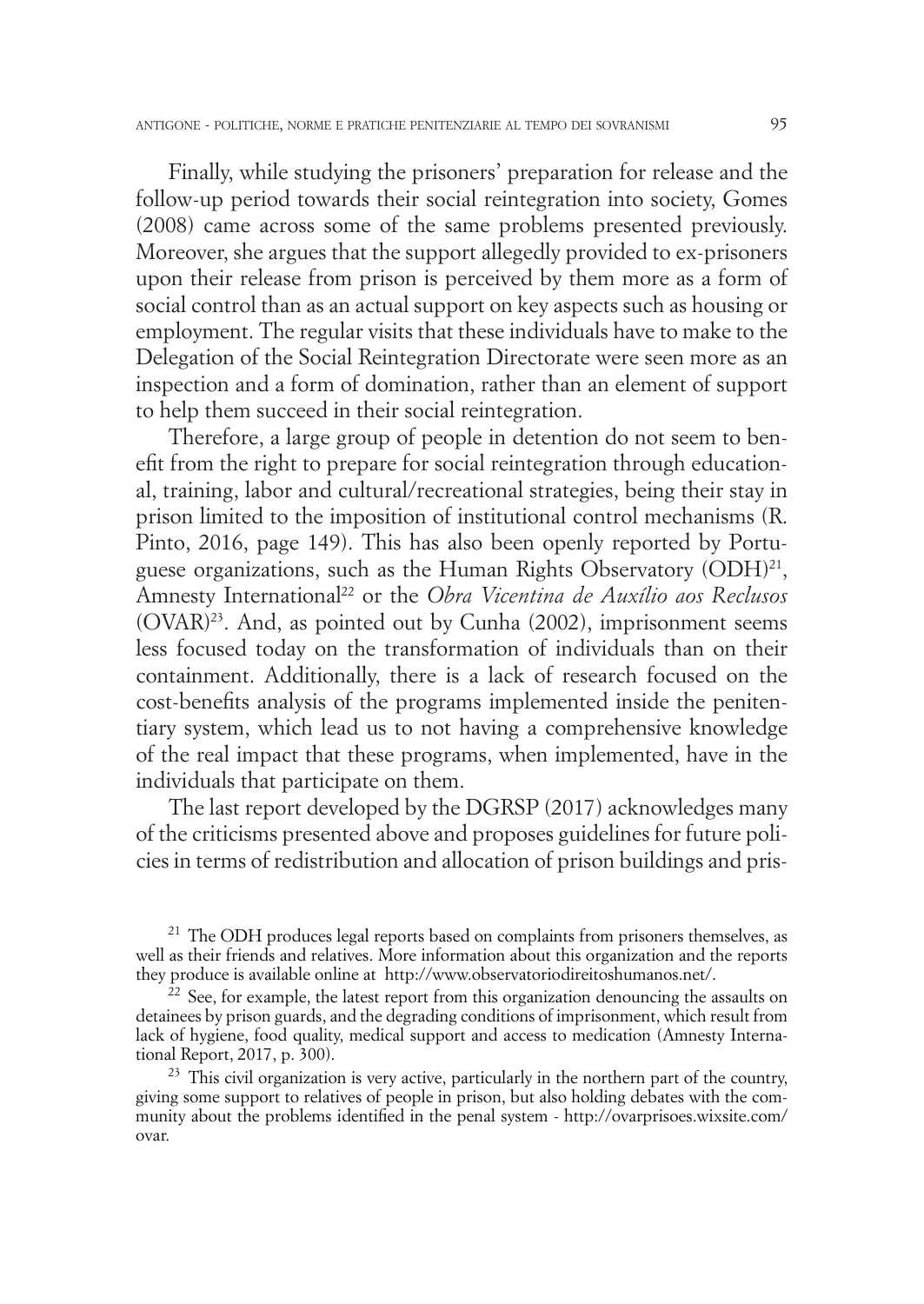on population. This report recognized the "clearly excessive" number of people in detention, and the need to respect national and international recommendations, namely in what concerns (i) the reduction in the number of prisons and the re-qualification of others, (ii) the distribution of prisons in the national territory according to the locality from which people who are currently in detention come from, (iii) the privileging of smaller prisons (not exceeding 600 people), and (iv) favoring individual detention cells (instead of collective). This report further defended the need for prison staff training, namely at the management level, the promotion of certain professional careers more directed to the resocialization and reintegration of prison population, and the investment in security through the application of more technological equipment to support surveillance. In addition to these proposals, the report highlights the need to eliminate the gap between the Law and practice:

"It is necessary to reduce the gap that still separates the legislation from its execution and the Portuguese daily prison life, creating the necessary conditions for the effectiveness of the rights of the imprisoned citizens, which should be held in dignified and human levels, guaranteeing them the maintenance of ties such as the outside world, access to health care and a labor occupation, education or training, and to promote the progressive and flexible nature of the prison sentence" (DGRSP, 2017, page 17).

After this report, some legal changes took place which transformed, at least apparently and in an immediate way, the prison overcrowding scenario. In late 2017 amendments to articles 43 to 46 of the Penal Code were made. These changes focused on minor criminality, and mostly substituted small prison sentences for electronic monitoring. Electronic surveillance is presented as an alternative to incarceration, not only to reduce the number of individuals in prisons but mainly to promote the resocializing and social reintegration purposes of criminal sentences and prevent recidivism (similar to the ideal presented in the Penal Code Reform of 2007). As an immediate consequence of this legal change, the Ministry of Justice announced that only 6 months after its implementation, national prison overcrowding ceased to be a problem, with prisons now at 98% capacity<sup>24</sup> rather than 107%. Therefore, in technical terms,

<sup>24</sup> See the news released by the Ministry of Justice here: https://www.portugal.gov.pt/pt/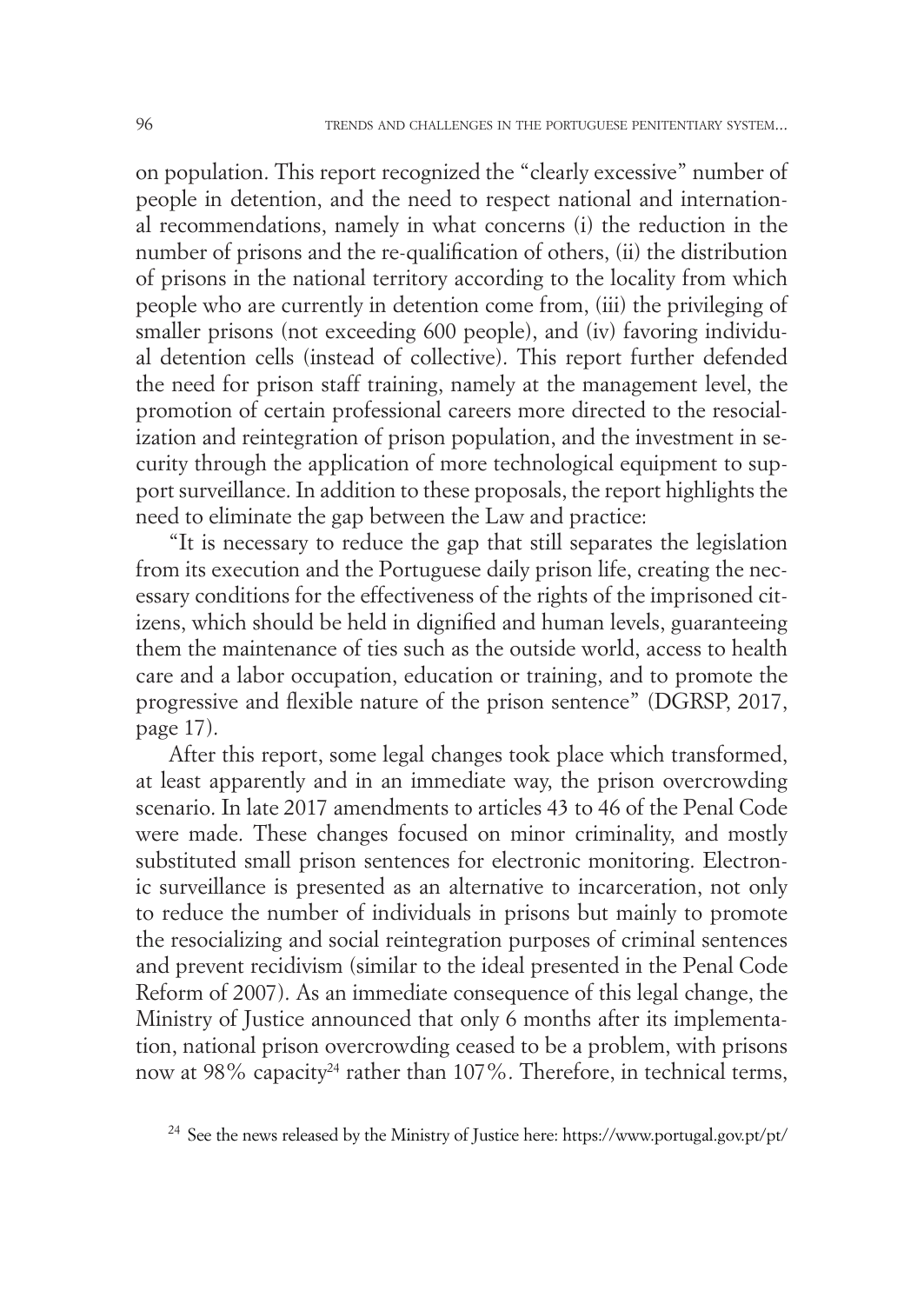it seems the Portuguese prison system is no longer with an excess population, by favoring alternative freedom deprivation measures, which is in line with international recommendations. Nonetheless, it is wise to be cautious with this sudden change, since we still do not have data to clearly relate this legal change to the actual change in the prison statistics, and we still do not know if it will endure, or if it is a transversal reality to all the prisons or only to some of them.

#### **Final considerations**

In sum, we observe that the original premise of this paper holds true in multiple aspects of the Portuguese penal system: the law in books is quite different from the law in practice. From our discussion of this issue we can derive three main conclusions. First, despite the European regulations, international recommendations and a change in the Portuguese legislation to establish different treatment for those under 18 (YASPP), we still have a number of youths ages 16 to 18 in the adult prison system. This number has been progressively decreasing, however more work needs to be done to assure these youths are housed separately and integrated in age-appropriate programming to promote socialization, social reintegration, and reduce recidivism.

Second, we noted that the effects of the 2007 Penal reform were not in the expected direction. This reform aimed at reducing the number of prison sentences, limiting these sentences to more serious crimes, and promoting the use of alternative non-custodial sentences. However, these changes seem to have had the opposite effect, since we observed an increase in incarceration rates for almost every group analyzed, whether we broke the analysis down by gender, nationality, age or type of crime. There is a clear need to improve the application of these changes made to the law. One recommendation would be to provide better training to justice professionals on not only the changes in the law, but also on the benefits of alternative sentences, and the negative impact prison sentences can have on individuals.

Third, regarding the Portuguese penitentiary system, we clearly see a

gc21/comunicacao/noticia?i=seis-meses-da-entrada-em-vigor-das-alteracoes-ao-codigo-penal.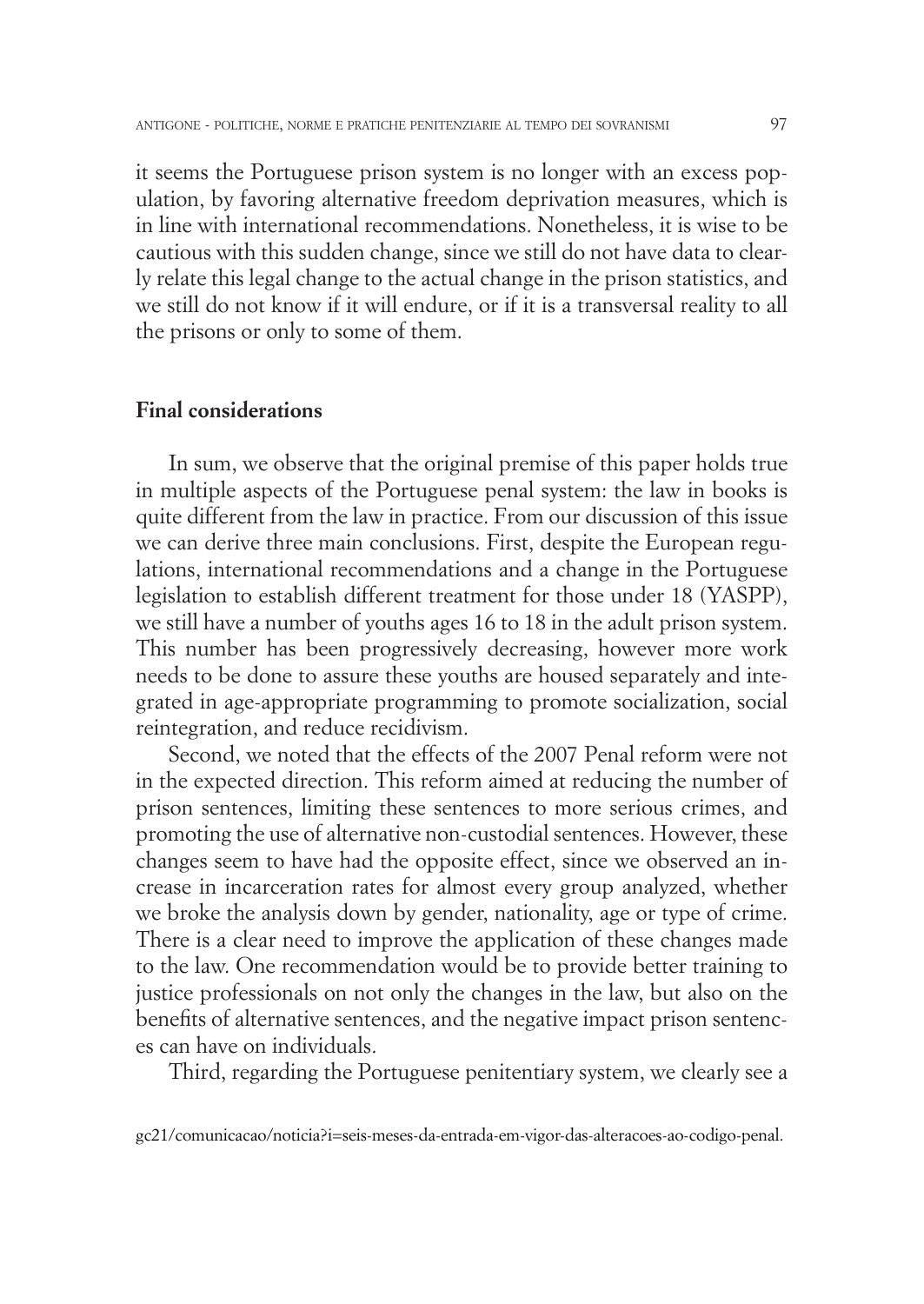pattern of excesses detained people, taking into account the crime rates and the types of crime that lead to imprisonment, added to very long sentences, and prison overcrowding (until 2018). These characteristics create additional obstacles to the implementation of activities and programs for prisoners' resocialization and later social reintegration. These issues are added to poor physical conditions in prisons, which undermine the physical conditions of prisoners' habitation and the working conditions of prison staff. Moreover, there is a lack of human and financial resources, despite a (marginal) increase in the budget available. All of these issues lead to added stresses and constraints increasing the risk of violence to which both young adult and adult prisoners are subject during their sentence.

There is a clear mismatch between what is an ideal of social reintegration that is conveyed by Portuguese Penal Code and the actual practice. The penitentiary system is no more than a model of containment and internal management, and neutralization of certain incarcerated individuals. In a more critical tone:

"… The system of penalties and prisons have no way of complying with their stated purposes, in particular with the aim of social reintegration. The truth, following Young (1999), is that the authorities themselves failed to pursue such desideratum, keeping it in the form of a law only by tradition (and political difficulty in suppressing it). The utopia of the re-educational treatment founder of the modern penalty is immediately and easily informed by the uncompromising observation of the prison life. It is maintained, at best, as a hopeful goal, and at worst, as a catalyst for institutional hypocrisy and for the prisoners and professionals themselves." (Dores, 2012, page 37)

At the date of this article submission (31 January 2019) a new director general of the DGRSP took office. Therefore, we may be looking at new changes in terms of the penitentiary system management.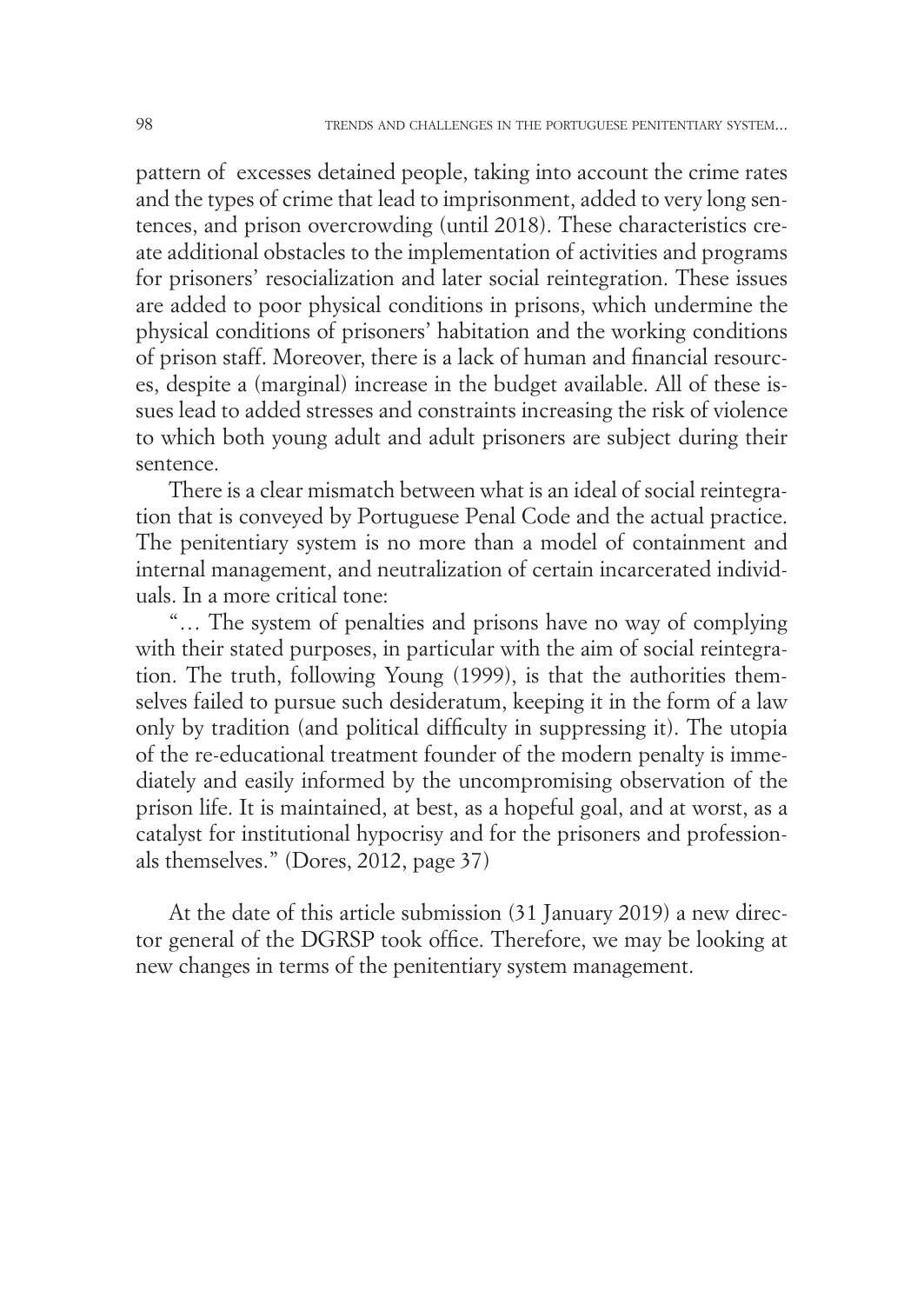### **Funding**

**Maria João Leote de Carvalho** and **Silvia Gomes** acknowledge this work was supported by the FCT - Fundação para a Ciência e Tecnologia through individual Postdoctoral research grants (References SFRH/ BPD/116119/2016 and SFRH/BPD/102758/2014, respectively), under POCH funds, co-financed by the European Social Fund and Portuguese National Funds from MCTES.

#### **Bionotes**

**Sílvia Gomes** is currently a postdoctoral scholar at the College of Criminology and Criminal Justice, Florida State University. She is a researcher at the Interdisciplinary Center of Social Sciences (CICS.NOVA), University of Minho, and a guest assistant professor at the University Institute of Maia. She holds a PhD in Sociology (2013). She is co-coordinating the Thematic Section on Sociology of Law and Justice of the Portuguese Sociological Association. Her main areas of research are focused on crime and media, prison studies, crime, ethnicity and social inequalities, intersectional approaches, and more recently on reentry, recidivism and criminal desistance.

**Maria João Leote de Carvalho** is a researcher at the Interdisciplinary Centre of Social Sciences (CICS.NOVA), Faculty of Social Sciences and Humanities, from the University NOVA of Lisbon (NOVA FCSH). She holds a Ph.D. in Sociology (NOVA FCSH), and currently she is conducting Postdoctoral research. She has been involved in research and teaching in the fields of sociology of deviance, crime and violence and children and youth studies. She is Scientific Consultant at the Calouste Gulbenkian Foundation, EAPN-Portugal, and member of the European Council for Juvenile Justice (Academic Section), from the International Juvenile Justice Observatory (IJJO). In 2016, she was appointed as Counselor to the National Council of the National Commission for the Promotion of the Rights and Protection of Children and Young People.

**Raquel Oliveira** is a Fulbright PhD candidate at the College of Criminology and Criminal Justice, Florida State University, where she also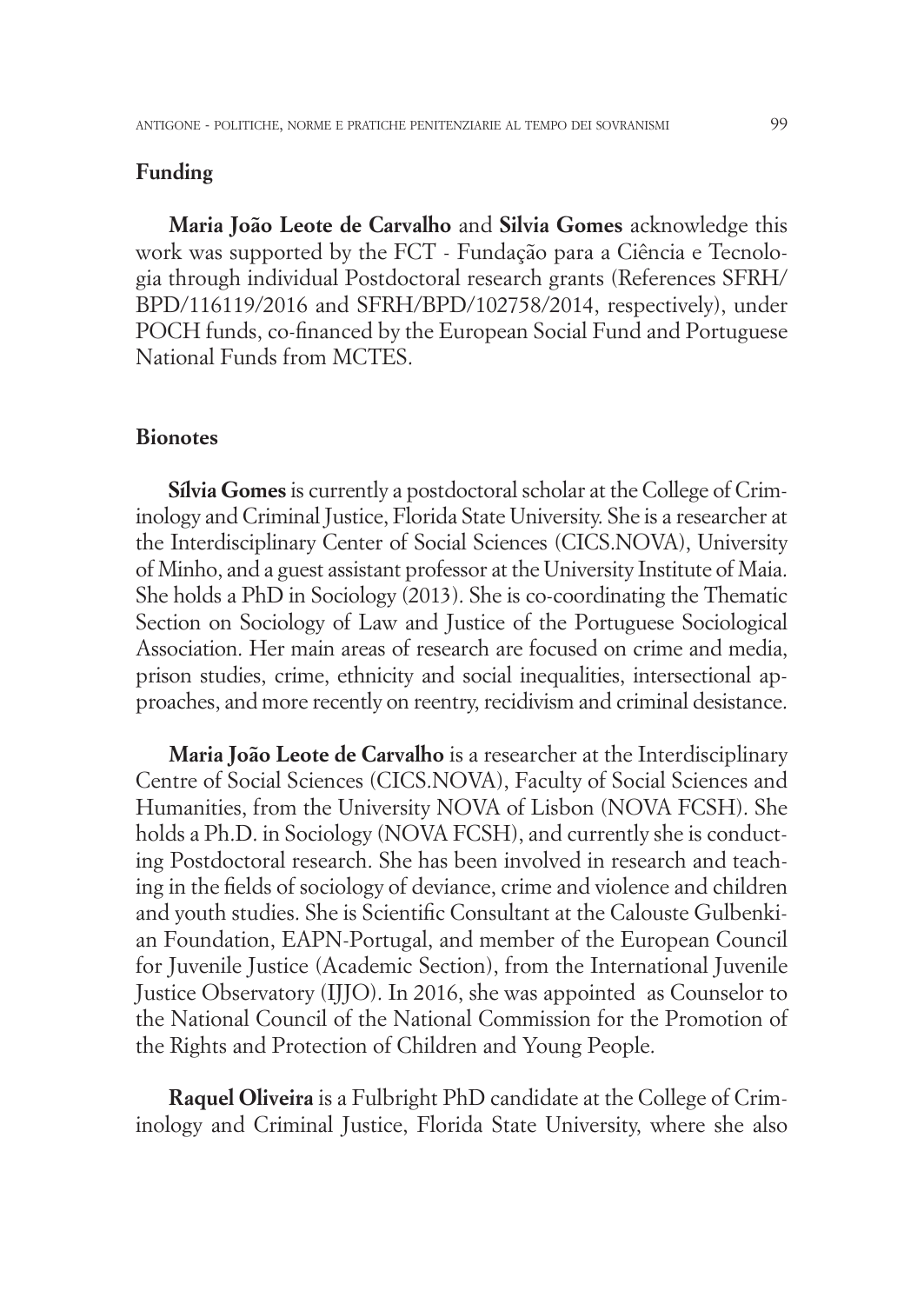teaches. She is a member of the Analyses and Metric Validation Research Group (CNPQ - UNESP, Brazil). She holds a MSc. in Clinical Psychology from ISPA-IU (2009) and a MSc. in Criminology and Criminal Justice from Florida State University (2017). Her main research interests include life-course criminology, bio-psycho-social correlates of crime, and violent offending.

**Vera Duarte** is an assistant professor at University Institute of Maia (ISMAI, Portugal) and a researcher at Interdisciplinary Centre of Social Sciences (CICS.NOVA, University of Minho, Portugal) and at the Research Unit in Criminology and Behavioral Sciences (UICCC/ISMAI, Portugal), where she is the director. She has a Ph.D. in Sociology, and has been involved in teaching and research into the sociology of deviance and crime, juvenile delinquency and female criminality.

#### **References**

- Aebi Marcelo, Tiago Mélanie and Burkhardt Christine (2016), *SPACE I Council of Europe Annual Penal Statistics: Prison populations. Survey 2015*, Strasbourg, Council of Europe.
- Albuquerque Paulo Pinto de (2018), *Comentário do Código Penal à luz da Constituição da República e da Convenção Europeia dos Direitos do Homem,* 3.ª ed, Lisboa, Universidade Católica Portuguesa, eBook
- Alfaiate Ana Rita (2014), *O Problema de Responsabilidade Penal de Inimputáveis por Menoridade*, Dissertação de Doutoramento em Direito, especialização em Ciências Jurídico-Criminais, Universidade de Coimbra, Faculdade de Direito.
- Bailleau Francis and De Fraene Dominique (2009), *The criminalization of minors and its evolution: the interplay of sanctions* (Spain – Turkey – Portugal – England/Wales), *Crimprev Info*, nº26, CRIMPREV Programme
- Carvalho Maria João Leote (2018), *Critical Perspectives on Children's Rights and Justice for Children, Researching Law and Justice in Portugal: National Trends, International Connections, International Conference 'Law and Citizenship Beyond the States'*, Research Committee of Sociology of Law from the International Sociological Association-Seção Temática Sociologia do Direito e da Justiça da Associação Portuguesa de Sociologia, Lisbon, 10-13 September. https://www. rcsl-sdj-lisbon2018.com/single-post/plenary-session-1
- Carvalho Maria João Leote (2017), T*raços da Evolução da Justiça Juvenil em Portugal: Do "Menor" à "Justiça Amiga das Crianças*, in *Revista CICS – Configurações*, 20 [Online], URL: http://journals.openedition.org/configuracoes/4267
- Carvalho Maria João Leote (2014), *Alternatives to Custody for Young Offenders.*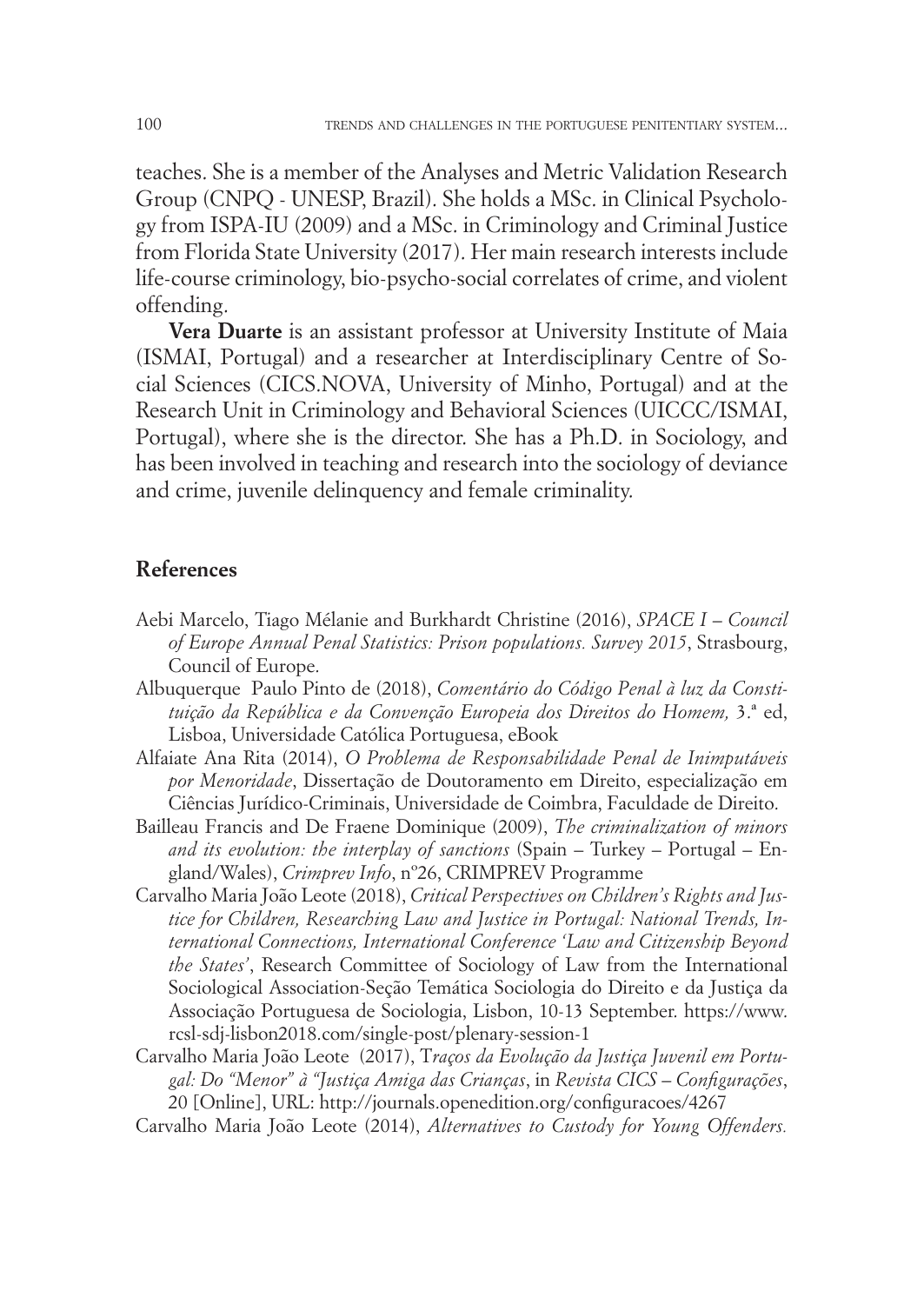*National report on Juvenile Justice Trends–Portugal*, Research Report Project Alternatives to Custody for Young Offenders, BAAF, UK, EC DG Justice, https:// www.oijj.org/sites/default/files/baaf\_portugal1.pdf

Costa, José Faria (2017), *Direito Penal*, Lisboa, Imprensa Nacional-Casa da Moeda CPT (2013), *Report to the Portuguese Government on the visit to Portugal carried out* 

- *by the European Committee for the Prevention of Torture and Inhuman or Degrading Treatment or Punishment*, Strasbourg, https://rm.coe.int/16806979c5.
- CPT (2018), *Report to the Portuguese Government on the visit to Portugal carried out by the European Committee for the Prevention of Torture and Inhuman or Degrading Treatment or Punishment*, Strasbourg, https://rm.coe.int/168078e1c8.
- DGRSP (2017), *Olhar para o futuro para guiar a ação presente Uma estratégia plurianual de requalificação e modernização do sistema de execução de penas e medidas tutelares educativas 2017/2027*, https://www.portugal.gov.pt/download-ficheiros/ficheiro.aspx?v=29dd78f7-d076-4d80-a09b-6b2c94ec09d5.
- Dias Jorge Figueiredo (2009), *O Problema da Consciência da Ilicitude em Direito Penal*, 6ª ed., Coimbra, Coimbra Editora
- Dias Jorge Figueiredo (2005), *Liberdade, Culpa, Direito Penal*, Coimbra Editora.
- Dias Jorge Figueiredo (2004), *Direito Penal Parte Geral*, Tomo I. Coimbra, Coimbra Editora
- Doak Jonathan (2009), *The UN Convention on the Rights of the Child*, in Josine JungerTas - Frieder Dünkel (edited by), *Reforming Juvenile Justice,* New York, Springer, pp. 19-31.
- Dores António (2012), *Espírito de Proibir*, Curitiba PR, Editora CRV.
- Dores António (2016), *Situação das prisões em Portugal Parte II.* Plataforma Barómetro Social. Disponivel online: http://www.barometro.com. pt/2016/07/19/situacao-das-prisoes-em-portugal-parte-ii/.
- Dores Antonio, Pontes Nuno and Loureiro Ricardo (2013), *Prison Conditions in Portugal*, European Observatory of Prisons/Antigone.
- Gomes Conceição, Duarte Madalena and Almeida Jorge (2004), *Crimes, penas e reinserção social: Um olhar sobre o caso português*, in *Actas dos ateliers do Vº Congresso Português de Sociologia Sociedades Contemporâneas: Reflexividade e Acção*, Atelier: Direito, Crimes e Dependências, pp. 27-34.
- Gomes, Sílvia (2014), *Caminhos para a Prisão uma análise do fenómeno da criminalidade associada a grupos estrangeiros e étnicos em Portugal*, Famalicão, Editora Húmus.
- Kilkelly Ursula (2011), *Measures of Deprivation of Liberty for young offenders: how to enrich International Standards in Juvenile Justice and promote alternatives to detention in Europe?* Brussels, International Juvenile Justice Observatory
- Latessa Edward (2012), *Why Work Is Important, and How to Improve the Effectiveness of Correctional Reentry Programs that Target Employment*. *Criminology & Public Policy*, 11 (1), 87-92.
- Moreira J. Semedo (1994), *Vidas encarceradas. Estudo sociológico de uma prisão masculina*, Lisboa, Centro de Estudos Judiciarios. ISBN 972-9122-14-8.